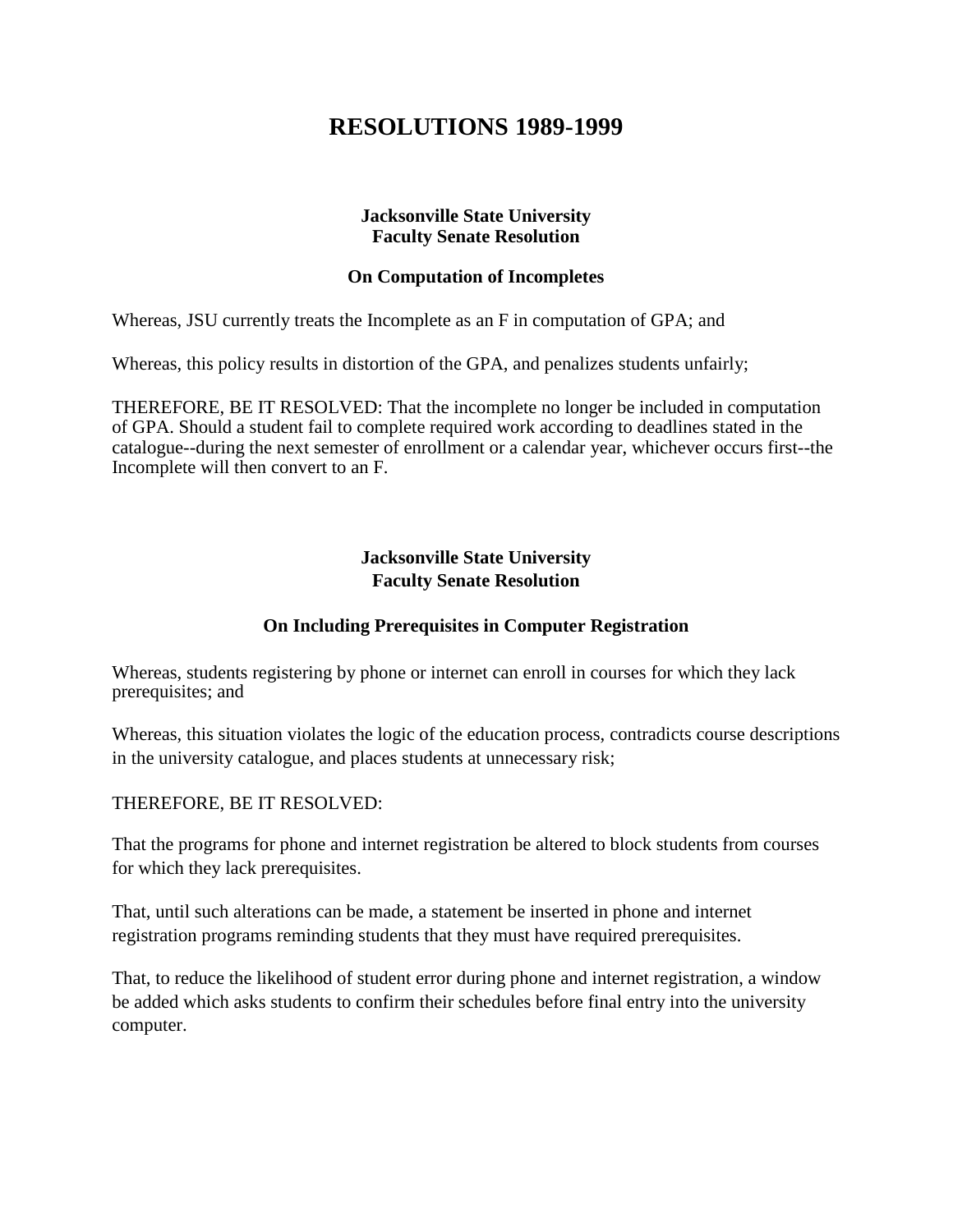## **Graduate Students Seeking to Change from the Thesis to the Non-Thesis Option**

Whereas, the JSU graduate catalogue currently prohibits students who register for the thesis from changing to the non-thesis option; and

Whereas, the policy may create unnecessary difficulties for students; and

Whereas, the policy does not reflect the graduate school's practice;

THEREFORE, BE IT RESOLVED:

That the Faculty Senate asks the Graduate Council to consider revision of this statement. Students seeking to change from the thesis to the non-thesis option might be required to petition the Dean of the Graduate School and/or the Graduate Appeals Committee. Students changing to the non-thesis option should be obliged to take a full six hours of course work. A policy regarding grades for thesis credit in such situations should be stated as well.

## **Jacksonville State University Faculty Senate Resolution**

## **Ad Hoc Committee on Pedestrian Traffic**

Joint Resolution of the Faculty Senate and the Student Senate

Whereas, student enrollment at JSU is expected to increase substantially, and

Whereas, this will also result in increased numbers of faculty and staff, and

Whereas, the most sensible way for these people to travel intra-campus is on foot, and

Whereas, the safety of students, faculty and staff, and particularly pedestrians with special needs, is a primary concern of the University, and

Whereas, the University has a responsibility for providing equal access and could be considered liable if it fails to implement measures related to safety, the Faculty and Student Senates submit this joint resolution setting forth guiding principles for making the campus more pedestrian friendly.

## **Guiding Principles**:

1. Pedestrians should be able to walk relatively directly between any two points on campus on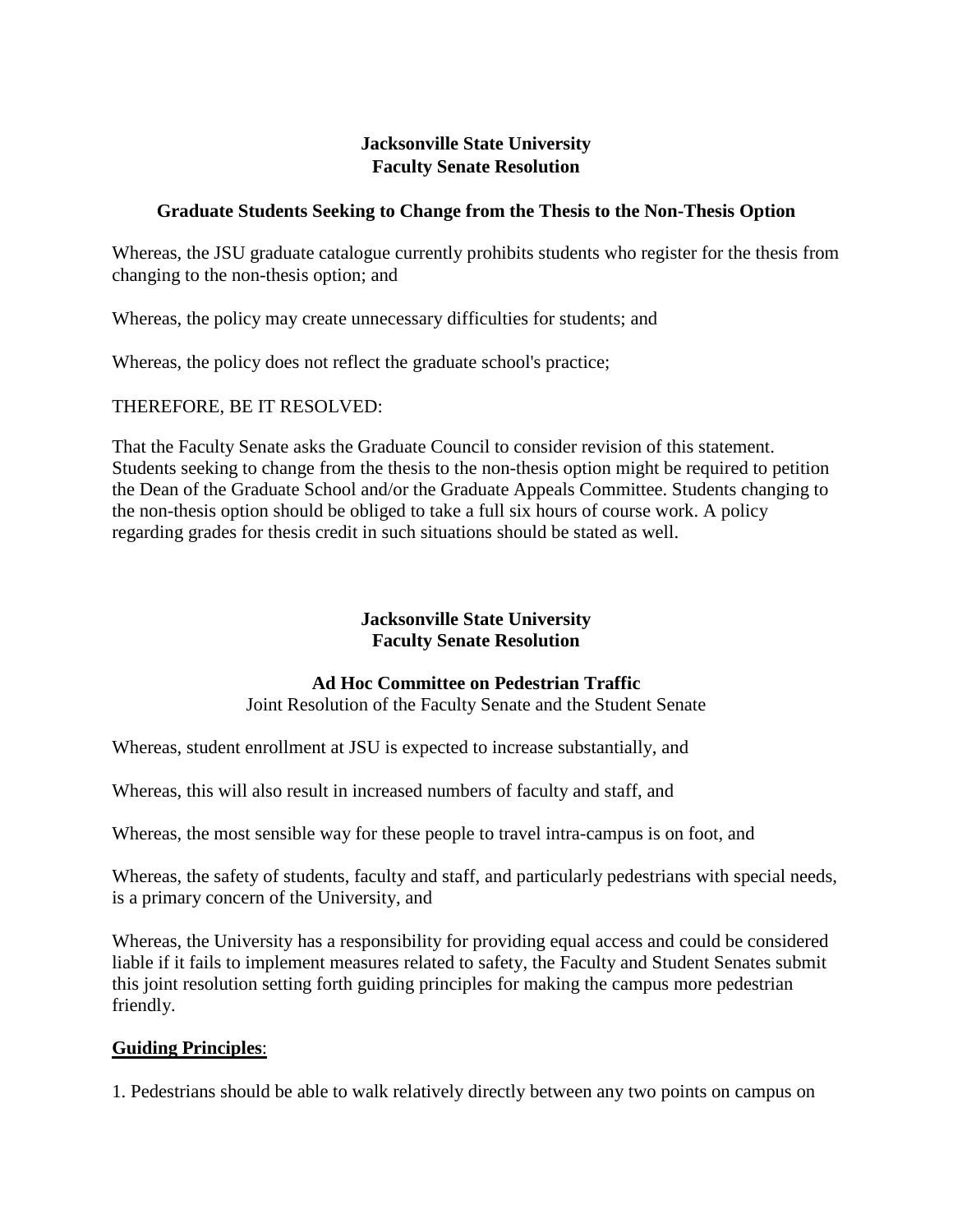sidewalks. This would require the construction of new sidewalks and the improvement of some existing sidewalks.

2. Pedestrians should never have to walk on roads or through parking lots to reach their destinations.

3. Pedestrians should never have to cross major thoroughfares, such as Highway 21, except at cross-walks controlled by traffic signals or on overpasses. If these improvements require State approval, work on obtaining this approval should start immediately.

4. Pedestrians should never have to cross smaller streets except at clearly marked pedestrian crosswalks. At some locations, particularly along Forney Avenue, this would require all-stop automobile intersections. This would have the additional advantage of slowing down automobile traffic.

5. The safety of pedestrians should never be compromised for the convenience of automobile traffic, for the sake of maintaining a certain "look" for campus or in order to save relatively insignificant amounts of money. Safety and aesthetics are not mutually exclusive.

A map and detailed description of required improvements in the JSU pedestrian infrastructure accompanies this resolution.

Be it resolved that the Faculty and Student Senates recommend that the Administration adopt these guiding principles and immediately begins to implement the required improvements. Attachment for Faculty and Student Senate Joint Resolution on Pedestrian Traffic.

In general, whenever a sidewalk empties into a parking lot, the curb should be broken at that point and no parking allowed at that location.

In general, whenever a sidewalk directs pedestrian traffic into or across a road, this location should be marked as a crosswalk with both pavement markings and signs.

In general, for student safety, all sidewalks should be adequately illuminated.

#### Detailed list of sidewalks needing improvement or new construction.

In approximate order of importance:

1. Construct a new cross-walk controlled by traffic signal lights on Highway 21 in front of Brewer / Merrill Halls.

2. Construct a new sidewalk running from the southwest comer of Stone Center, behind Merrill and connecting with the sidewalk along the east side of Highway 21 near Brewer Hall. At the present, the majority of pedestrian traffic leaving Stone Center exits directly into a parking lot.

3. Eliminate parking between the two pedestrian crosswalks connecting TMB and Hammond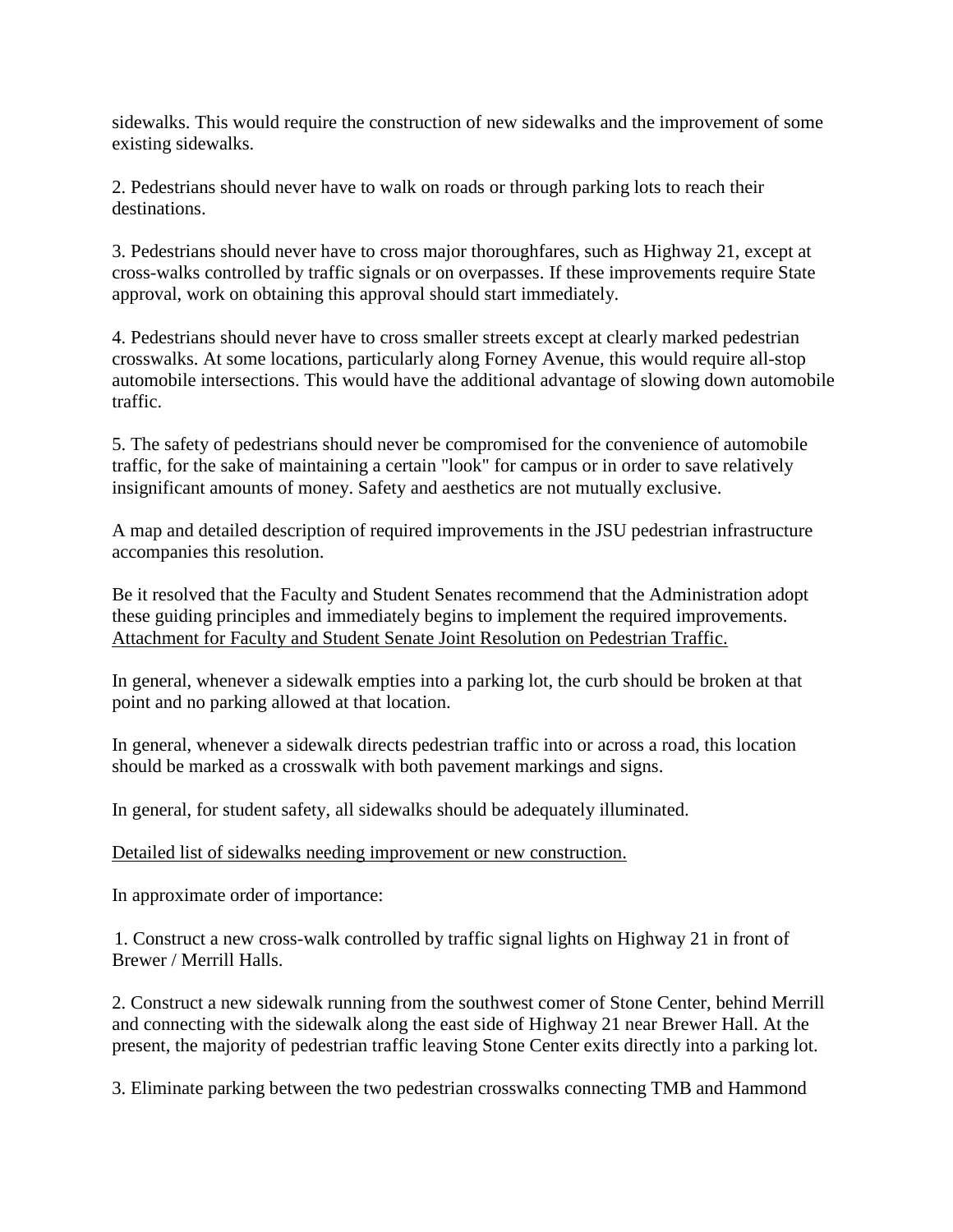Hall. Extend the sidewalk running along the east side of Hammond out and around the steps to the Art Gallery so that the sidewalk is continuous with that in front of Daugette Hall.

4. Construct a new sidewalk / improve the existing sidewalk along the south side of Bennett road from Highway 21 to at least the eastern end of Martin Hall parking lot. The sidewalk along the north side of this parking lot should be widened, leveled and signposts removed. A bicycle lane could also be constructed at this location at the same time.

I5. Construct a new sidewalk along the south side of Highway 204 across the length of campus. A bicycle lane could be constructed at this location at the same time.

6. Construct a new sidewalk along the west side of Highway 21, from its intersection with Highway 204, north, up to and including the parking lots across from Merrill Hall. A bicycle lane could be constructed at this location at the same time.

7. Construct new cross-walks controlled by traffic signal lights on all four sides of the intersection of Highway 21 with Highway 204.

8. Construct a new cross-walk controlled by traffic signal lights on Highway 204 at some location convenient to Campus, possibly at Forney Drive or at the intersection with the Ladiga Trail. The new apartment construction on Highway 204 adjacent to the Ladiga Trail will likely make this a problem area for pedestrians and car traffic. This might be combined with a lightcontrolled intersection for automobile traffic where Forney intersects with Highway 204.

9. Continue the sidewalk on the east side of Highway 21 from Cole Library south to at least the Alumni house.

10. Construct a new cross-walk controlled by traffic signal lights at intersection of Highway 21 with Trustee's Circle / Roebuck Waters drive.

11. Construct a new cross-walk either controlled by traffic signal lights, or possibly as part of a three-way stop, at the intersection of Forney Drive with the road leading to Paul Carpenter Village / the Coliseum.

12. The sidewalks, essentially curbs, running through the parking lot west of Stone Center should be widened or separate concrete curbs installed so that vehicles do not obstruct pedestrian traffic and all utility poles and signs that have been placed in the middle of these sidewalks should be removed.

13. Extend the sidewalk along Trustee circle, north of the Stadium, to connect Daugette and Fitzpatrick Halls.

14. Extend the sidewalk running behind Weatherly Hall so that it extends south to Russell Street and north to those behind Rowan Hall.

15. The sidewalk along the northwest side of Street Avenue between Curtiss and Fitzpatrick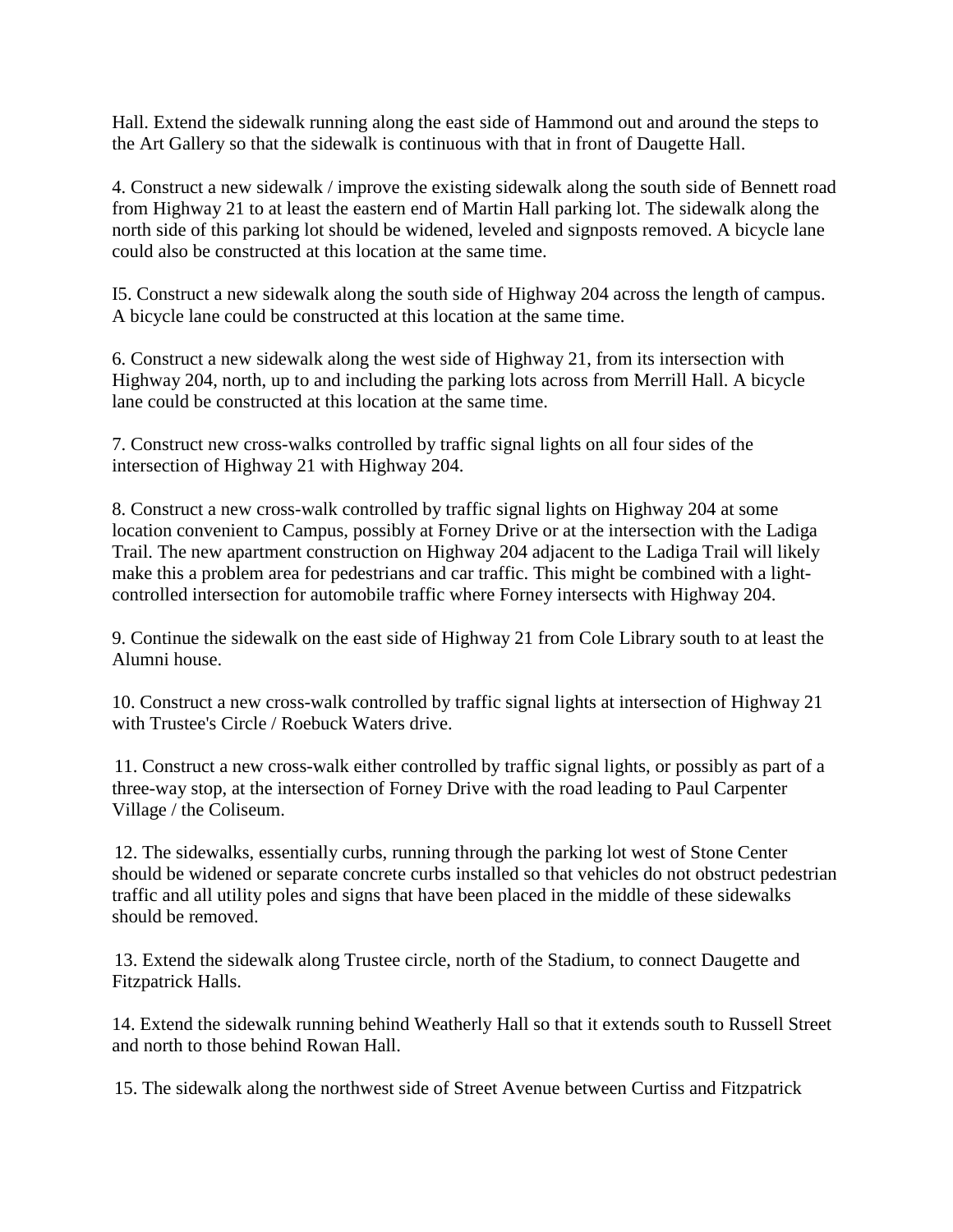Halls, that is essentially a curb for the parking lot, should be leveled and widened so that vehicles do not obstruct pedestrian traffic.

16. The sidewalk along the east side of Forney Avenue between the Heating Plant and Dixon Hall, that is essentially a curb for the parking lot, should be leveled and widened so that vehicles do not obstruct pedestrian traffic.

17. The sidewalk along the southeast side of Street Avenue, that is essentially a curb for the parking lot, should be leveled and widened so that vehicles do not obstruct pedestrian traffic.

18. Construct a new sidewalk on the southeast side of Russell Street that connects the sidewalk along Forney to sidewalk along Trustee Circle.

19. Construct new sidewalks on both sides of Naylor Street connecting the sidewalk along Forney to the sidewalk along Trustee Circle.

20. Extend the side walk on east side of Trustee Circle, between Rowan and Pannell Halls, continuing it around the loop until it reaches the parking lots in front of Mason Hall.

21. Extend the sidewalk on the east side of Forney Avenue, starting along the west side of Curtiss Hall and continuing to Mountain Street.

22. Extend the sidewalk on west side of Church Street so that it runs all the way to Stone Center, not just terminating in the parking lot.

23. Construct a new sidewalk along the north side of Bennett Road from Highway 21 to Wallace Hall.

24. Construct a new sidewalk on south side of 11th Street from Church Street to Highway 21.

25. Extend the sidewalk on the north side of Cole Drive beyond the Football Stadium to the east, around curve and down to Mountain Street.

26. Construct a new sidewalk along Roebuck Waters Drive between Highway 21 and Church Street.

27. Construct a new sidewalk on the west side of Church Street between Bennett Road and Roebuck Waters Drive.

January 31, 2000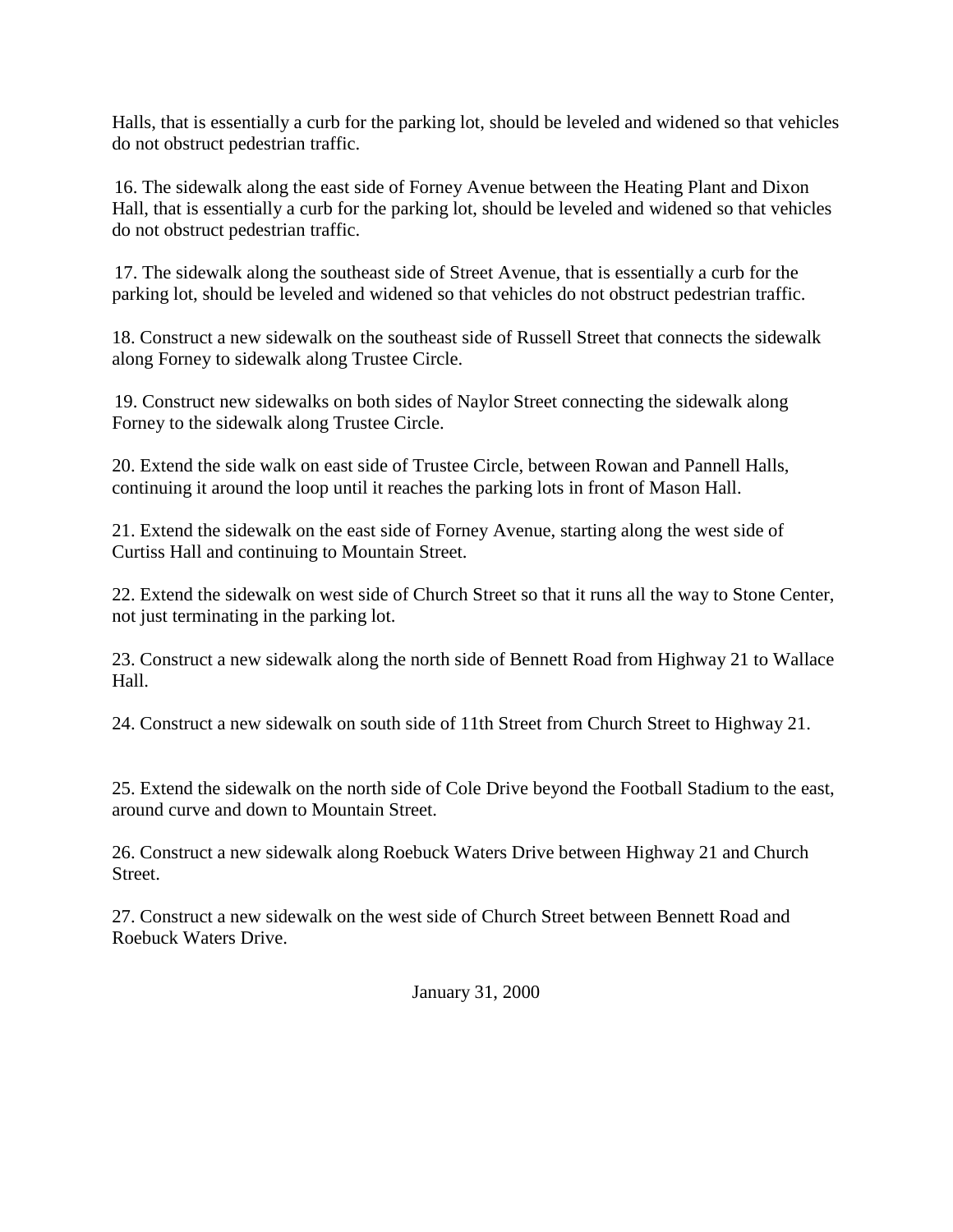### **Increase the Number of Available Leaves of Absence per Year**

Whereas, the number of leaves of absences available per year is now only two (one to allow a faculty member to conduct research and one to allow a faculty member to pursue advanced training or study),

Whereas, this policy predates the time when tenure and promotion at JSU required substantial evidence of research and publication,

Whereas, the number of JSU professors with terminal degrees who are working under the new requirements has increased considerably over the last decade, and

Whereas, the teaching load makes it very difficult to conduct research during the school year,

Be it therefore resolved that

- (1) the number of leaves of absence available for faculty members who wish to pursue advanced training or study be increased from one to two per year and that
- (2) the number of leaves of absence available for faculty members who wish to conduct research be increased from one to six.

# **Jacksonville State University Faculty Senate Resolution Midterm Grades**

Whereas, midterm grades often do not reasonably reflect a student's class standing as only a small number of assignments/exams have been evaluated by the time midterm grades are due; and,

Whereas midterm grades are sent to post office boxes at JSU which many students often ignore; and,

Whereas, due to legal constraints, parents who desire to obtain midterm grades cannot do so; and,

Whereas, midterm grades are non-contributive in informing students of their class standing as most students are aware of their standing; and

Whereas, midterm grades are expensive to produce and to distribute to students each semester;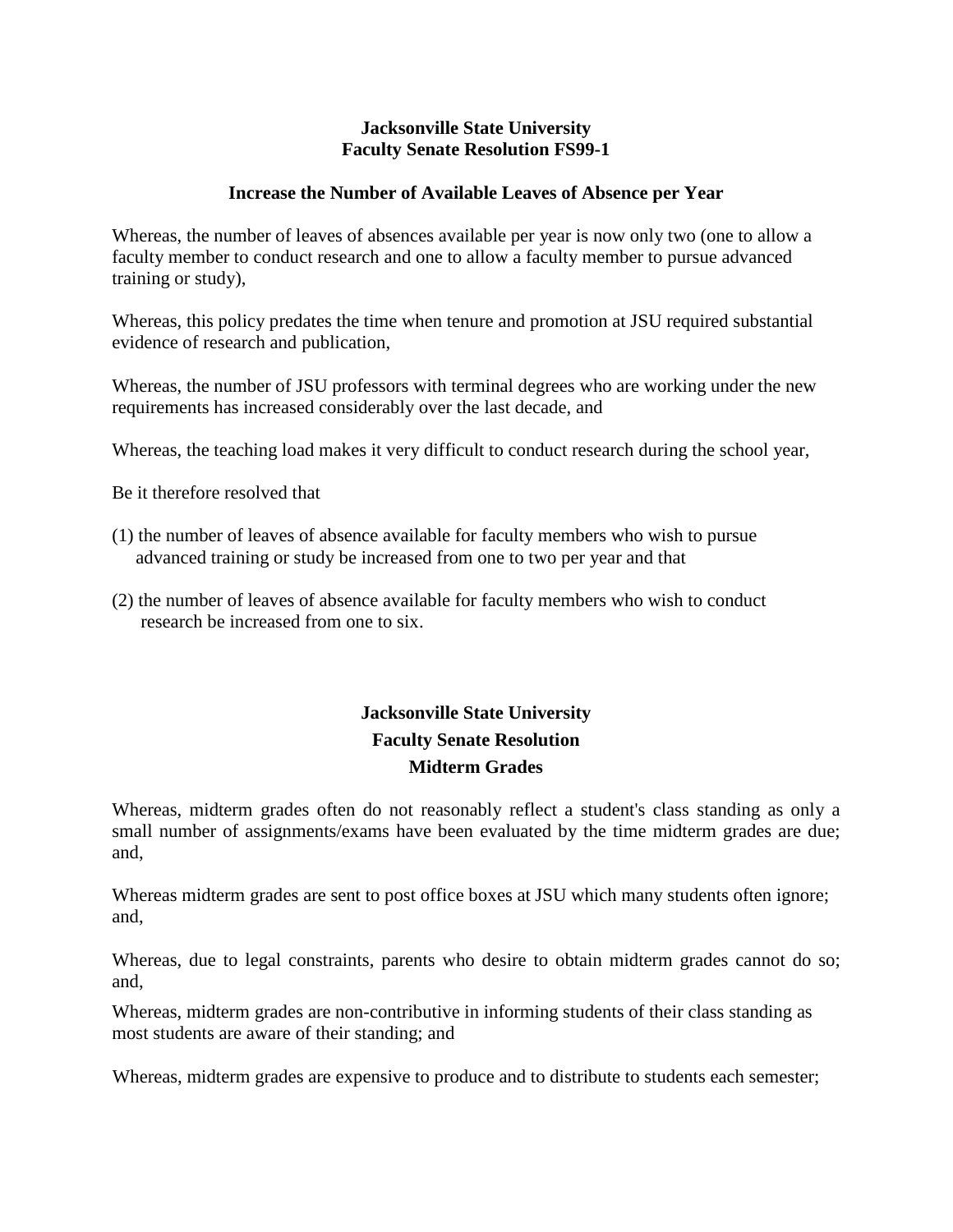Be it resolved that the faculty feel that reporting midterm grades is neither an effective nor an efficient policy and recommend that it be abolished.

Under consideration for vote at Feb. 1999 meeting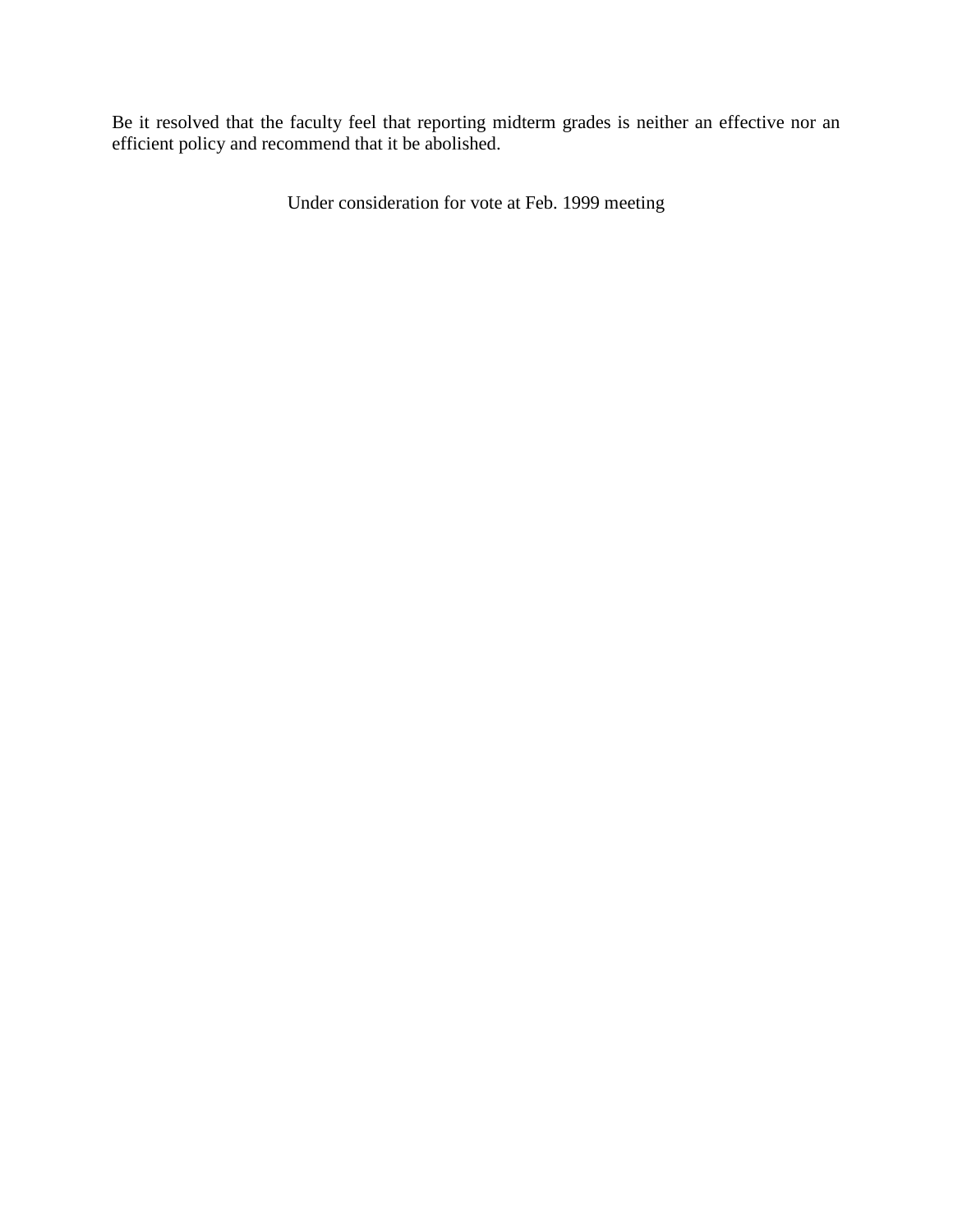## **Resolution Honoring President Harold J. McGee**

Whereas, Dr. Harold 1. McGee is retiring as president of Jacksonville State University in June 1999, and

Whereas, he has dedicated his time and efforts since 1986 to Jacksonville State University, and

Whereas, he has worked diligently to promote Jacksonville State University's mission, and

Whereas, he has reinvigorated the aesthetic and physical infrastructure of the campus, and

Whereas, he has heightened Jacksonville State University's technological advancement, and

Whereas, he has helped Jacksonville State University set goals and define roles for the university for the twenty-first century, and

Whereas, he deserves recognition for the contributions he has made as president of Jacksonville State University,

NOW, THEREFORE, the Faculty Senate of Jacksonville State University gratefully acknowledges all that Dr. McGee has done for the university during his term as president. The Senate further congratulates him on his retirement and wishes him well in his future endeavors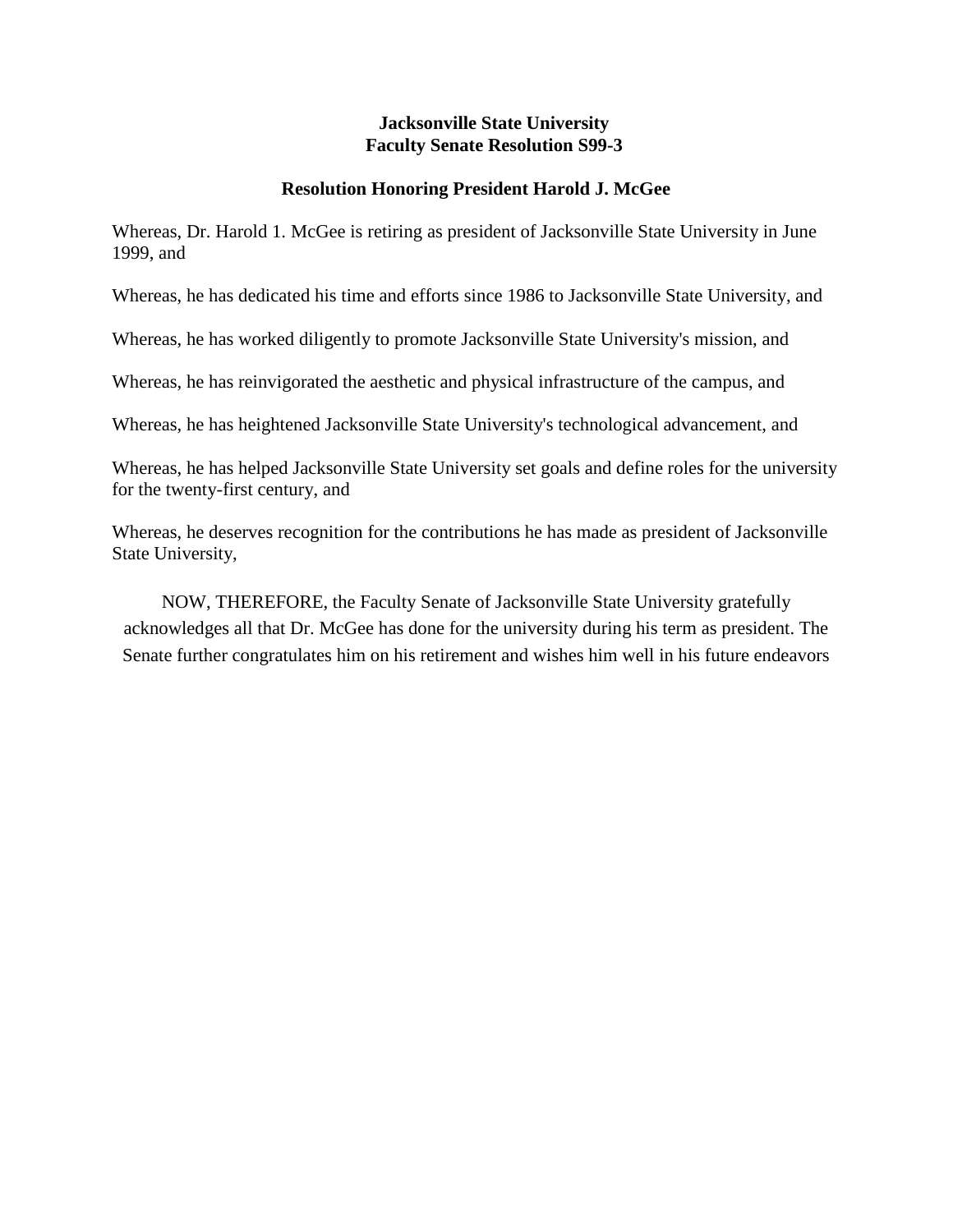## **Equity Funding for Alabama's Four-year Colleges and Universities**

This resolution is designed to help bring about funding for Alabama's four-year colleges and universities.

Whereas*,* the presence of vigorous, adequately funded public institutions of higher learning is critical to the economic and social development of the State of Alabama and to the outstanding preparation of K-12 teachers;

Whereas*,* faculty salaries at Alabama's four-year colleges and universities continue to fall below both regional and national averages for similar public institutions of higher learning in other states, and;

Whereas*,* Alabama's four-year colleges and universities continue to experience-at best-a 'brain drain', and-at worst-a hemorrhage of faculty talent to other states (see attached list) where compensation is more in keeping with regional and national norms;

Thereby Be It Resolved by the Faculty Senate of Jacksonville State University:

That Governor Don Siegelman, in his forthcoming budget proposal, ask that at least one-third of the state's Educational Trust Fund go to higher education, i.e., four-year colleges and universities, for the purpose of raising faculty salaries to the regional average attained by other institutions in the southeast.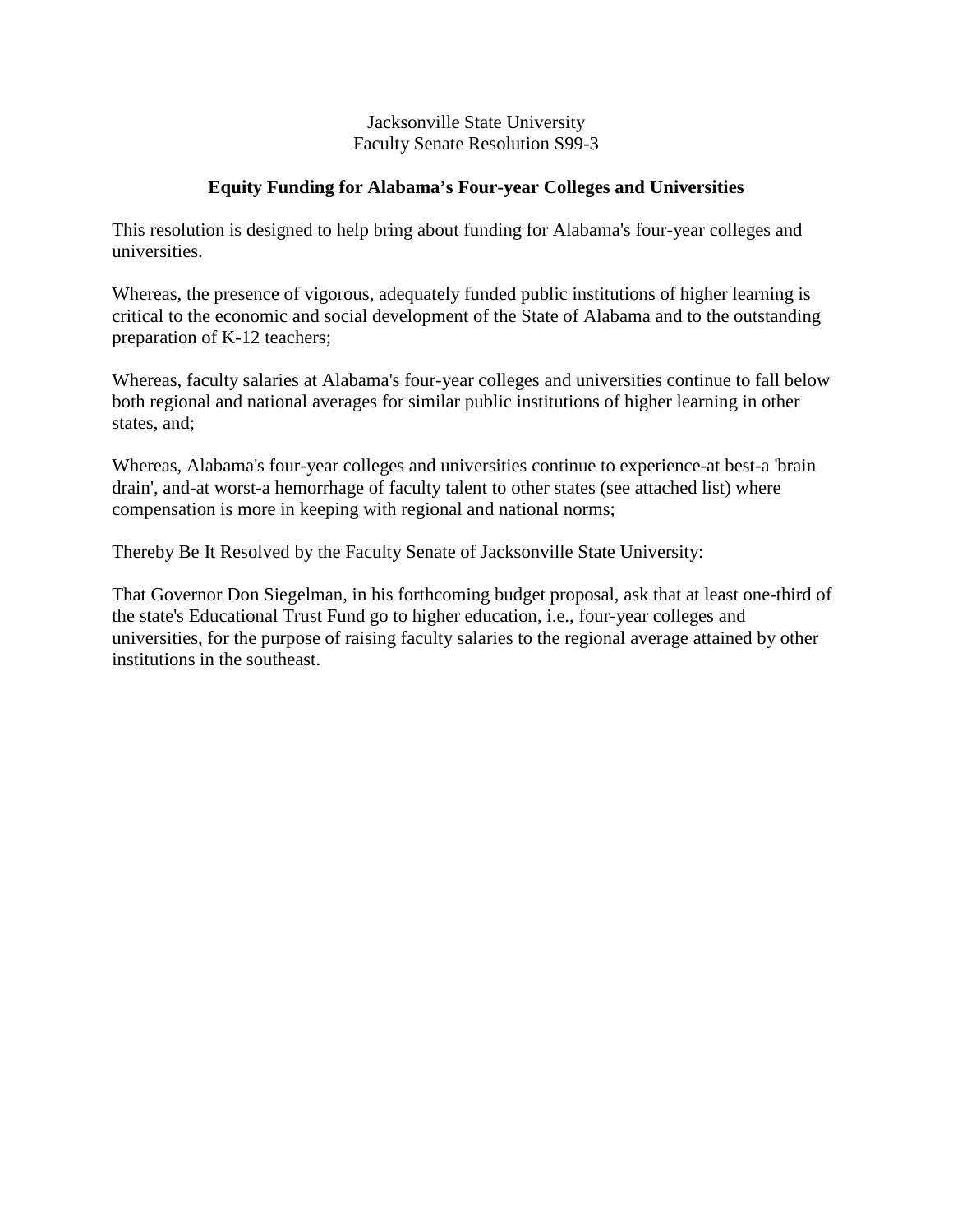## **Cleo and Carla Thomas Award**

Whereas Carla and Cleo Thomas have committed their lives and talents to bettering the quality of life in Northeast Alabama; and,

Whereas one manifestation of that commitment is the investment they have made to furthering higher education; and,

Whereas one part of that commitment to Jacksonville State University is the establishment of the *Carla and Cleo Thomas Award for Outstanding Educational Service* to the University and the wider community.

Therefore be it resolved that the Faculty Senate of Jacksonville State University extends its heartfelt thanks to Carla and Cleo Thomas for their tangible, untiring work to create a community in which accomplishment is the final arbiter.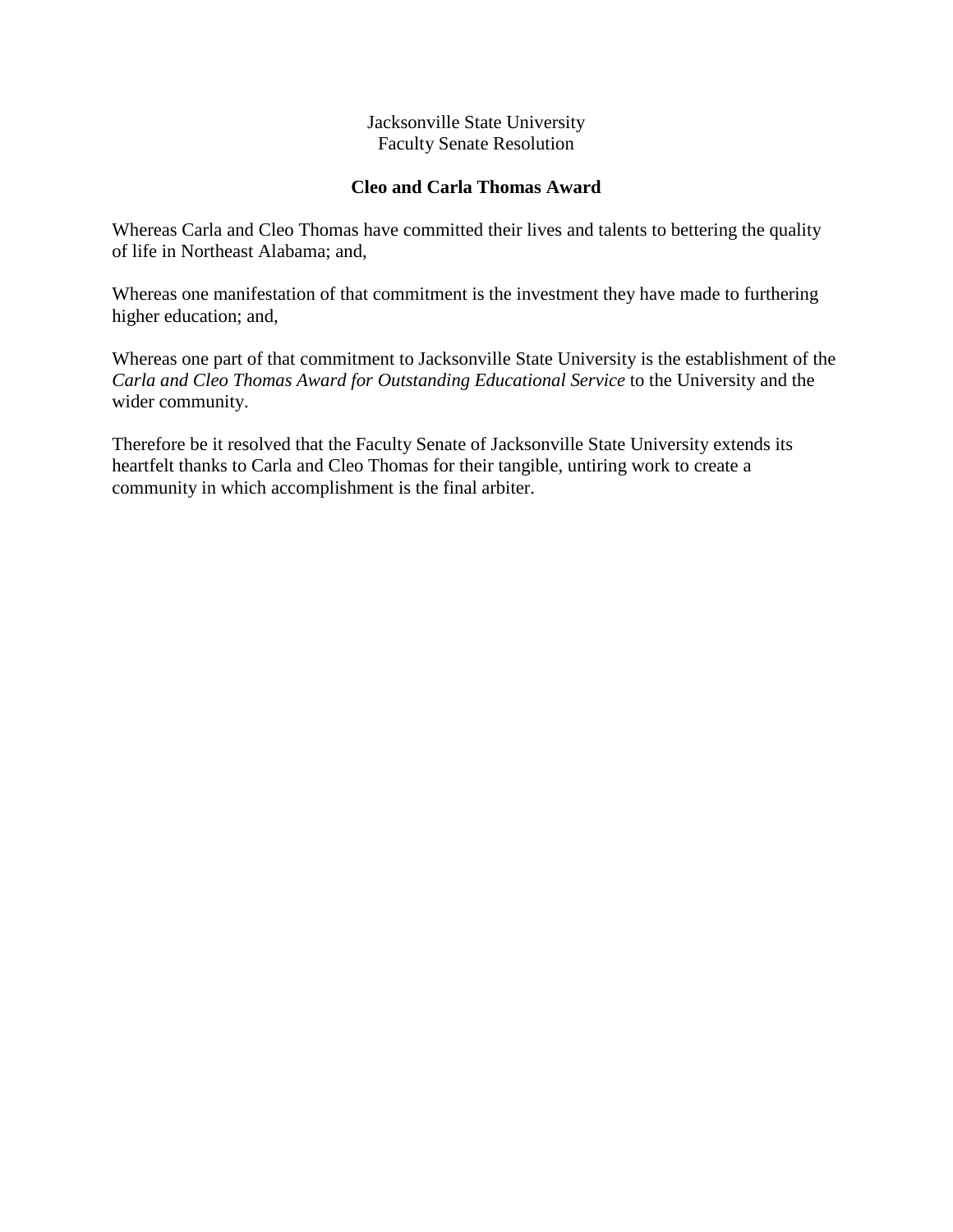## **Development of a Financial Retrenchment Policy**

Whereas, Jacksonville State University does not presently have a financial retrenchment policy as a logical and necessary precursor to a financial exigency policy; and

Whereas, it is in the interest of the University and of the faculty first to reduce expenditures in areas that do not directly affect the academic program;

Be it resolved that the Jacksonville State University Faculty Senate that recommends that the University administration develop and adopt such a policy, subject to review and consideration by the Faculty Senate.

Passed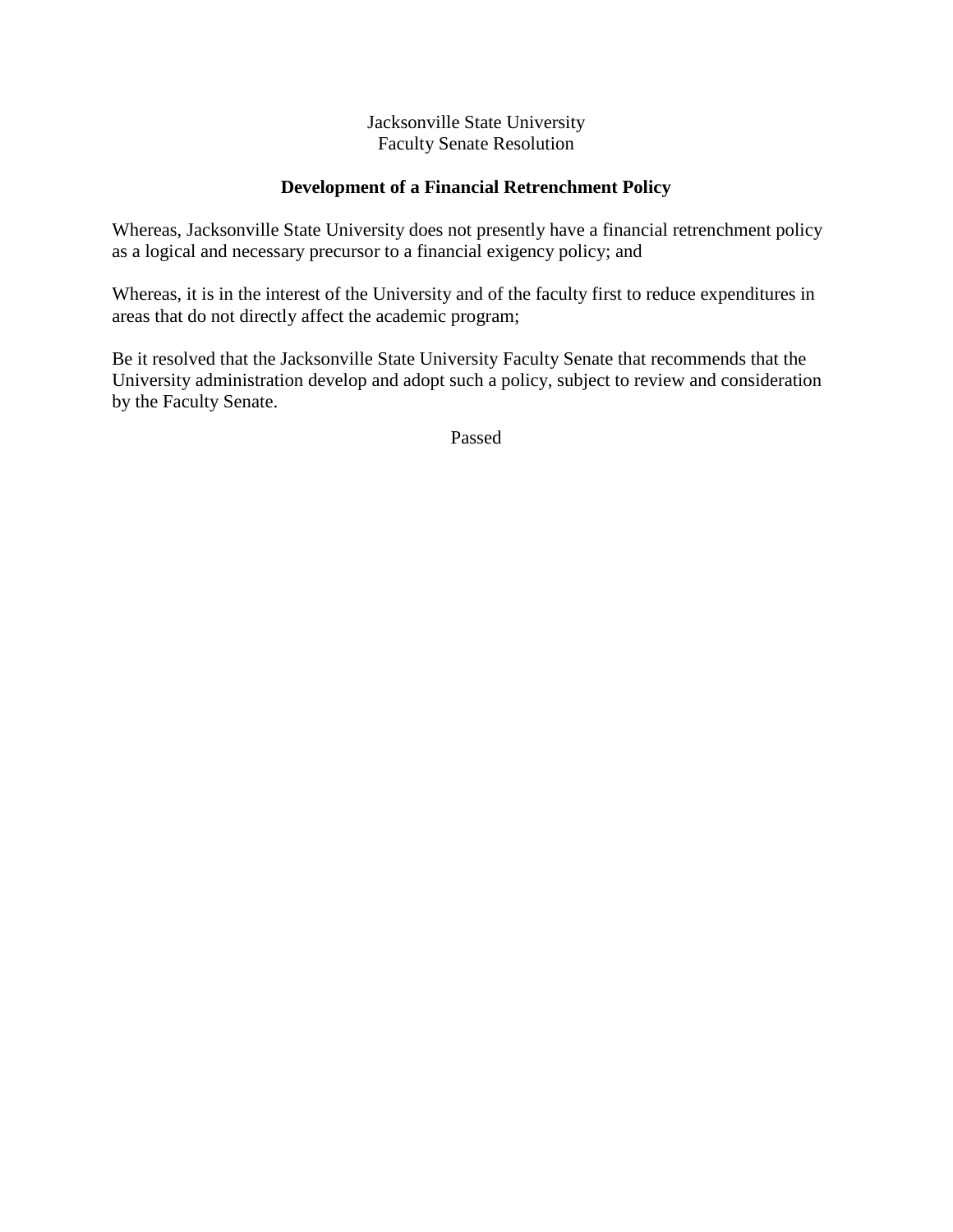## **Accumulation of Sick Leave**

Whereas, JSU faculty currently have no provision for an accumulation of sick leave from year to year.

Whereas, JSU faculty are at a disadvantage compared to JSU staff, administrators, and faculty of other state institutions because they may not apply accrued sick leave to the balance of time served at retirement, and

Whereas, current sick leave policy allows for a total leave of thirty (30) days per **any** twelvemonth period, and,

Whereas, physicians routinely require a leave of six to eight weeks following major surgery, the delivery of a child, or a serious illness, and,

Whereas, current policy cannot be applied fairly in such circumstances, thus leading to inconsistencies in the application of policy, and,

Whereas, faculty and the university are joined in reciprocal obligations of gratitude and loyalty, particularly after a long period of service.

## THEREFORE, BE IT RESOLVED:

That a new faculty sick leave policy be instituted.

That faculty begin their service under the new sick leave policy with a bank of thirty (30) days of leave.

That faculty accumulate twenty-four (24) days of sick leave per year as soon as the new policy is in place.

That provisions be made for the donation of sick leave to colleagues, in order to lessen through generosity the difficulty experienced by those in catastrophic circumstances.

That the new sick leave policy and the maternity and parental leave policy be examined to ensure congruence between the policies and to ensure adherence to the provisions of the federal Family Medical Leave Act.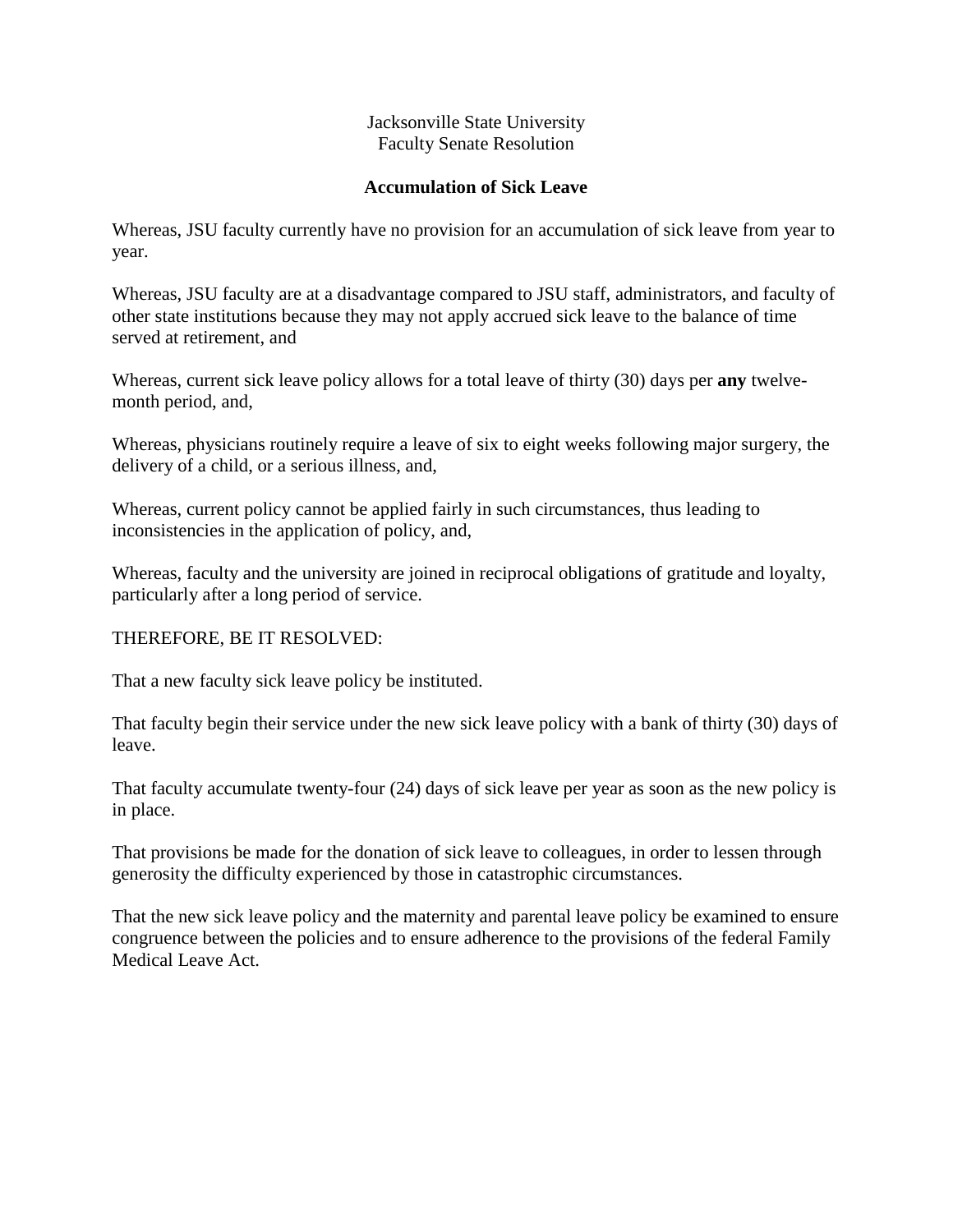## **Noon Office Hours**

Whereas, expanded office hours at the University offices would better serve the needs of the University's students,

We Resolve, that staggered lunch breaks should be put into effect for all offices staffed by more than one office person.

We Further Resolve, that, where feasible, alternative offices should be utilized to cover the lunch hour for those offices staffed by only one office person.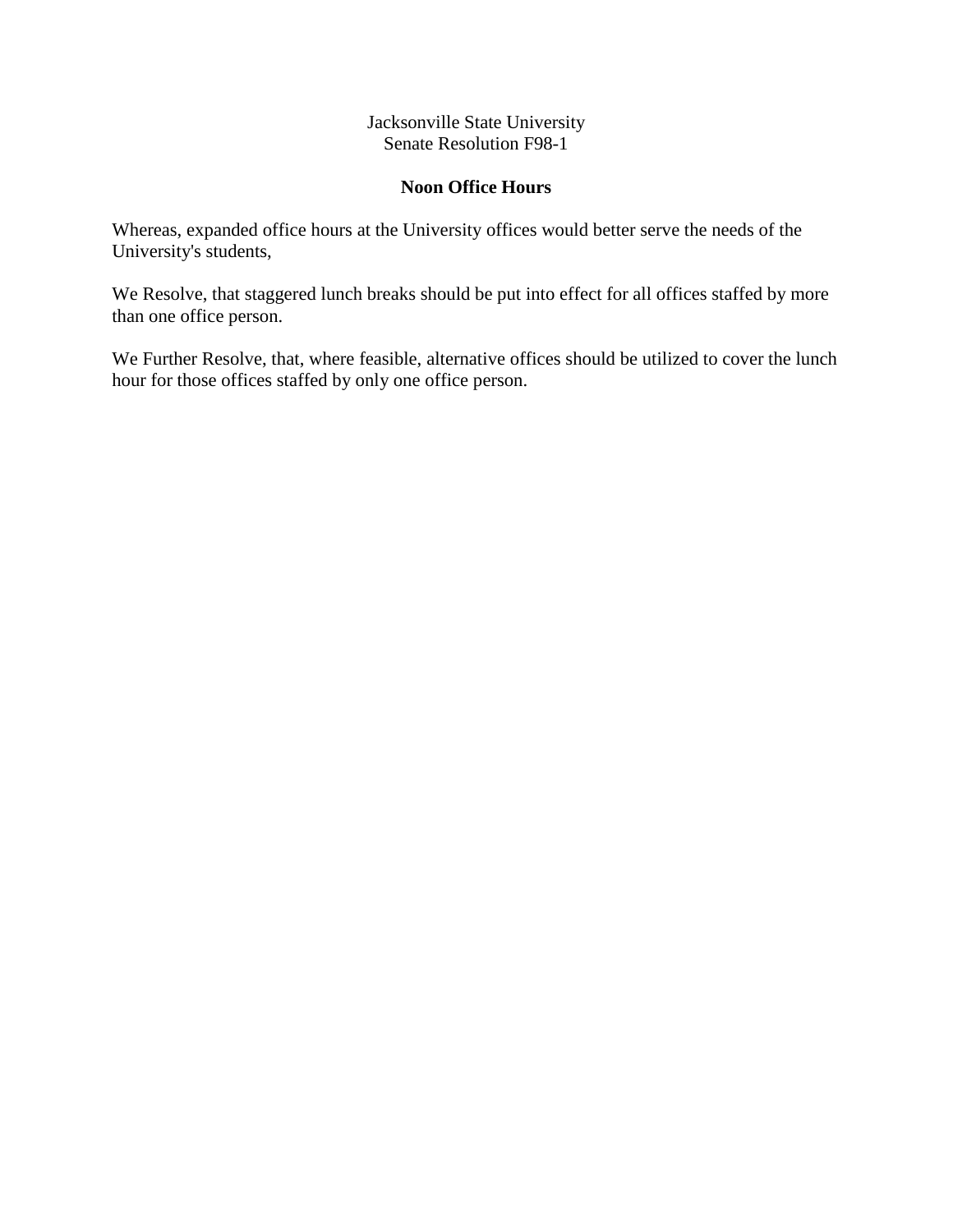## **Academic Quality for Gathering Place on Quad**

Whereas academic quality is contingent upon lower level needs such as physical/ psychological comfort being met first and,

Whereas greater interaction between students and faculty will enhance the learning experience and,

Whereas core courses will be located around the quad and,

Whereas the quad is currently a no man's land and,

Whereas the campus is lacking an appealing centralized informal meeting place for faculty and students and,

Whereas it would be inexpensive for JSU to construct such an outdoor meeting place,

Therefore be it resolved that Jacksonville State University construct an attractive landscapedmeeting place on the quad consisting of appropriate furnishings such as covered benches and kiosks that will be recognized by individuals and groups as the heart and spiritual home of the campus.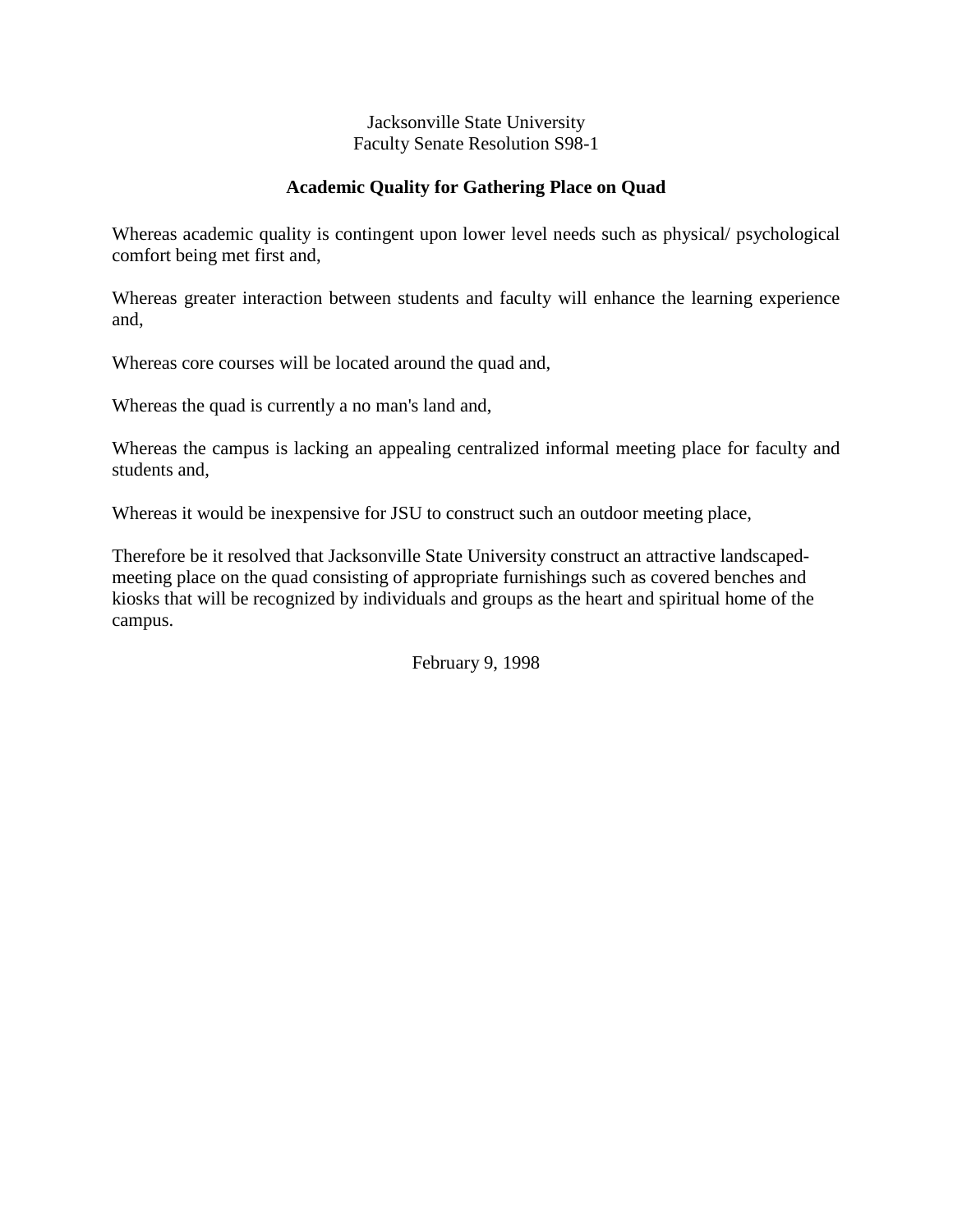## **Twice-Weekly "Dead Hour" and Monthly Student-Faculty Lunch**

From the Committee for Academic Quality

Whereas, a complex schedule of classes, study and work exists for students and faculty without any common free time,

Whereas, it is difficult for lectures, club meetings and performances to be attended by all who wish to attend,

Whereas, mid-day lunch is a natural time for barriers to be lowered between students and faculty, and,

Whereas, a good many students have expressed a desire for two free hours a week during which they may broaden their educational experience, and,

Whereas, both the faculty and the students feel that such a common free time would improve the quality of instruction and strengthen the ties between all members of the University,

Therefore Be It Resolved,

That a "Dead Hour" each Monday and Wednesday be reserved around lunchtime in the campuswide schedule to make possible informal meetings of students and faculty and clubs,

And that a monthly student-faculty lunch hour be held in the Jack Hopper Dining Hall with free lunches offered to faculty who sit in the student section.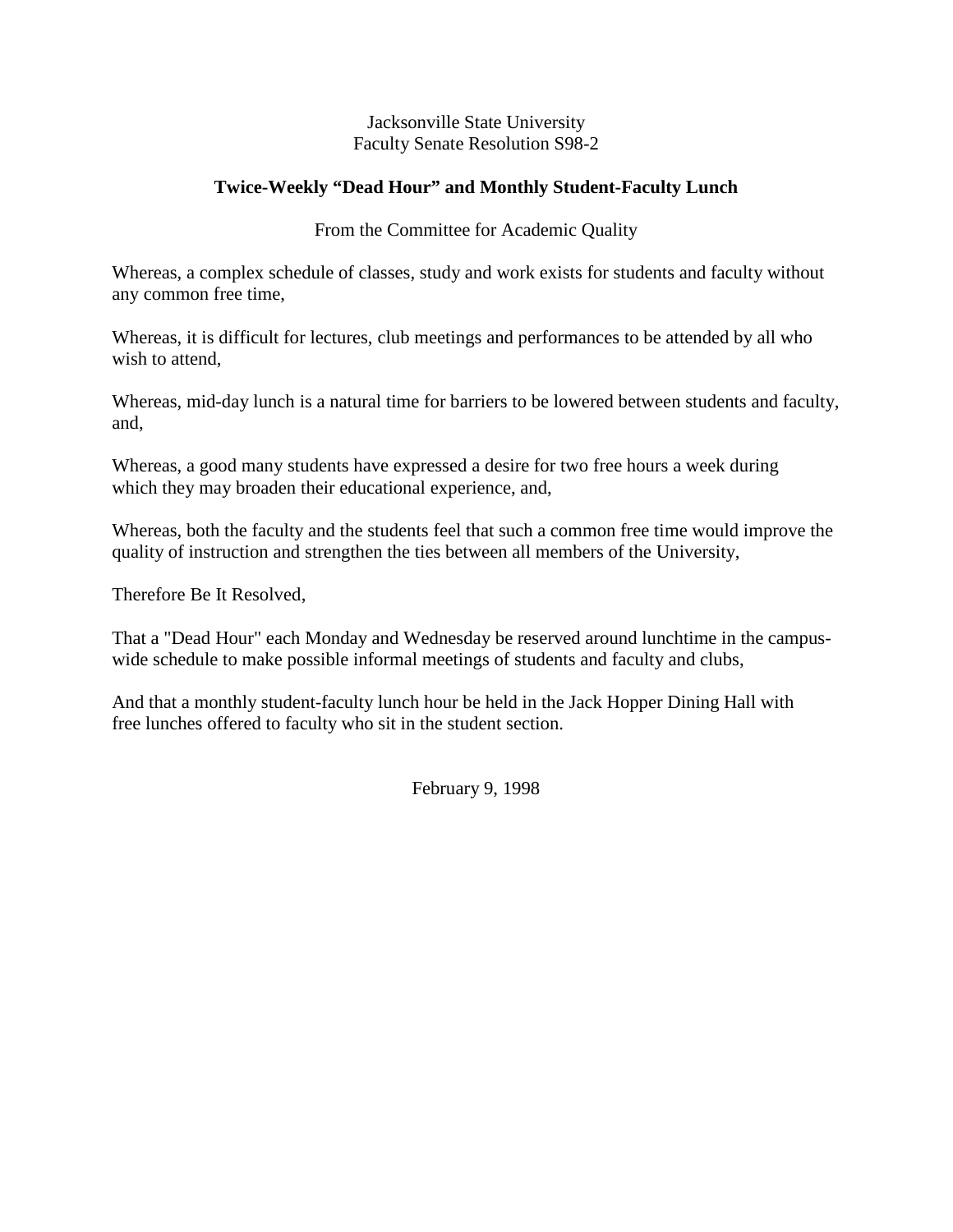## **Enforcement of Prerequisites Ad Hoc Committee for Academic Quality**

Whereas, we have observed that it has become commonplace for students of this university to enroll in courses for which they have not completed the prerequisites, and

Whereas, students typically perform poorly under these circumstances, adversely affecting their own academic progress as well as the morale of their instructors and their fellow students in these courses,

Therefore Be It Resolved that the Faculty Senate of Jacksonville State University calls upon the administration of this institution to mandate that the computerized registration system be modified so that the following rules are strictly and automatically enforced:

No student can register for any course for which he or she has not met the prerequisites listed in the course catalog.

No student can register for any course unless he or she is simultaneously registered for any corequisites listed in the course catalog (or has already received credit for these).

Any student who is currently enrolled in one or more prerequisites for a course will be allowed to register to take the course the following semester (or May term, or summer session) only provisionally, this provisional registration being immediately and automatically canceled if the student does not receive an adequate grade in the prerequisite.

Exceptions to the above policies can be granted only by the instructor teaching the course, the head of the department offering the course, the dean of the corresponding college, the VP AA, or the President.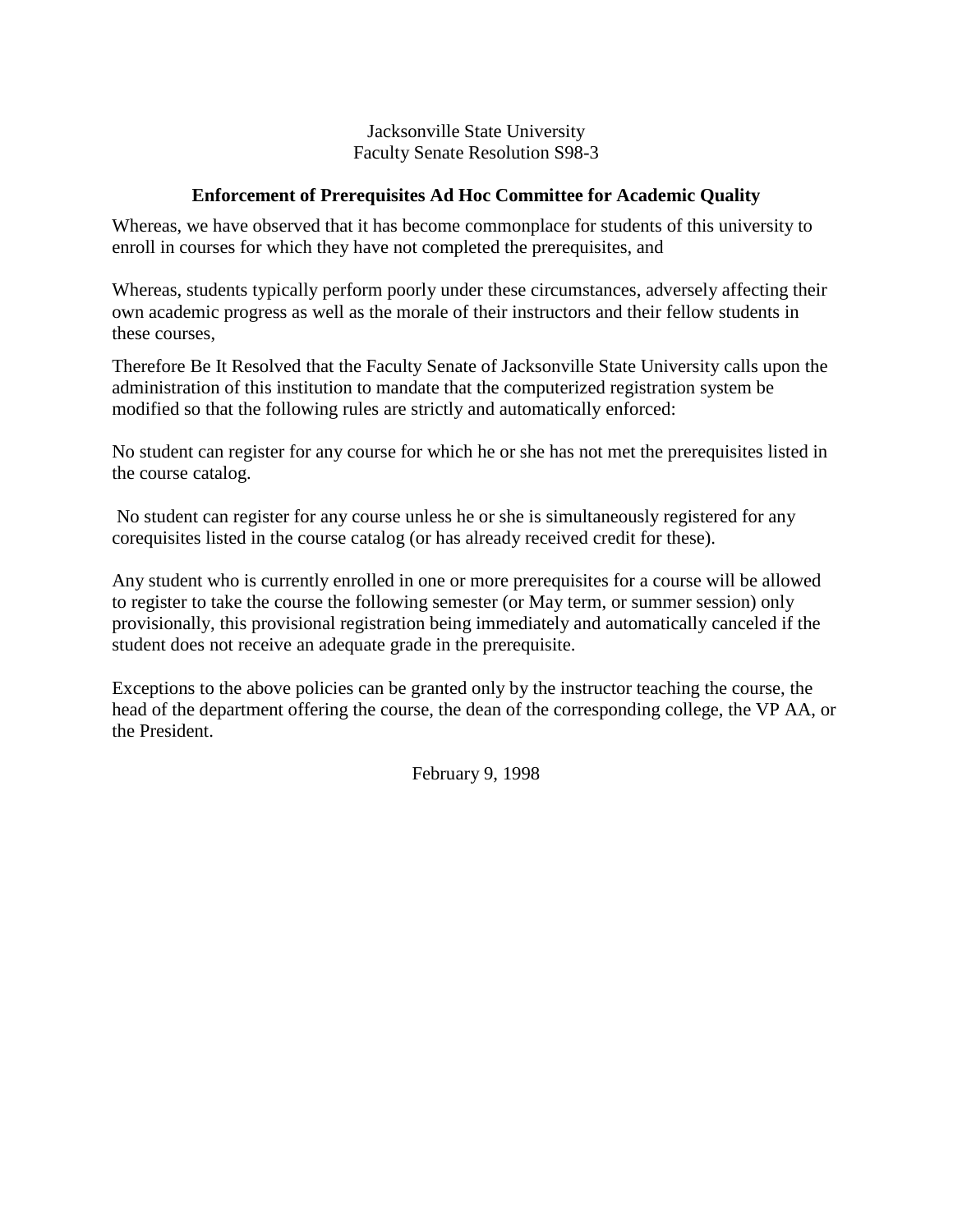## **Completion of Fundamental Studies and Preparedness for Advanced Study Ad Hoc Committee for Academic Quality**

Whereas, we have observed that it has become commonplace for students of this university to enroll in higher level courses before they have satisfactorily completed more basic lower level courses which, while not prerequisites for these higher level courses, are also required for their degree and would improve their preparation for these higher level courses, and

Whereas, this frequently occurs even to the extent that students postpone fulfilling the most fundamental parts of the general university requirements for a degree until they are seniors, thereby defeating the purpose of these requirements and placing an unreasonable burden on instructors teaching higher level courses which rely on fundamental academic skills, and

Whereas, in many instances no academic regulations currently exist to prevent students from proceeding prematurely to higher level courses in this way,

Therefore Be It Resolved that the Faculty Senate of Jacksonville State University calls upon the administration of this institution to add the following new provisions to the academic regulations of Jacksonville State University, and to mandate that these provisions be strictly and automatically enforced via the computerized registration system:

Any degree seeking student who does not qualify to enter either MS 102 or EH 101 must be continuously enrolled in the remedial courses preparatory to it until he or she qualifies to enter it.

Any degree seeking student who is in need of either MS 102 or EH 101 must attempt it within the first 30 credits he or she earns after qualifying to enter it.

No degree seeking student can register for any JSU course numbered 300 or above without first completing the entire "Communication" and "Analysis" portions of the general university requirements for an undergraduate degree and completing CS 101, or CS 201 or higher, as part of the "Computer Literacy" portion of the general university requirements. (Exceptions to this can be granted only by the instructor teaching the course, the head of the department offering the course, the dean of the corresponding college, the VPAA, or the President.)

A "support course" for a major will be defined as any course (offered by any department) which either is required for the major, or is a prerequisite for a course which is both required for the major and taught in the department of the major. A student will be required to earn a grade of C or higher in any support course for his or her major.

A student receiving a grade lower than a C in a support course for his or her major will not be allowed to enter any course in the department of his or her major having this support course as a prerequisite until he or she repeats the support course and receives a grade of C or higher. (Exceptions to this can be granted only by the instructor teaching the course, the head of the department offering the course, the dean of the corresponding college, the VP AA, or the President.)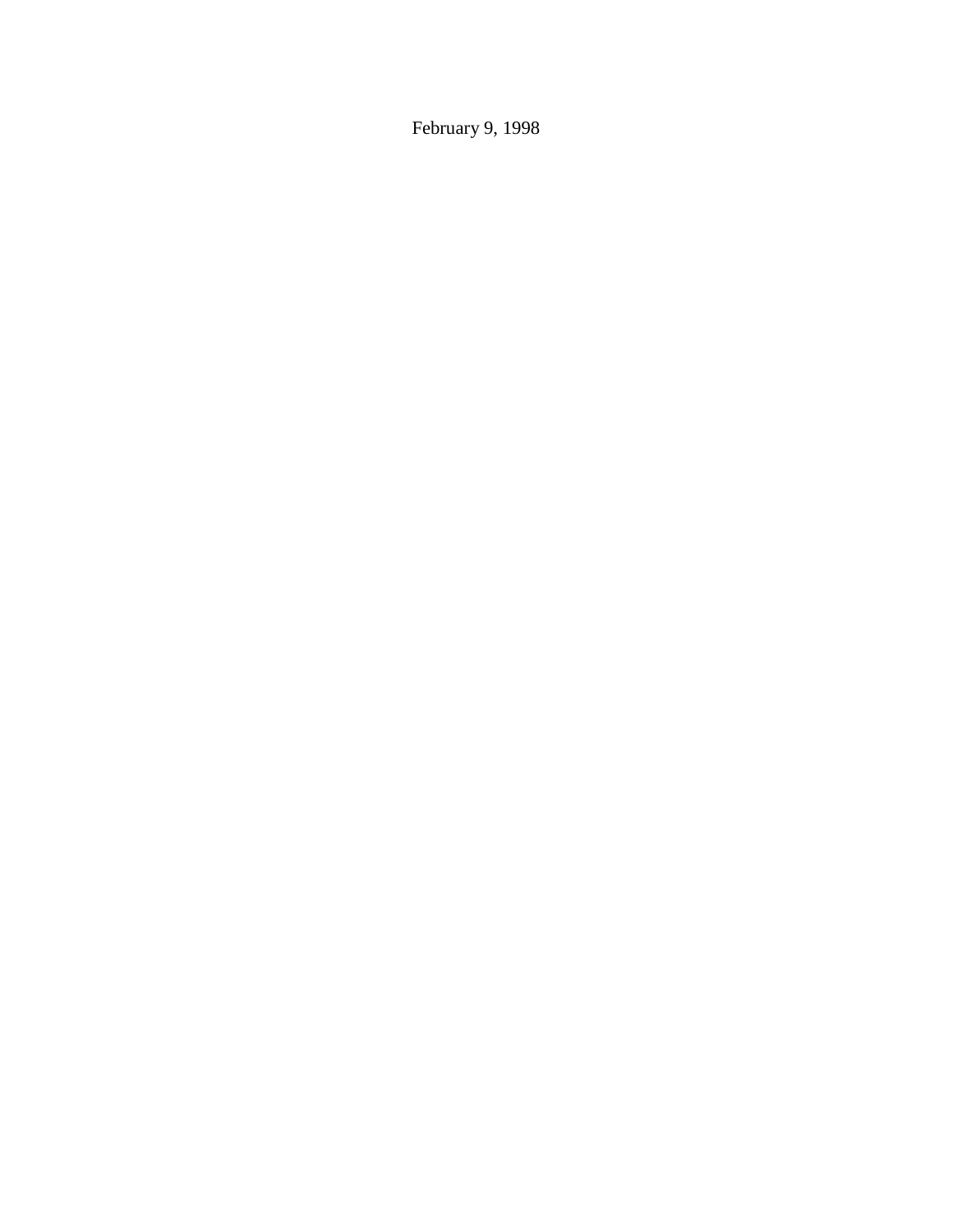## **Advisement of Students Ad Hoc Committee for Academic Quality**

Whereas we have observed that it has become commonplace for students of this university to register for their courses without consulting their assigned academic advisors, and

Whereas this appears to be mostly due to the fact that many students wait until the last minute to register for classes, and then rely on sympathetic and well-meaning faculty outside their major field of study to remove the "blocks" on their registrations in the ensuing urgency of the situation, and

Whereas most of our secondary education students do not seek academic advice from the faculty who are most knowledgeable about their content field and many of these students could benefit from such advice,

Therefore Be It Resolved that the Faculty Senate of Jacksonville State University calls upon the administration of this institution to make the following changes in the organization of student advising:

Each student will be assigned an academic advisor who is a full time JSU faculty member. If the student has declared a major, the faculty member will be from the student's major. Secondary education students will receive advisement relative to both the major field(s) and professional education requirements. The advisement procedures will be developed based on collaborative efforts between the content area faculty and faculty representing the College of Education and Professional Studies.

Each student will be required to consult his or her academic advisor before registering for courses.

This last provision will be strictly enforced by assigning each academic advisor a personal pin number enabling him or her only to remove the "block" on the student's registration from the computerized registration system.

Provision will be made for open enrollment periods by assigning an open enrollment pin number to each department (which will be used only for open enrollment advising of students receiving their advisement through that department).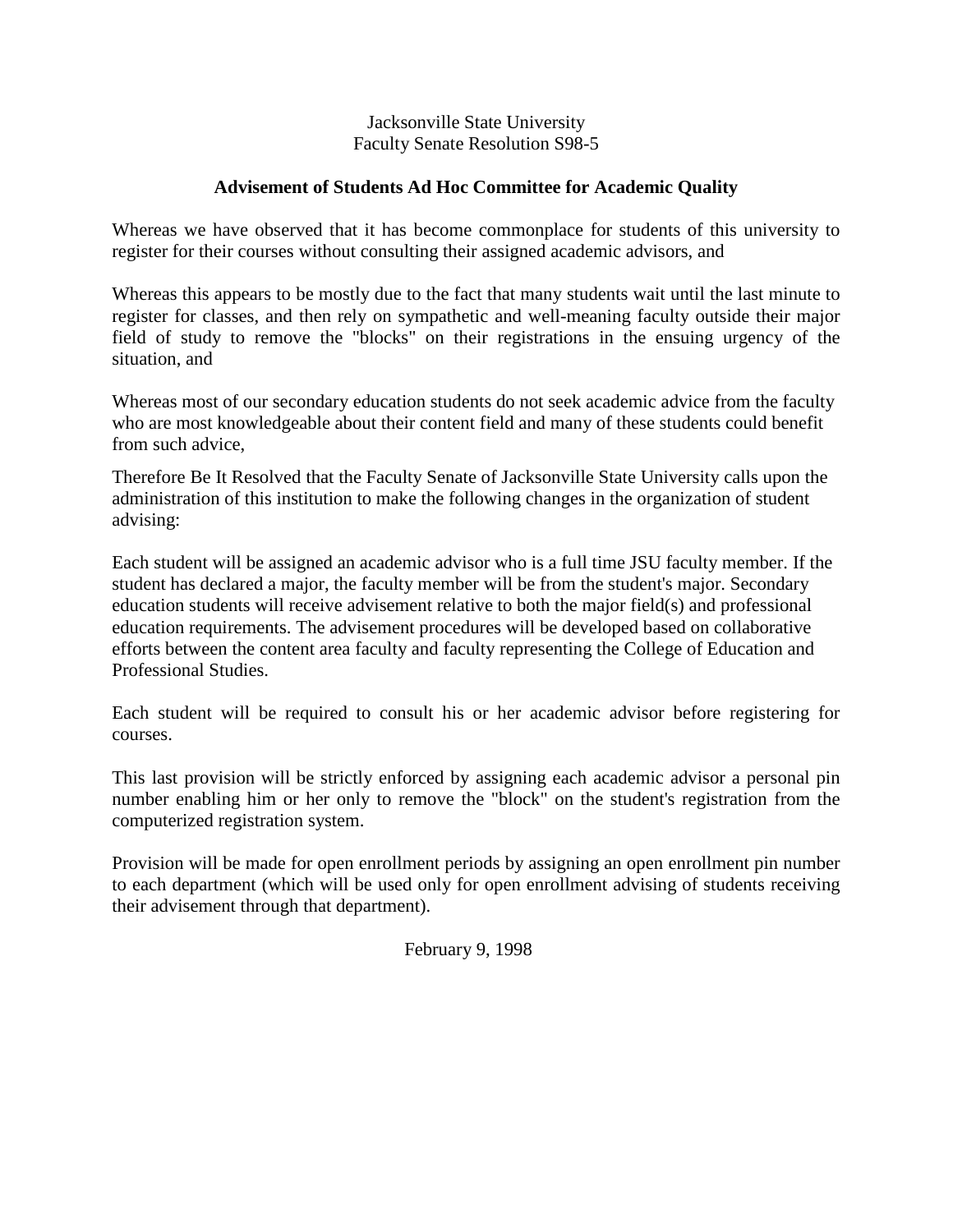## **Salary and Merit**

Whereas the Alabama Legislature has allocated a substantial increase in funding to Jacksonville State University and has indicated its intent that this increase be utilized to raise faculty and staff salaries, and

Whereas this budget increase is due in large part to a funding windfall from the recalculation of retirement system costs which will not be available for future use if obligated in other areas, and

Whereas faculty and staff salaries at Jacksonville State University are well beneath the average for state universities in the South and all but the poorer institutions in Alabama, and

Whereas the administration of Jacksonville State University has said that previous years with either minimal or no salary increases for faculty and staff have been due to the failure of the Alabama Legislature to provide adequate funding,

Therefore Be It Resolved that the Faculty Senate of Jacksonville State University calls upon the administration of this institution to utilize the entire funding increase to raise faculty and staff salaries.

Furthermore, whereas it is the belief of many of the faculty at Jacksonville State University that the current system of evaluating faculty performance and awarding merit is inequitable and confusing,

Therefore be it resolved that the Faculty Senate of Jacksonville State University calls upon the administration of this institution to follow the intent of the legislature by awarding across-theboard salary increases.

May 11, 1998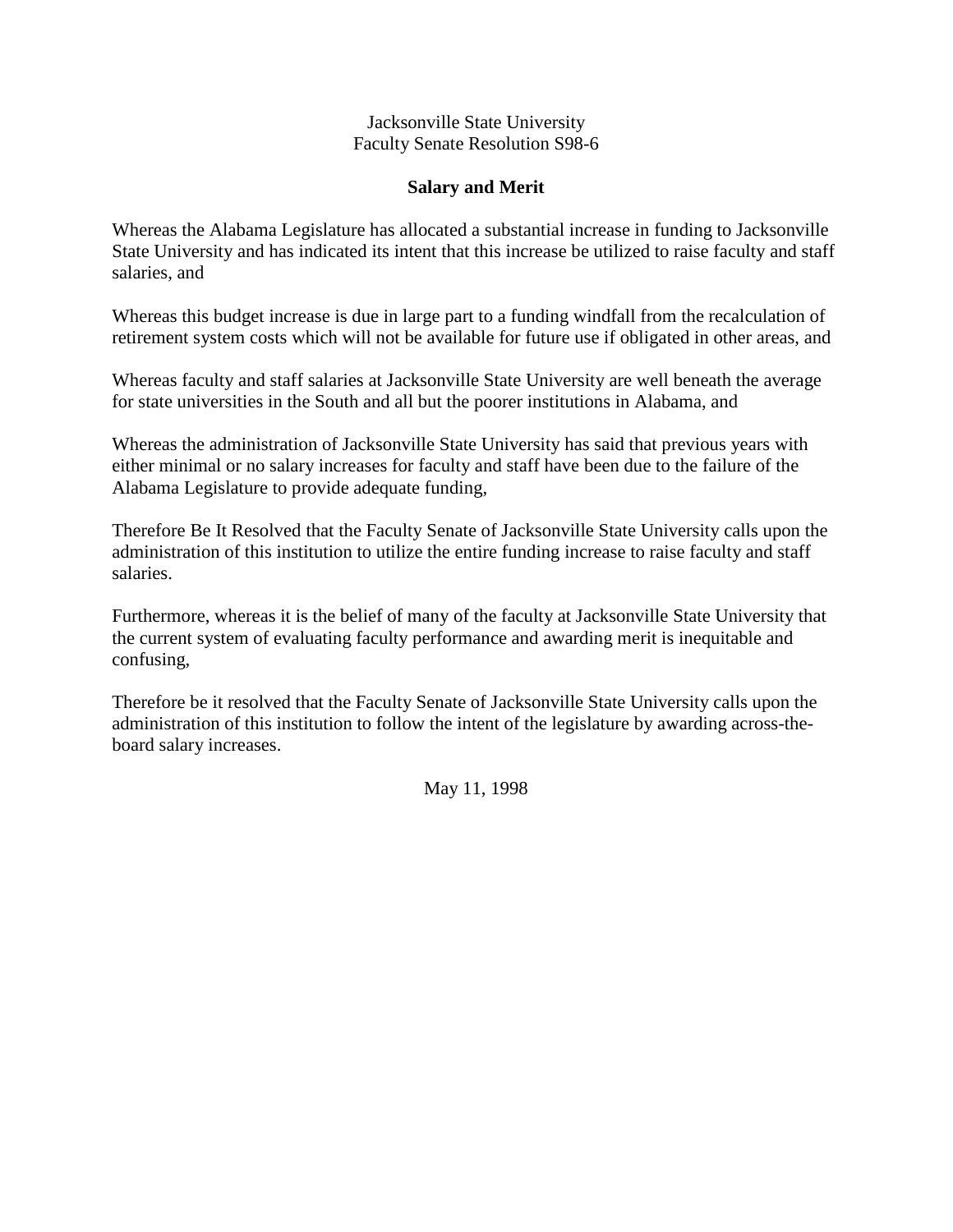## **Parking/Traffic Congestion**

Whereas, students driving between classes produce traffic congestion and localized shortages of parking spaces, the Faculty Senate recommends that the University encourage alternate means of intra-campus travel by:

Short Term

1. Construction of additional sidewalks.

- 2. Construction of bicycle paths.
- 3. Construction of secure bicycle storage facilities at dorms.
- 4. Construction of bicycle racks at campus buildings.

5. Issuance of special residential parking permits to students living on campus that are not valid for non-residential lots.

6. Issuance of free, parking permits for the Coliseum lot.

7. Relocation of core classes more central *to* the Campus

Be it resolved that the faculty believes these measures will reduce parking problems, traffic congestion and, by encouraging students to travel on foot, result in a more congenial University environment.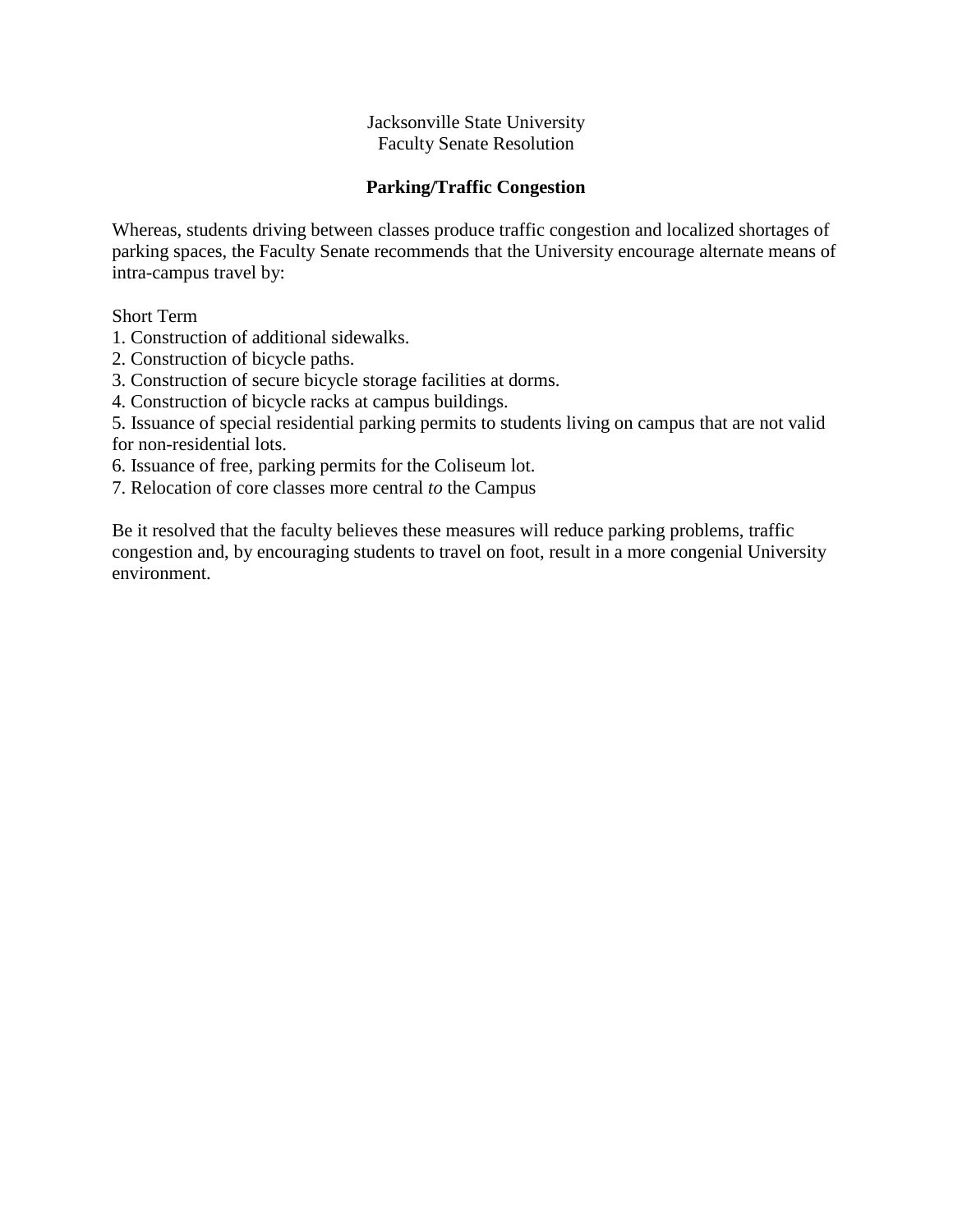## **RESOLUTION SUPPORTING THE HIGHER EDUCATION PARTNERSHIP**

Whereas instead of being applauded for their work, Alabama's universities are forced to fight to prevent appropriations from being reduced, facilities from being closed and accomplishments from being overlooked, and,

Whereas the result of the reduced support for higher education is catastrophic for *our* state, and

Whereas fewer of our citizens will have the opportunity to prepare for competition in the world's economy, and,

Whereas Alabama's institutions and the livelihood of their employees are being threatened by reduced appropriations and misrepresentations, and,

Whereas the decline in public appreciation for higher education is making it difficult for universities to recruit quality students and maintain a top faculty, and,

Whereas faculty and staff are required to work for low salaries and in out-dated facilities, and,

Whereas Alabama families and students are forced to make even greater sacrifices because *of*  increasing tuition cost, and,

Whereas the state of Alabama's future depends on all of us.

Whereas the fifteen four-year colleges and universities in the state *of* Alabama have formed the *Higher Education Partnership* whose mission is to advocate the importance *of* higher education in bettering the lives *of* people in Alabama and whose goals are to identify, recruit, organize and unite advocates *of* higher education; to advocate the needs and effectively communicate the importance *of* higher education to the people *of* Alabama and its leaders; and to promote new education partnerships to improve quality *of* life for citizens *of* Alabama.

**THEREFORE BE IT RESOLVED** that the Faculty Senate *of* Jacksonville State University heartily endorses the efforts *of* the *Higher Education Partnership* and call *on* all faculty members who are not currently members, to join the *Higher Education Partnership* at this time.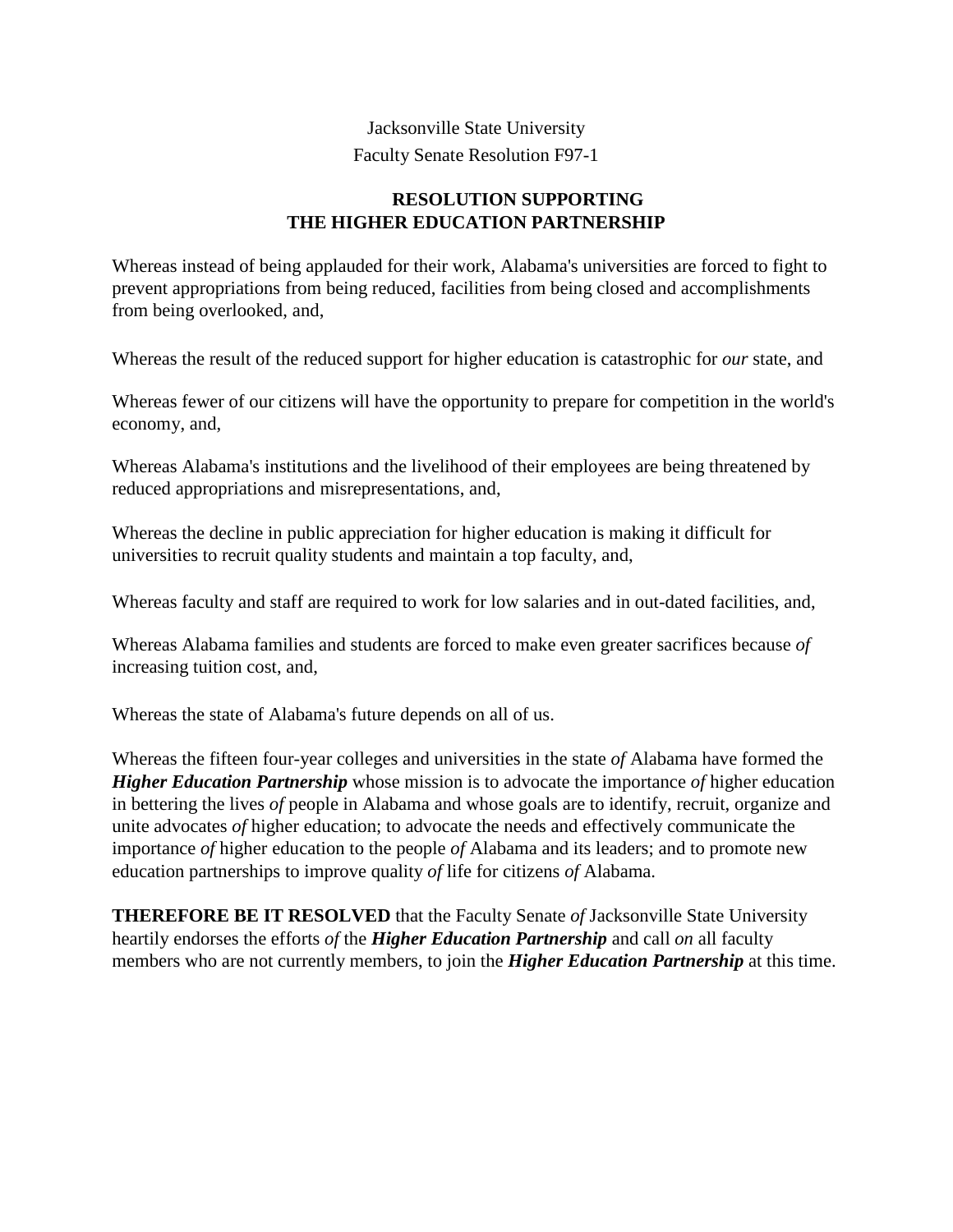## **Retention of Public Relations Firm**

Whereas the recent ranking of JSU in a survey by *US News and World Report* reflects poorly on the University, and;

Whereas The Faculty Senate does not believe the ranking accurately reflects the quality of instruction provided by the University, and;

Whereas the recruitment of top-flight students can be significantly influenced by such rankings, and;

Whereas Top-notch public relations would more accurately position JSU in the public's eye;

THEREFORE BE IT RESOLVED: The Faculty Senate recommends that the administration seriously consider the retention of a nationally or regionally-respected public relations firm for the purposes of better communicating the strengths of the University.

As envisioned by the Faculty Senate, this firm would not engage in advertising (JSU's recent efforts in this regard are commendable), but in media relations.

The Senate believes a concerted effort in this area - conceived conceptually and managed on a day-to-day basis by a respected national or regional public relations firm - would be an important investment in the future of this institution.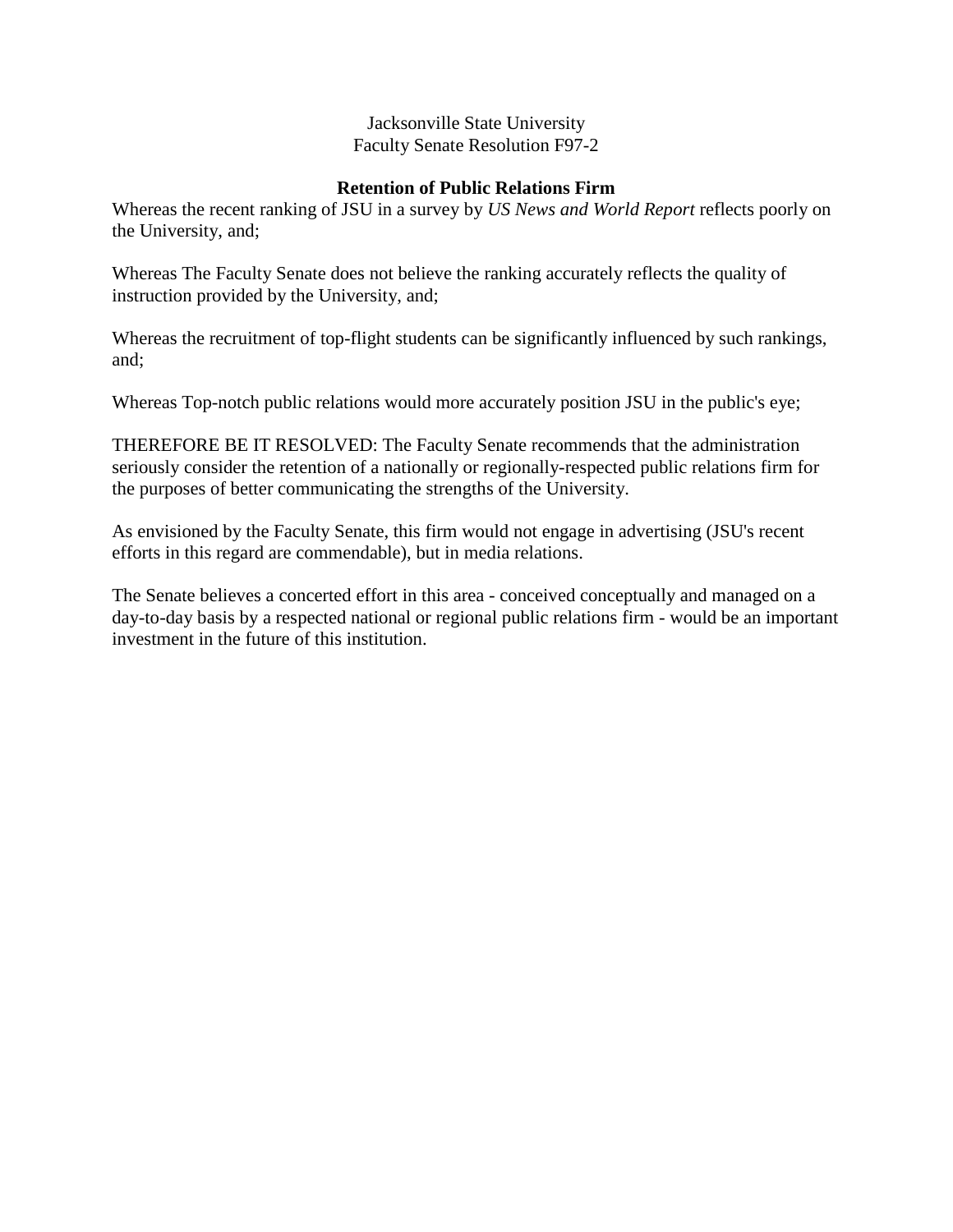## **Chief Ladiga Trail**

Whereas, Jacksonville state University is located in a community with a variety of historical assets, including the historic railway corridor;

Whereas, the University enjoys a tradition of cooperation with the city of Jacksonville and other local communities for our mutual benefit;

Whereas, the University's proposal to sever the Chief Ladiga Trail along a quarter-mile segment threatens to damage this spirit of cooperation with the cities of Jacksonville, Piedmont, Weaver, and Anniston;

Whereas, the University's position has brought unfavorable publicity, which threatens to reach nationwide proportions;

Whereas, sequestering the university serves to increase exposure to liability;

Whereas, inclusion of the bicycle path along the historic railway corridor would allow the use of federal transportation dollars;

Whereas, the Chief Ladiga Trail would encourage the use of bicycles, particularly by those in university and Greek housing, thereby diminishing both parking demand and traffic congestion;

Whereas, Jacksonville state University is unique in offering a curricular focus on health, wellness, environmental awareness, and Native American studies, which the Chief Ladiga Trail could help publicize;

Whereas, the Chief Ladiga Trail would add a *unique* focus and special flavor to the grouped housing project, without diminishing campus safety;

Whereas, the Chief Ladiga Trail would attract athletes, potential students, and families with children to the campus for the purpose of enjoying scenic beauty and healthful recreational activity;

THEREFORE BE IT RESOLVED, that Jacksonville state University seize the opportunity to include its quarter-mile segment of the original railway corridor in the Chief Ladiga Trail.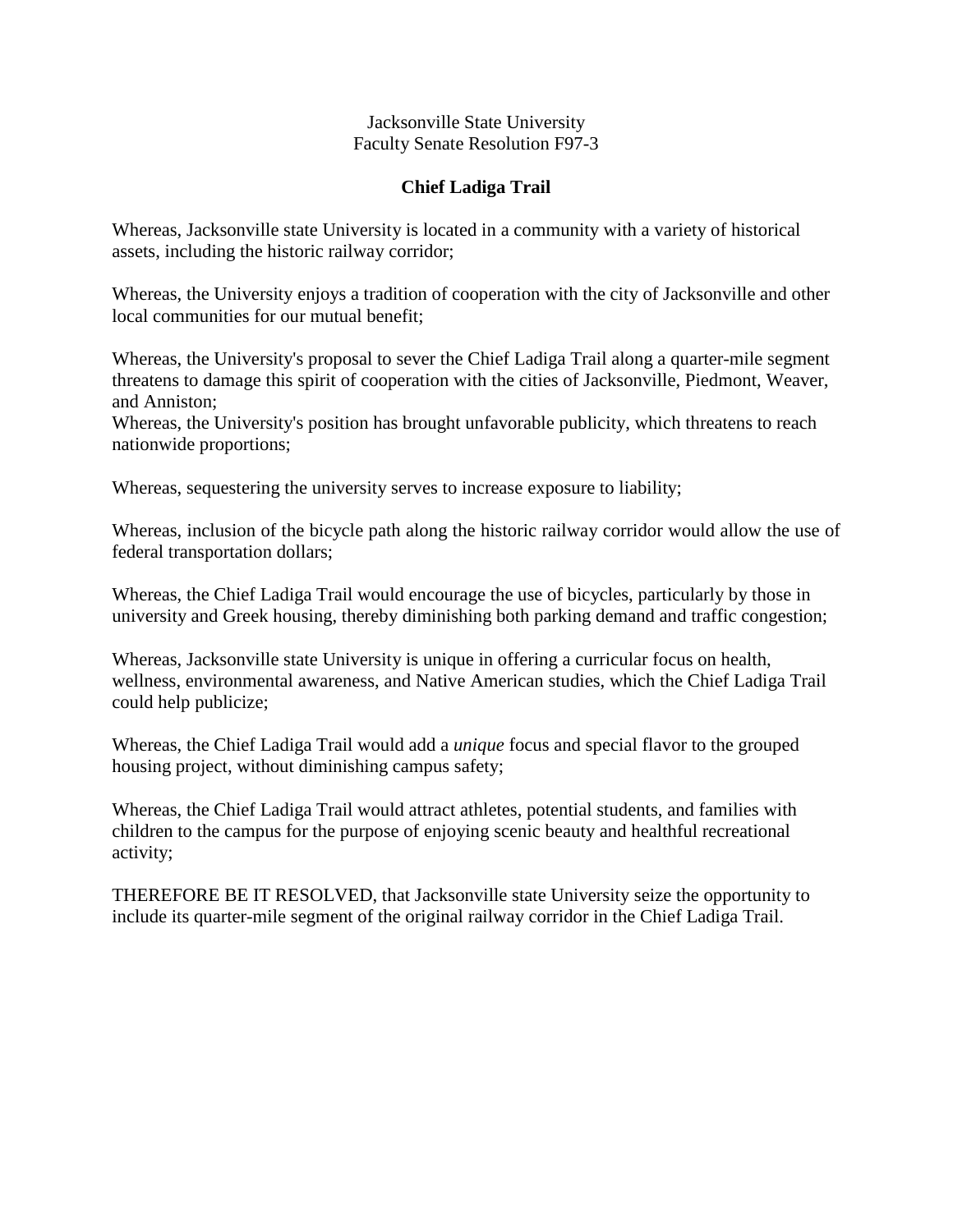## **Revitalize WAC Program**

Whereas the expression of ideas in written form has long been recognized as one of the most effective means of learning,

Whereas this fact, over the last decade, has generated a great deal of research in Writing Across the Curriculum (WAC),

Whereas WAC has been successfully employed by universities of every kind, from the oldest and most conservative, such as Harvard and the University of Virginia, to state universities large and small, such as Iowa State and Wright State (which is not unlike JSU),

Whereas WAC programs, properly instituted, have been shown to improve the performance and moral not only of the students, but of the teachers as well,

Whereas WAC programs have become so respectable that universities have begun to use theirs as a means of recruiting students,

Whereas WAC does not merely extend the duties of the English teacher to teachers of other subjects but rather provides all teachers with ways of exploiting the pedagogical virtues of writing,

Whereas JSU's students seem, for the most part, to arrive here less than adequately prepared for college level work,

Whereas a WAC program would equip more of our graduates to compete jobs which test logical or critical in a verbal way, and most jobs do,

Whereas a WAC program was successfully begun at JSU just a few years ago by a number of teachers who recognized the need for one, and who continue to employ its methods fruitfully,

Whereas a good many of the relatively new JSU teachers have expressed a willingness to participate in revitalizing JSU's WAC program,

Therefore, Be It Resolved: that a coordinator be chosen to lead the efforts to revitalize JSU's WAC program;

that if possible the teaching load of the coordinator be reduced by one course per semester;

that the coordinator's duties be established by the Committee for Academic Quality in consultation with those who began JSU's WAC program;

that the activities generated by the program be encouraged and documented by regular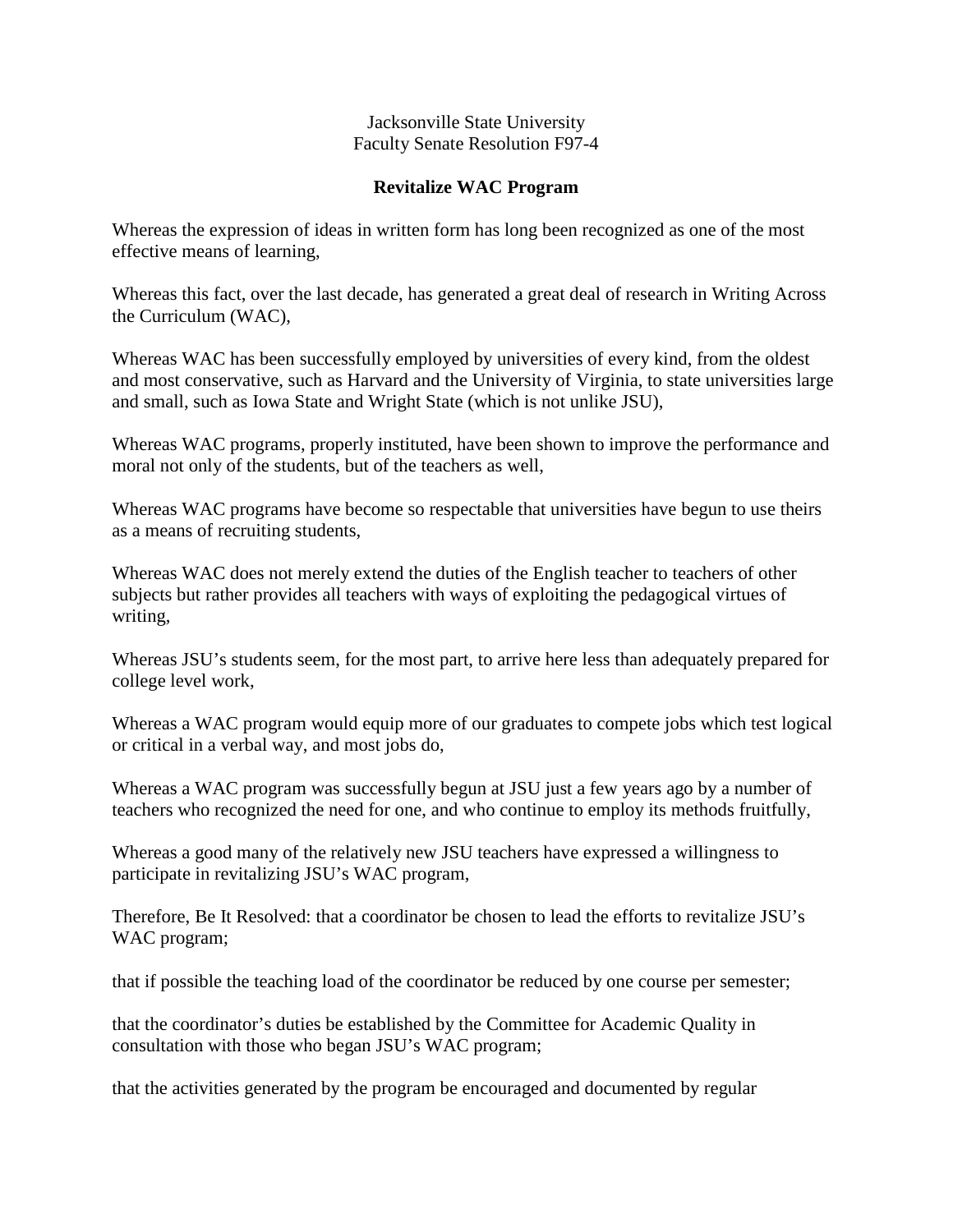meetings and by a newsletter, published once every semester and edited by the coordinator; and

that the coordinator be provided with a small budget to cover the expense of producing the newsletter and of photocopying the materials necessary for meetings.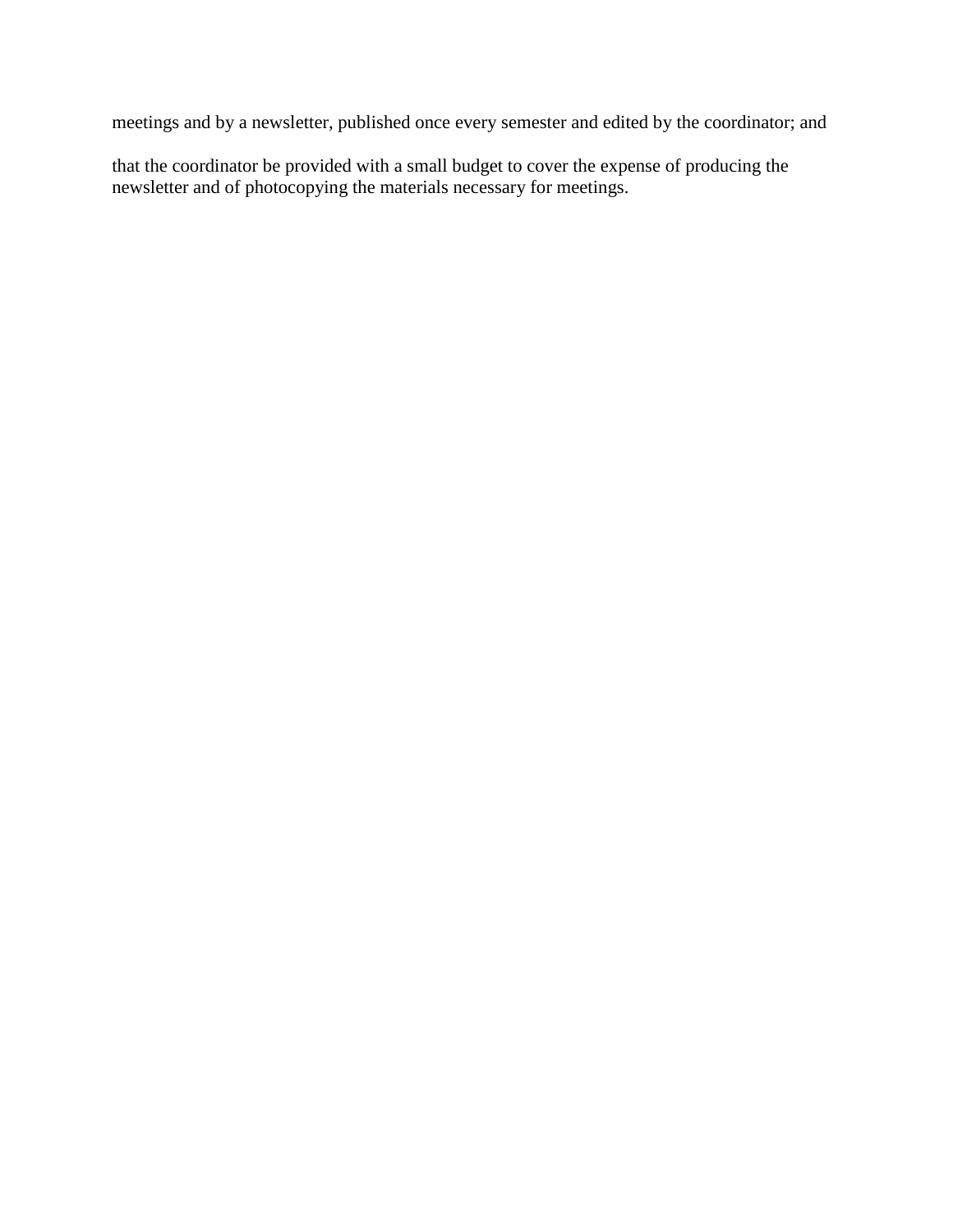Jacksonville State University Faculty Senate Position Statement F97-5

#### **Position Statement – Increase in Funding to Higher Education Institutions**

In recent years, the State of Alabama has lacked adequate resources to properly fund higher education and salaries of our faculty are at least 12 - 18 % below the average salaries of peer institutions in other states.

At this time, the State finds itself in the position of having the financial resources to correct this situation. Therefore, the Faculty Senate of Jacksonville State University urges the State to use this opportunity to provide from all available sources substantial increases in funding to institutions of higher education to bring funding levels up to the norms of peer institutions in other states.

Specifically, we request an 8 % salary pool increase in 1998 and that the current retirement funds now in our budget be retained by the institution.

(Originally drafted by the University of Alabama Faculty Senate Steering Committee and adopted Nov. 25, 1997)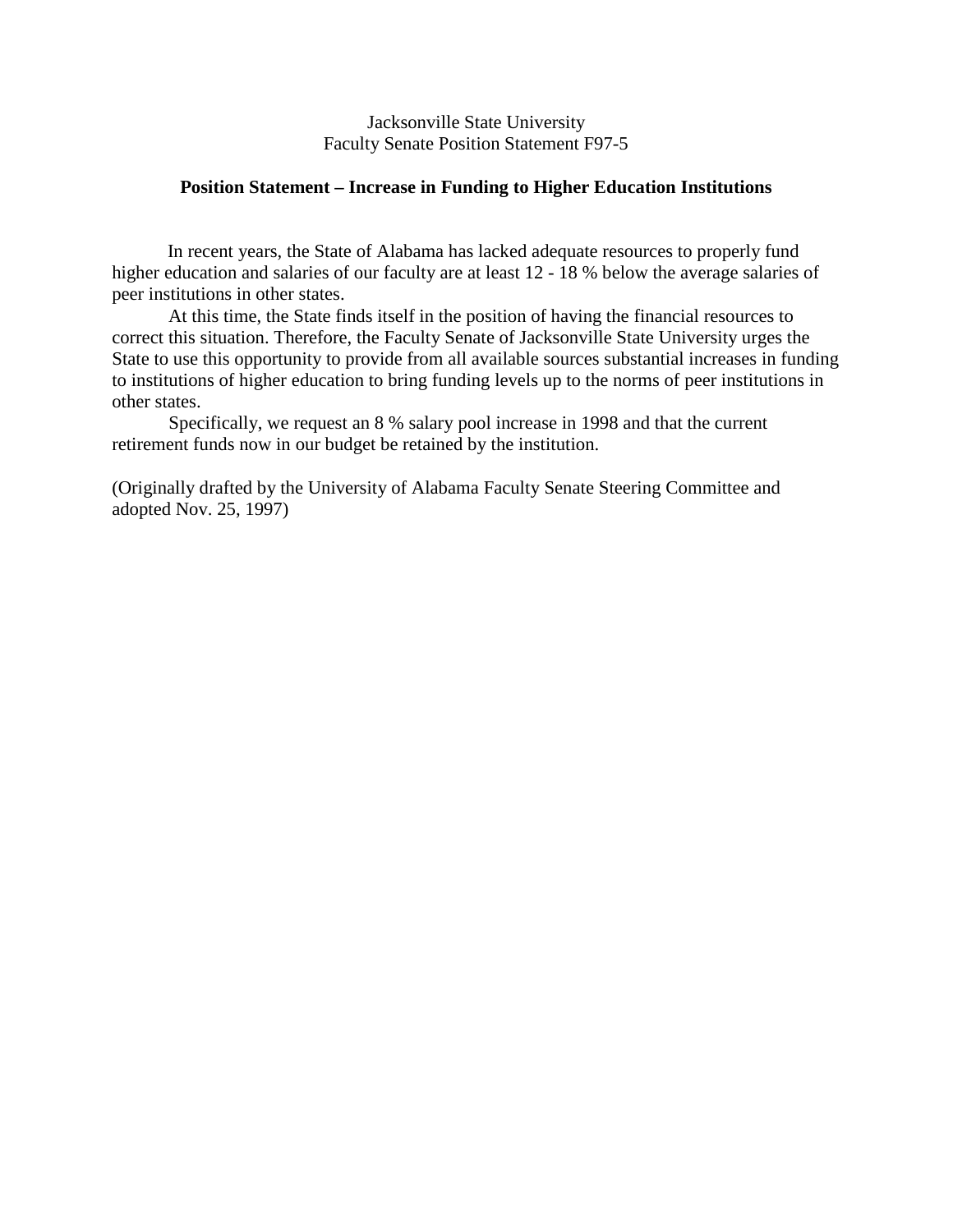## **Adjunct Pay Policy**

Whereas, Jacksonville State University has had the policy of paying all adjunct instructors the flat rate of \$1,000 per three semester hour course, and as a result often get entry level adjunct faculty with minimum qualifications rather than the best available faculty; and

Whereas, some of the other institutions in our area, and sister institutions in the region, pay adjunct instructors considerably more, and often base adjunct pay on experience and educational level; and

Whereas, the tuition required for both undergraduate and graduate instruction is sufficient so that the University could afford to pay for the best available faculty, and the University should be committed to hiring the best qualified faculty which is available to them;

Therefore Be It Resolved, that the Jacksonville State University Faculty Senate recommends a scale of pay for adjunct instructors with the following minimums, with amounts beyond the minimums subject to negotiation based on years of experience:

Bachelors with 18 hours of graduate work in the subject area: \$1,000 Masters in the subject area (or closely related): \$1,800 Terminal Degree in the subject area: \$2,500

Passed 4-12-93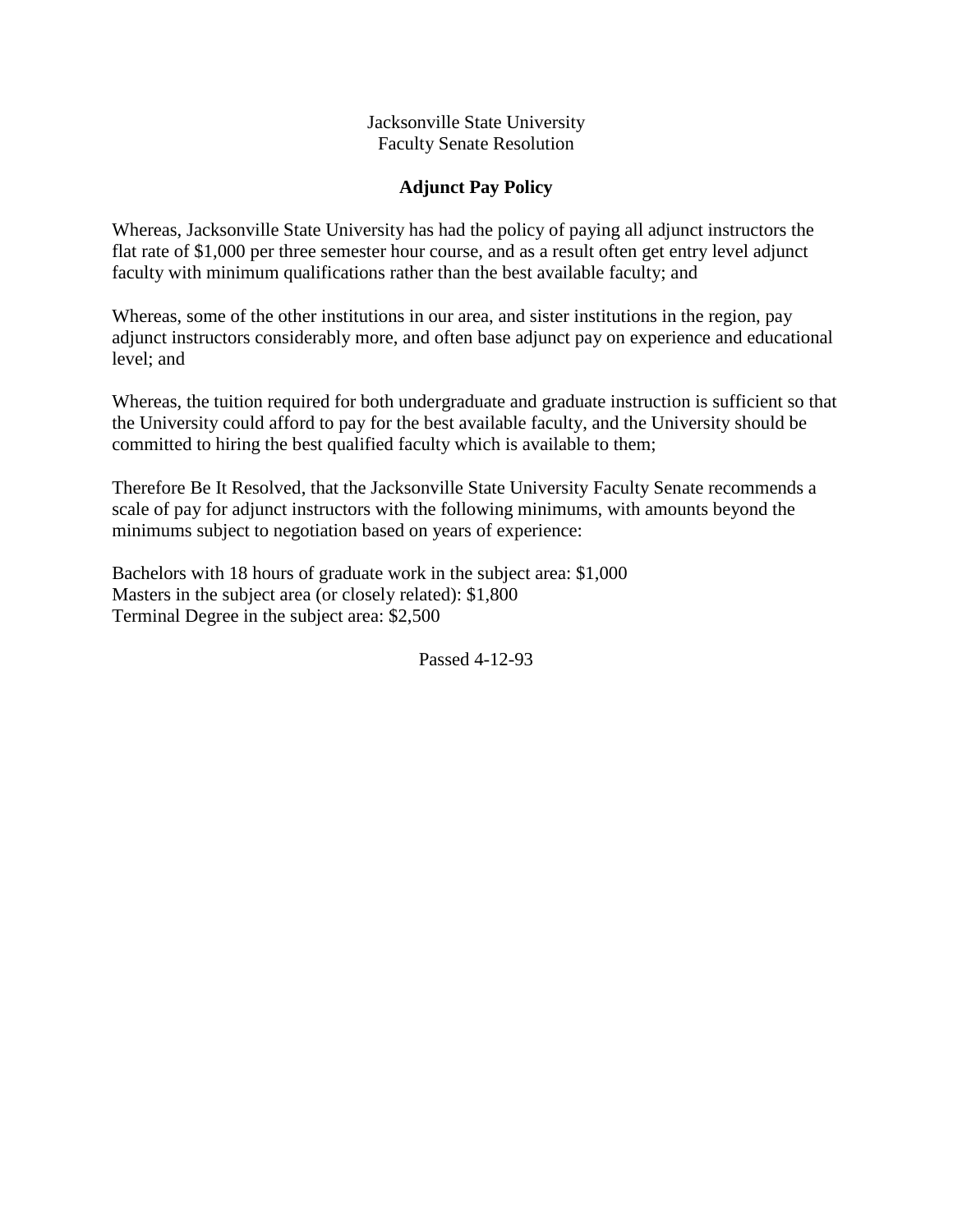#### **Appreciation of Dr. Robert E. Kribel**

Whereas, Dr. Robert E. Kribel, in the discharge of his duties as Vice President for Academic Affairs at Jacksonville State University during the period 1988 to 1992, distinguished himself by his professional performance in that position, through his efforts on behalf of students, faculty, academic programs and policies, and,

Whereas, as Vice President for Academic Affairs, Dr. Kribel brought credit, not only to himself and to the Division of Academic Affairs, but also to the entire University,

Therefore Be It Resolved that Jacksonville State University Faculty Senate extends to Dr. Kribel its sincere appreciation for his efforts and service as Vice President for Academic Affairs and wishes him well in his future endeavors.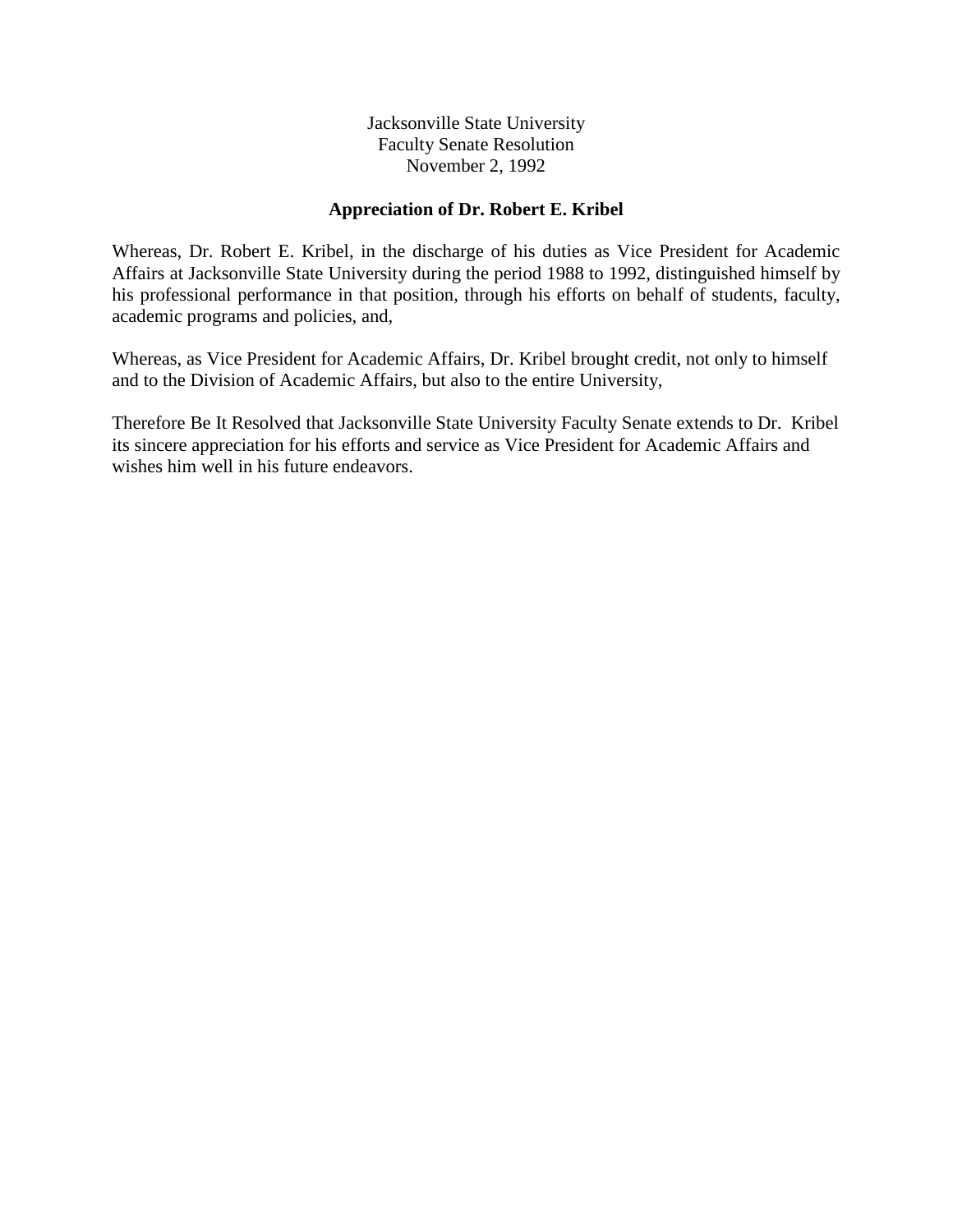Jacksonville State University Faculty Senate Resolutions November 2, 1992

## **Gratitude to Dr. Freeman**

Whereas, Dr. Tom Freeman contributed many hours of his time in compiling the document Faculty Senate Resolutions Passed from the Beginning of the Organization through the 1991-92 Academic Year and,

Whereas, the information Dr. Freeman has provided is of great benefit to the decision-making process of the JSU Faculty Senate,

Therefore Be It Resolved that the JSU Faculty Senate expresses its gratitude to Dr. Freeman for his service.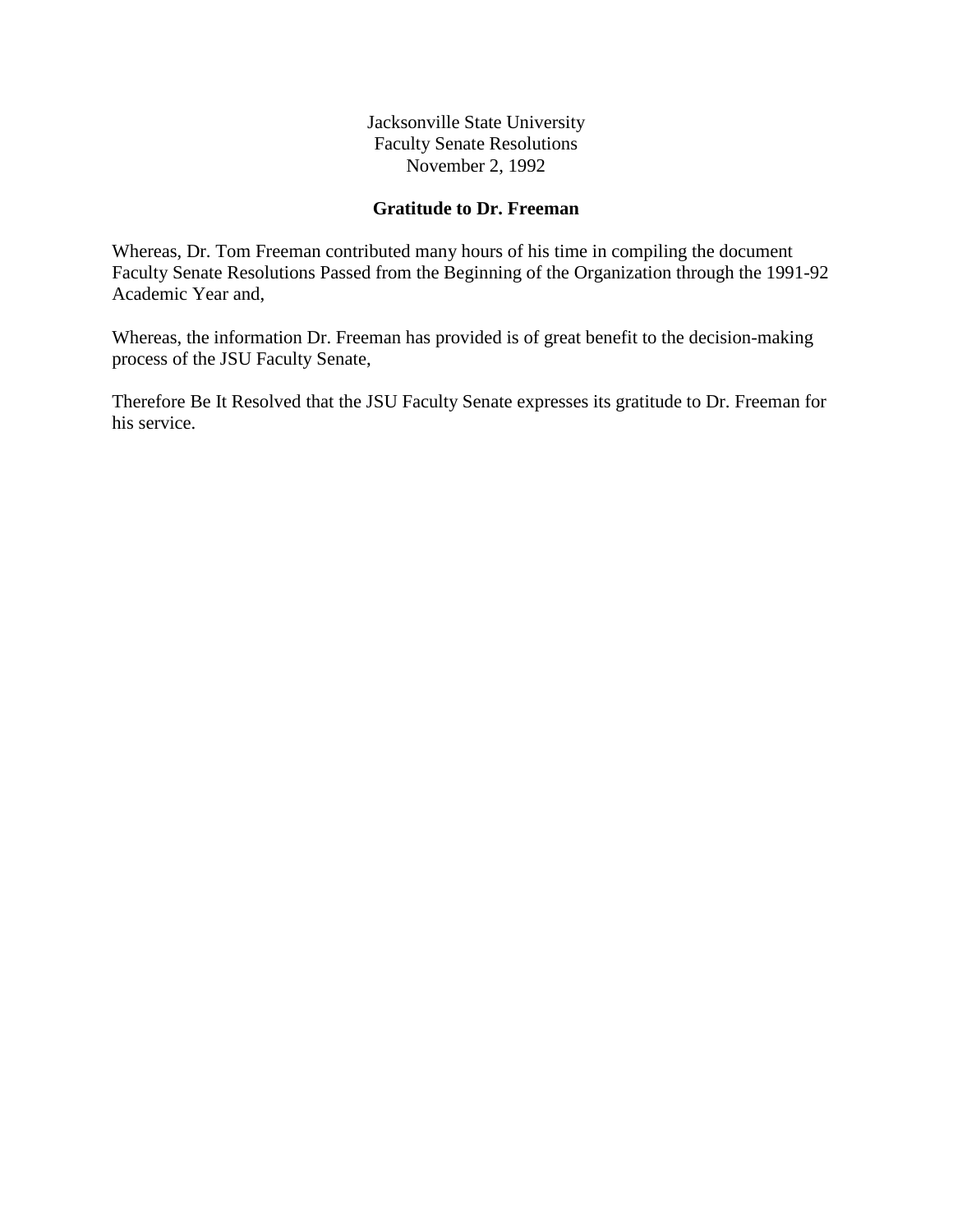Jacksonville State University Faculty Senate Resolution September 14, 1992

#### **Faculty Handbook**

Whereas, on page 10 of the newly-approved JSU Faculty Handbook, the sentence "This handbook and the policies herein do not in any way constitute, and should not be construed as, a contract of employment between Jacksonville State University and the faculty member, or a promise of future or indefinite employment," was not subject to review by faculty counsel prior to adoption, and

Whereas, the Faculty Senate as a body and also through its Handbook Revision Committee requested funds for such counsel but had the requests denied, and

Whereas, the inclusion of the aforementioned sentence has legal implications potentially damaging to the welfare of the collective faculty,

Be It Resolved that the JSU Faculty Senate objects to the inclusion of the aforementioned sentence and requests that *it* be removed from the Faculty Handbook.

Whereas, the faculty of Jacksonville State University, through its elected body, the Faculty Senate, were promised full participation in the development of the JSU Faculty Handbook prior to *its* adoption, and

Whereas, *it* was generally accepted and understood that the draft copy of the handbook (President's Version) dated March 3, 1992 was the final draft copy subject to review prior to submission to the JSU Board of Trustees, and

Whereas, substantial additions, revisions and modifications were made to the March 3, 1992 handbook without faculty review, and

Whereas, many of the changes to the aforementioned draft copy of the handbook affect the vital interests and welfare of the general faculty,

Be It Resolved that the JSU Faculty Senate formally protests the adoption of the recentlyapproved JSU Faculty Handbook and the violation of agreed-upon procedures leading to its adoption.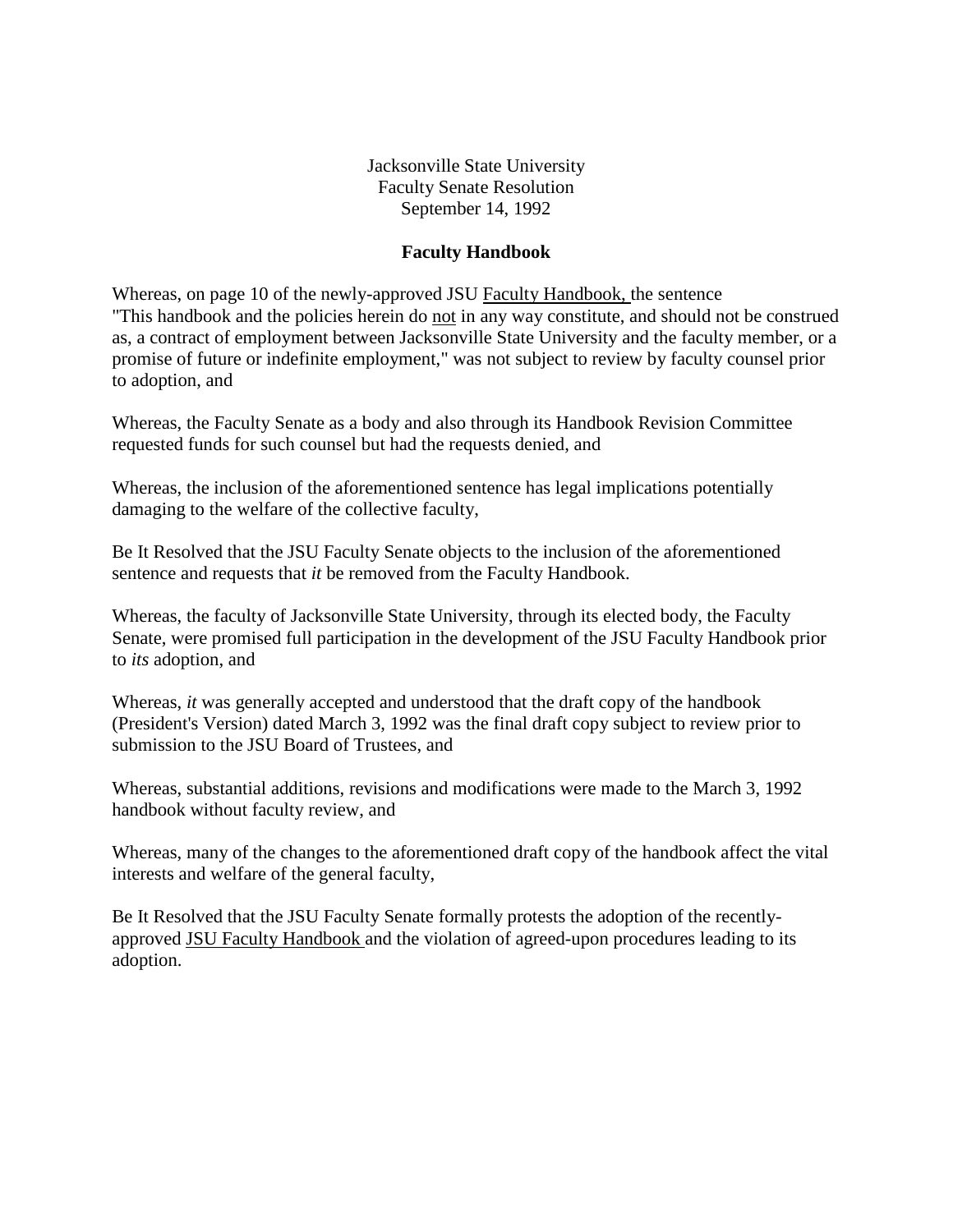#### **Cost of Athletic Programs**

Whereas, 144 of 176(81.8%) JSU Faculty responding to a questionnaire on athletics opposed a move to Division 1AA, and

Whereas, tuition has increased by 54 percent in six years, course offerings have decreased, raises have been inadequate and funding for equipment, supplies, and travel has diminished, and

Whereas, the athletic program at JSU is not self-supporting, and,

Whereas, the cost factor of moving to Division 1AA in football and 1A in all other sports, including minor sports for men and women sports, should be carefully considered, and

Whereas, inadequate funding by the State of Alabama has clearly impacted the academic program at JSU

Therefore Be It Resolved, that a detailed written disclosure of all costs, revenues and expenditures, of all athletic programs for the 1991-92 academic year at JSU, be published in the JSU Chanticleer and in the JSU Fact Book, and

Be It Further Resolved, that a detailed written disclosure of all estimated costs of moving to and participating in Division 1AA and 1A be published in the JSU Chanticleer and in the JSU Fact Book.

Passed by the JSU Faculty Senate on April 13, 1992

Signed:

Peter Robinson President of the Faculty Senate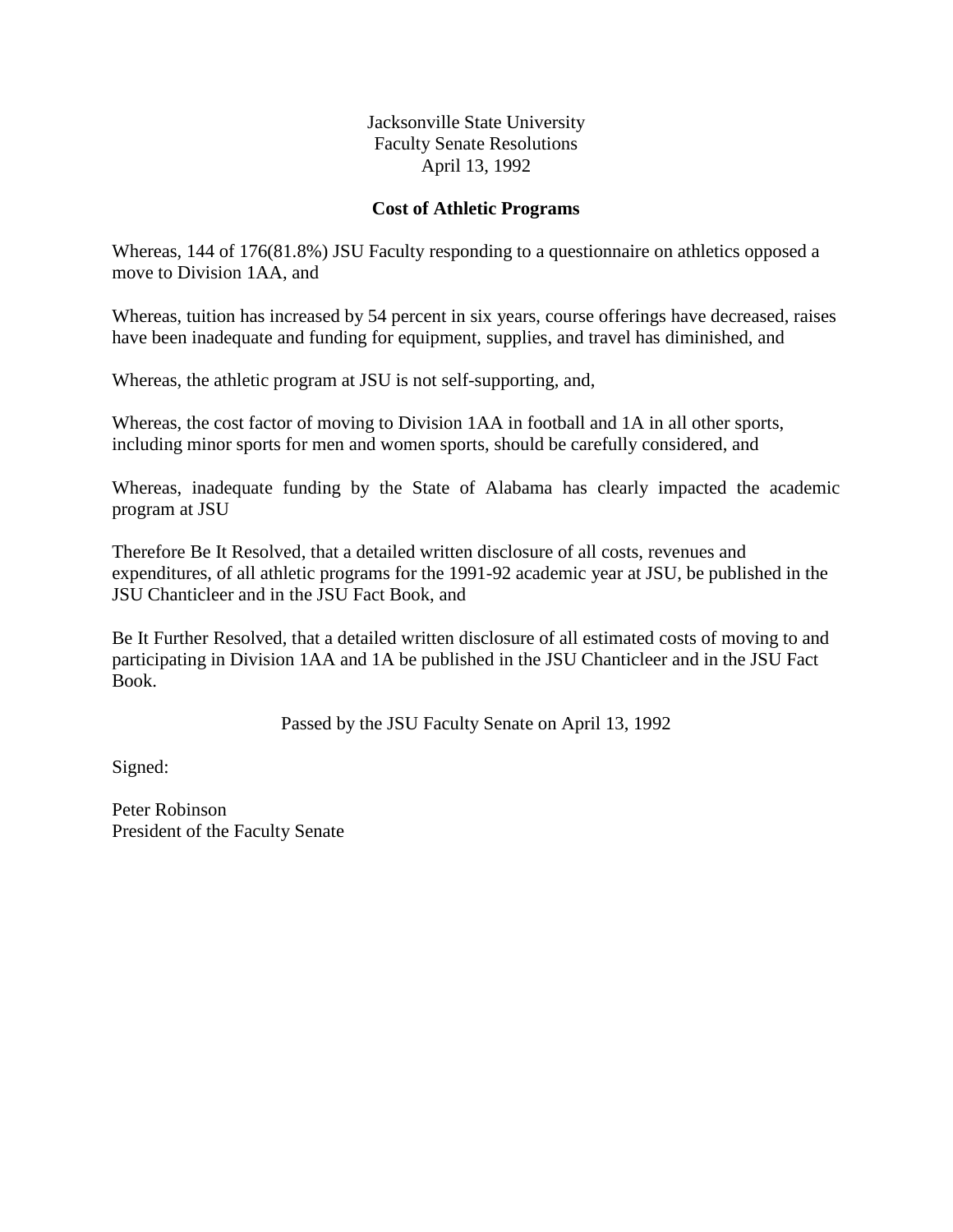Jacksonville State University Faculty Senate Resolution November 18, 1991

### **Move to Division I Athletics**

Whereas, the Jacksonville State University Board of Trustees, meeting on August 2, 1991, with some trustees expressing reservations, approved a resolution to proceed with plans for JSU's entrance into Division I athletics of the National Collegiate Athletic Association, pending the raising of a million dollar endowment, and

Whereas, President Harold McGee publicly stated his opposition to the move before the JSU faculty in the spring of 1991, and

Whereas, the cost of supporting the athletic program at JSU under the existing Division II status is approximately two million dollars per annum, and

Whereas, a move to Division I will require a minimum of an additional one million dollar funding commitment, as estimated by the Board, and

Whereas, even if outside funding can justify the initial application, it cannot be relied upon to fund the one million per annum added cost each year thereafter, and

Whereas, if outside funding is insufficient to pay the costs of Division I athletic programs, the monies will be diverted from University funds which will further erode the funding support of academic programs already strapped by retrenchment and proration, thereby reducing the quality of education offered to students at JSU,

Therefore Be It Resolved, that the Faculty Senate of Jacksonville State University vigorously opposes the decision of the Board of Trustees to proceed with plans for JSU's entrance into Division I athletics, and urges the Board to reconsider and rescind their decision.

Be It Further Resolved, that the President of the Senate is instructed to convey copies of this resolution to each member of the Board of Trustees.

Passed by the Faculty Senate on November 18, 1991

Signed,

Peter E. Robinson, President of Faculty Senate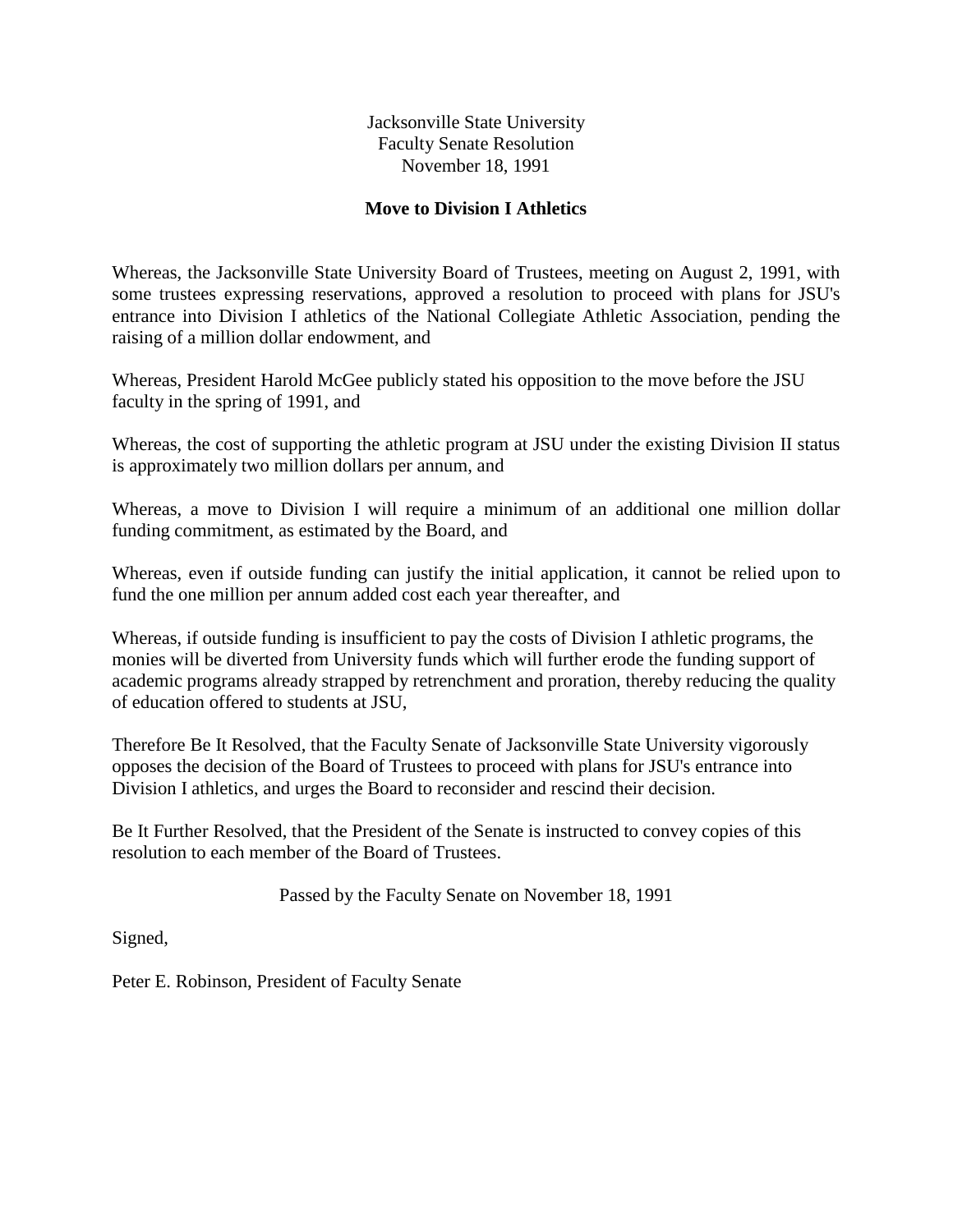Jacksonville State University Faculty Senate Resolution November 18, 1991

## **Faculty Evaluation and Teaching of Introductory Courses**

Whereas, the primary mission of Jacksonville State University has been to provide quality education to the citizens of Alabama and provide a wide variety of undergraduate programs to a diverse student body which includes many first-generation college attendees, and

Whereas, direct contact with our diverse student body can best be obtained in the classroom. In this setting the educational needs, goals and objectives for the students are more readily ascertainable and administrators with faculty rank would be able to develop appropriate curriculum and programs for this diverse student body, and,

Therefore Be It Resolved, in order to enable Jacksonville State University to attain its educational mission. Administrators with faculty rank should teach at least one course at the introductory level annually and be subject to the departmental evaluation process, including student evaluation, on each course taught,

Be It Further Resolved, in times of financial exigency, administrators with faculty rank should teach more frequently than one course each year in order to facilitate comprehensive course offerings in each discipline.

Passed by the Faculty Senate on November 18, 1991

Signed,

Peter E. Robinson, President of Faculty Senate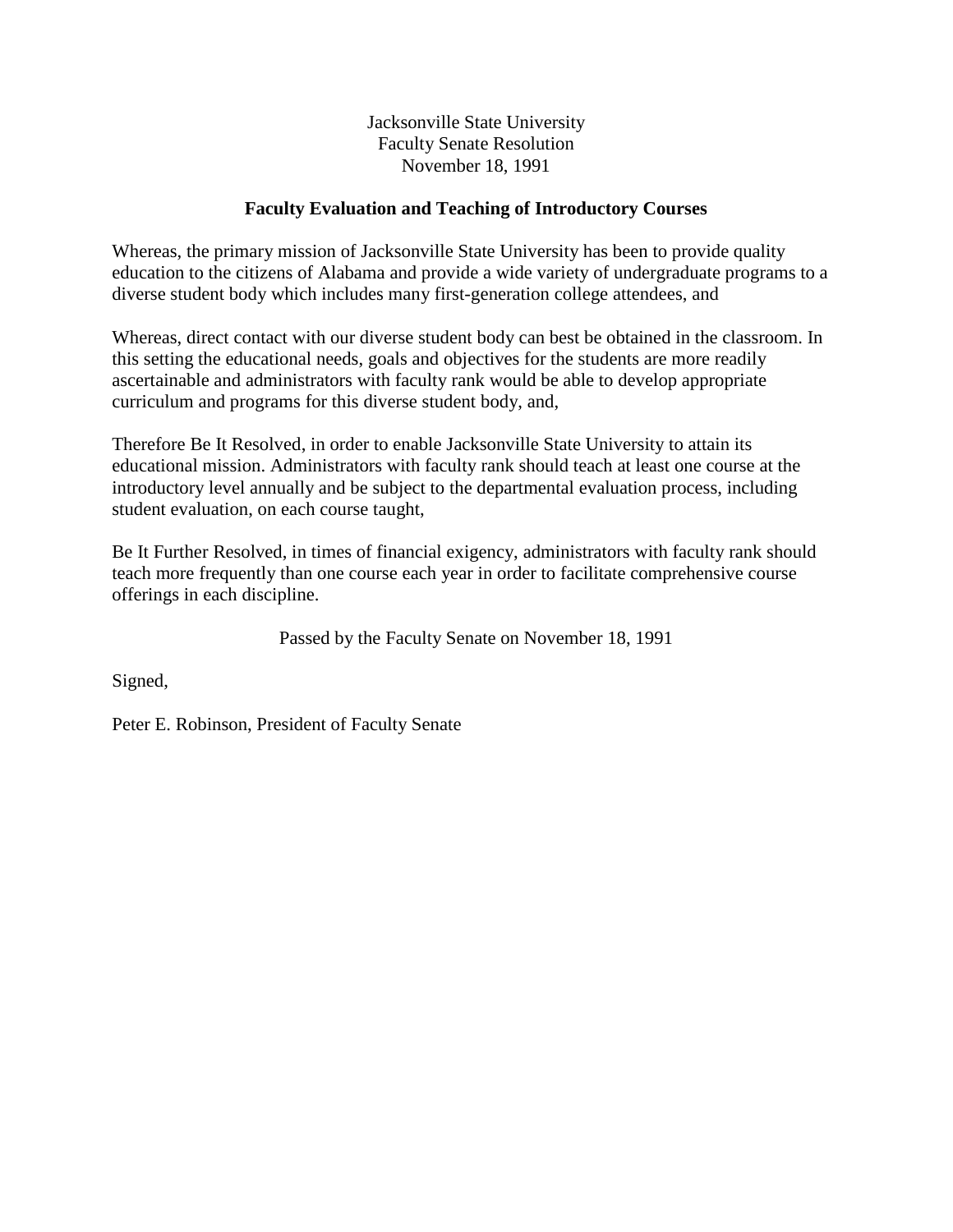## **A RESOLUTION ON MERIT PAY**

Whereas all faculty deserve at least a cost of living raise, and

Whereas current merit pay increases have thus far provided less than a cost of living raise for many faculty, and

Whereas objective criteria of evaluation have not been used in determining merit pay, leading to inequity in pay at the departmental, college and university level, and

Whereas merit pay, by definition, inequitable among all segments of the faculty, has thus had a dramatic deleterious effect on moral and collegiality, and

Whereas the Faculty Senate voted unanimously against merit pay before its inception,

Therefore Be It Resolved that the Faculty Senate strongly recommends that the current merit pay system be abandoned and a new system be designed and implemented which is consistent with the following objectives:

1. Priority be given to across-the-board raises designed to at least offset cost-of-living changes as defined by the CII changes in the CPI for the previous calendar year.

2. Any funds in excess of those needed to conform to objective 1 shall be distributed based upon merit.

3. Allocation of merit pay should be based upon the award of merit units as defined in the report of the Faculty Evaluation, Tenure and Promotion/Merit Pay System Subcommittee of the Task Force on Academic Program.

4. Merit pay received in any one year does not become a part of a faculty member's base pay.

5. For years in which funds are not sufficient to provide for merit increments, a system be designed to allow merit units to accumulate until such time as funds are available.

Passed by the Faculty Senate on January 14, 1991.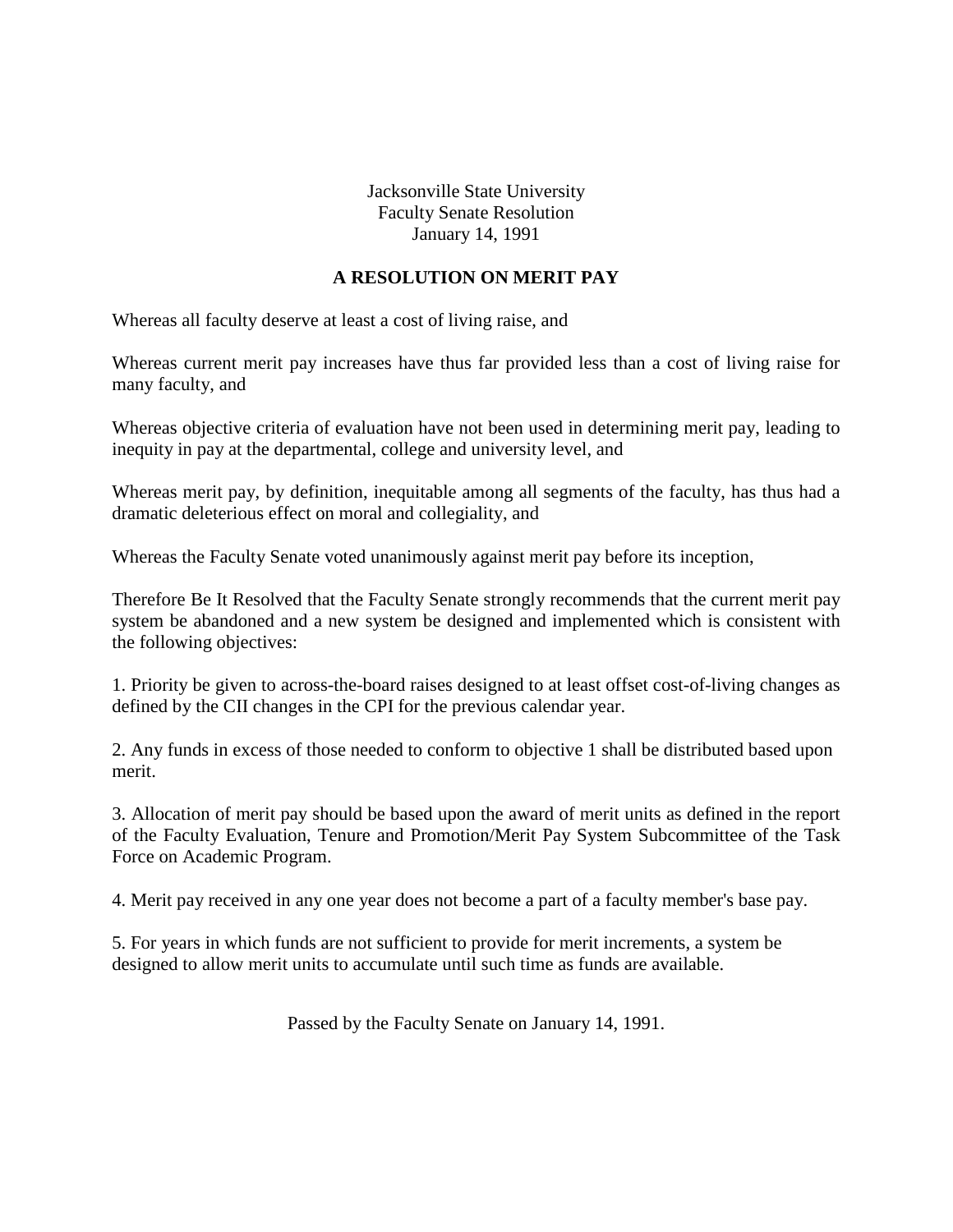#### **College Experiences Questionnaire**

Whereas the College Student Experiences Questionnaire (CSEQ) can provide useful information for assessing ,the quality of our students' efforts toward the college learning experience; and

Whereas such information could guide efforts to improve the campus environment so as to increase students' involvement in learning; and

Whereas, for the CSEQ to provide meaningful data, it is necessary to have full participation by the student body,

Be it Hereby Resolved that the Faculty Senate encourages all faculty to cooperate in the administration of the CSEQ by administering the said questionnaire during a designated class period during the Spring Term, 1991.

Passed by the Faculty Senate on November 5, 1990.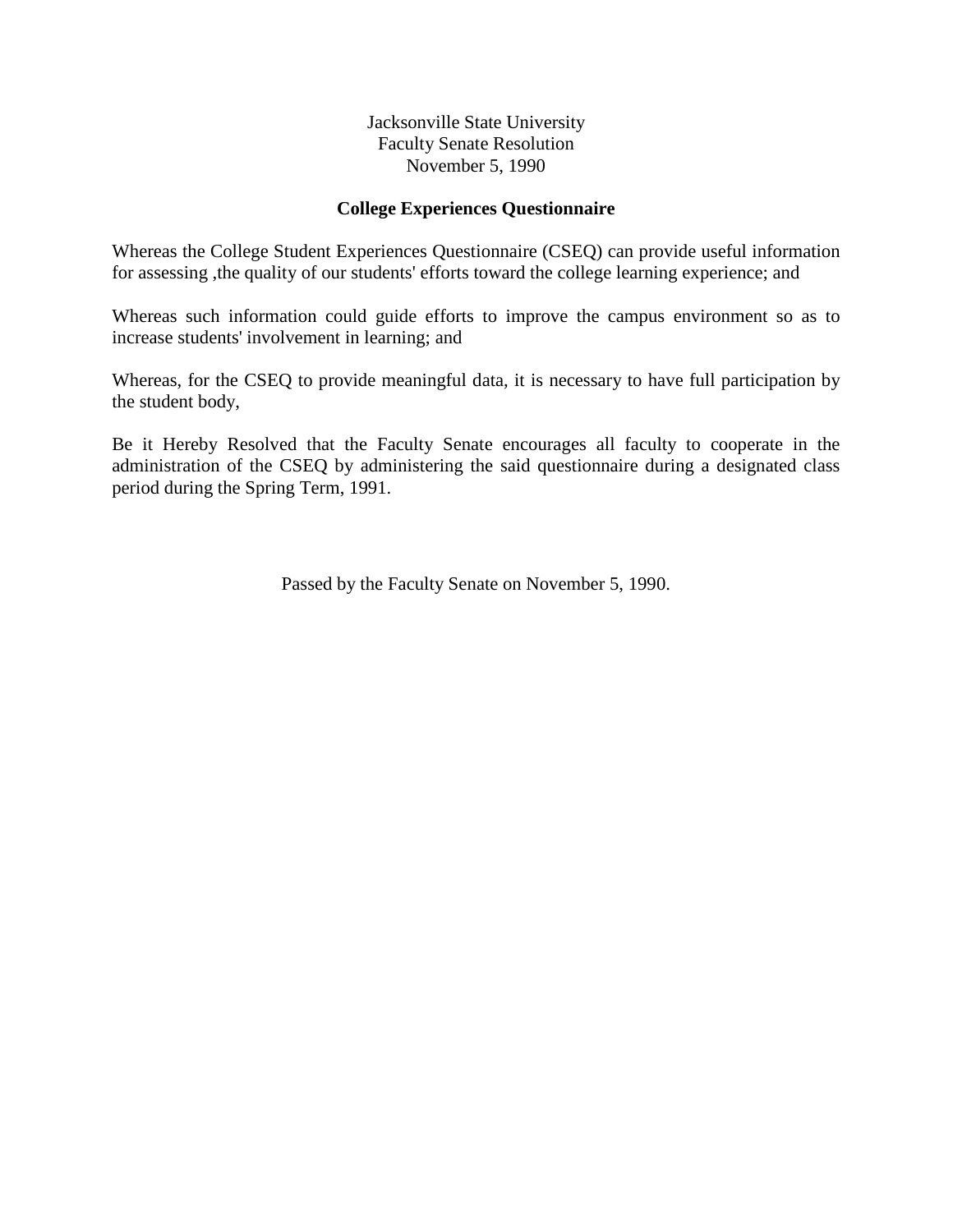## **Formation of Joint Conference Committee (Revised Faculty Handbook)**

Be It Resolved that the Faculty Senate of JSU request the formation of a Joint Conference Committee to reconcile any differences between faculty and administrative positions on provisions in the Revised Faculty Handbook.

Passed by the Faculty Senate on November 5, 1990.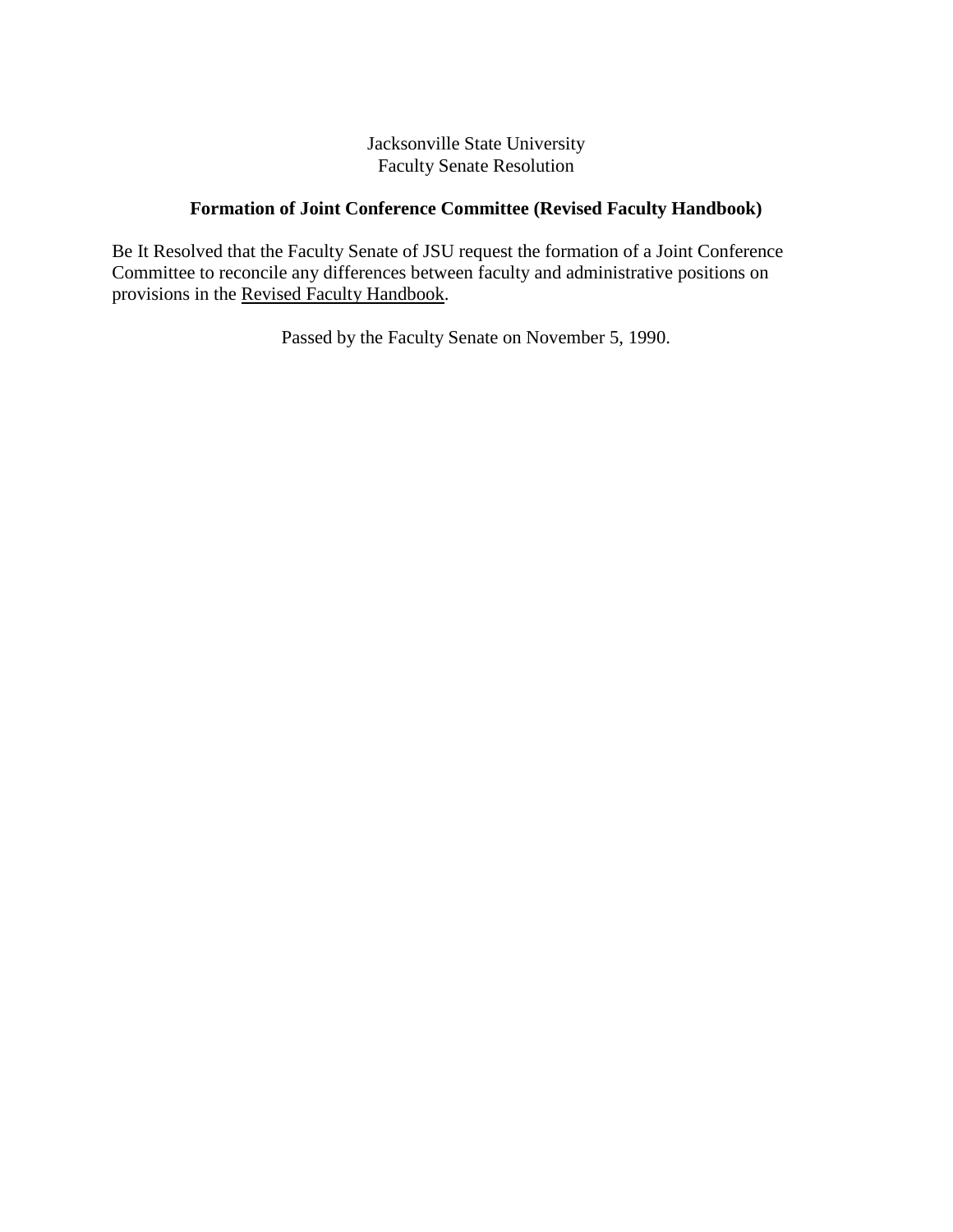## **Retention of a Lawyer**

Be It Resolved that the Faculty Senate of JSU request that funding be provided to the Senate by JSU for the retention of a lawyer selected by the Senate to offer legal advice to the Senate on the Revised Faculty Handbook.

Passed by the Faculty Senate on November 5, 1990.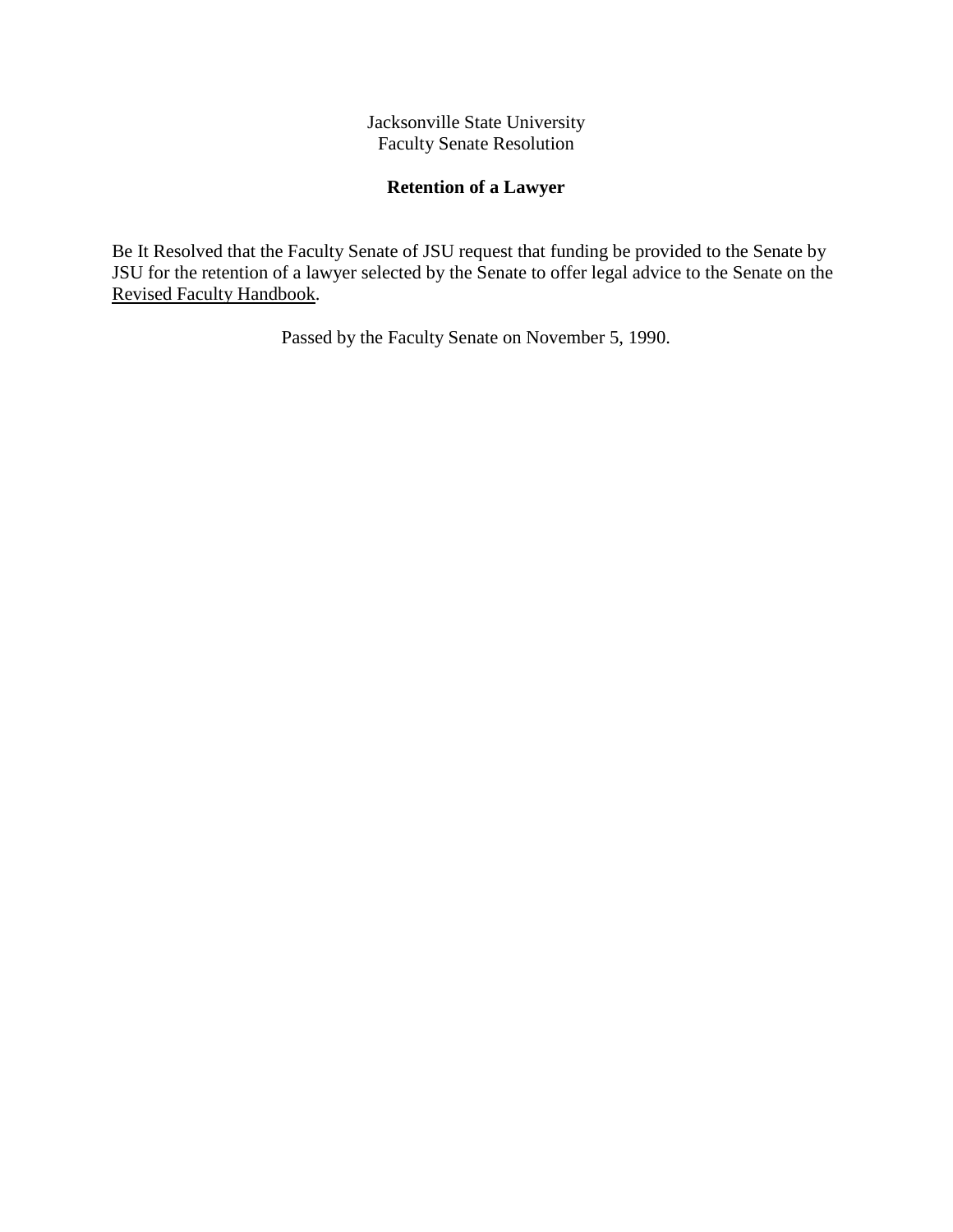## **Support for TIAA**

Whereas**,** TIAA has allowed participants a new option to transfer or withdraw all their accumulated contributions over a ten year period; and

Whereas**,** the state or Alabama has approved this option; and

Whereas, Jacksonville State University has not; therefore

BE IT RESOLVED, that we the Jacksonville State University Faculty Senate, go on record this day in support or this option to provide the faculty greater flexibility in managing their retirement investments.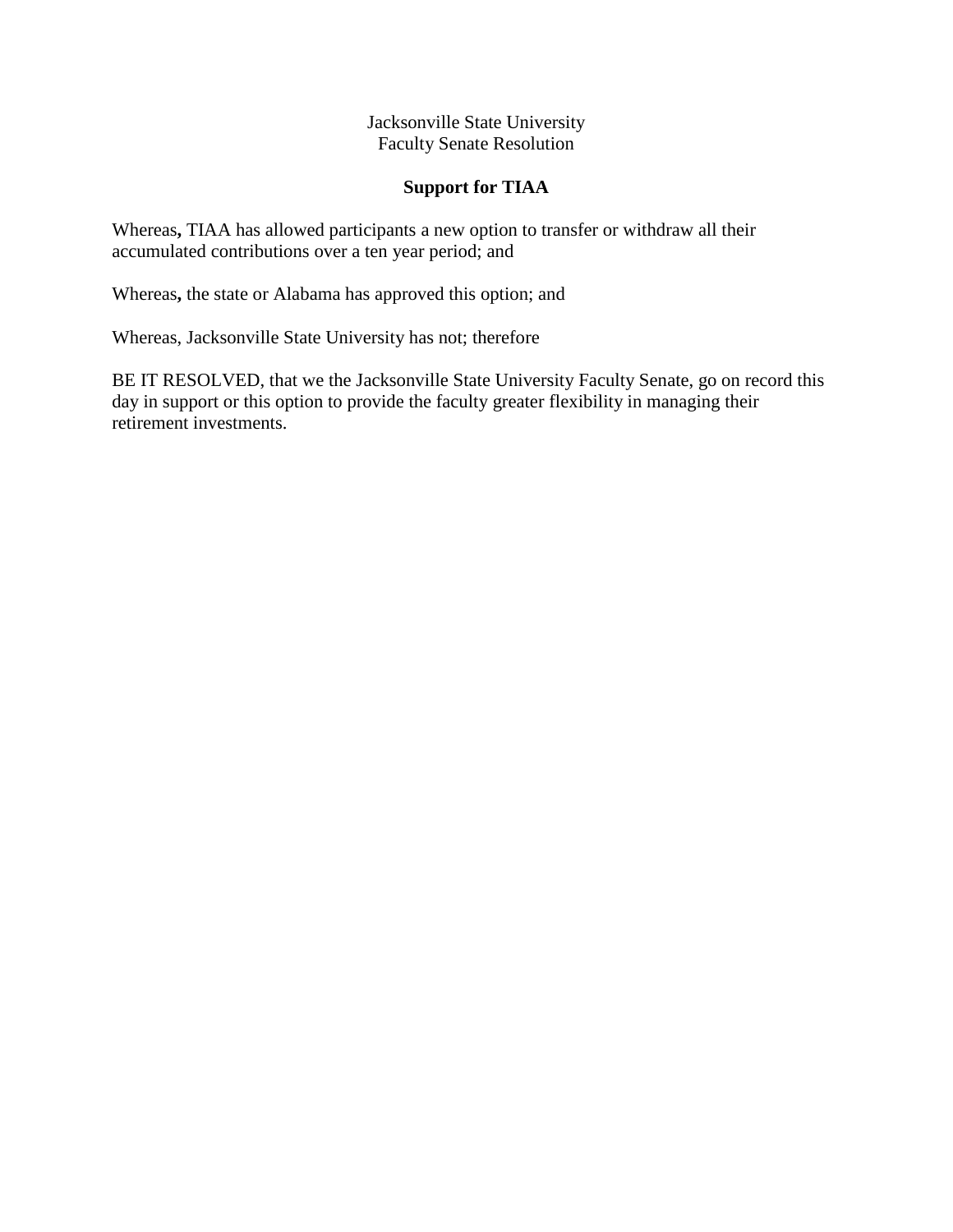## **Opposition to Postsecondary Budget Cuts**

Whereas the Governor's recent budget proposal drastically reduces funding for colleges and universities in Alabama, and

Whereas Jacksonville State University and other postsecondary schools in the state are still trying to recover from previous proration years, and

Whereas loss of funds will severely affect quality of education, and

Whereas reduction of state funds and the resulting tuition increases will have a negative impact on student population at JSU and other colleges and universities in the state, and

Whereas even the possibility of funding cuts has already caused potential faculty and students to choose not to come to JSU,

Now, Be It Resolved that the Jacksonville State University Faculty senate is opposed to any postsecondary budge cuts by the legislature;

Be It Further Resolved that the-Faculty Senate strongly urge all faculty members at JSU to contact members of the legislature to state opposition to the budget proposal before the legislature votes on the education budget later in its current session; and

Be It Further Resolved that the Faculty Senate support the efforts of the JSU administration to preclude these proposed budget reductions from occurring.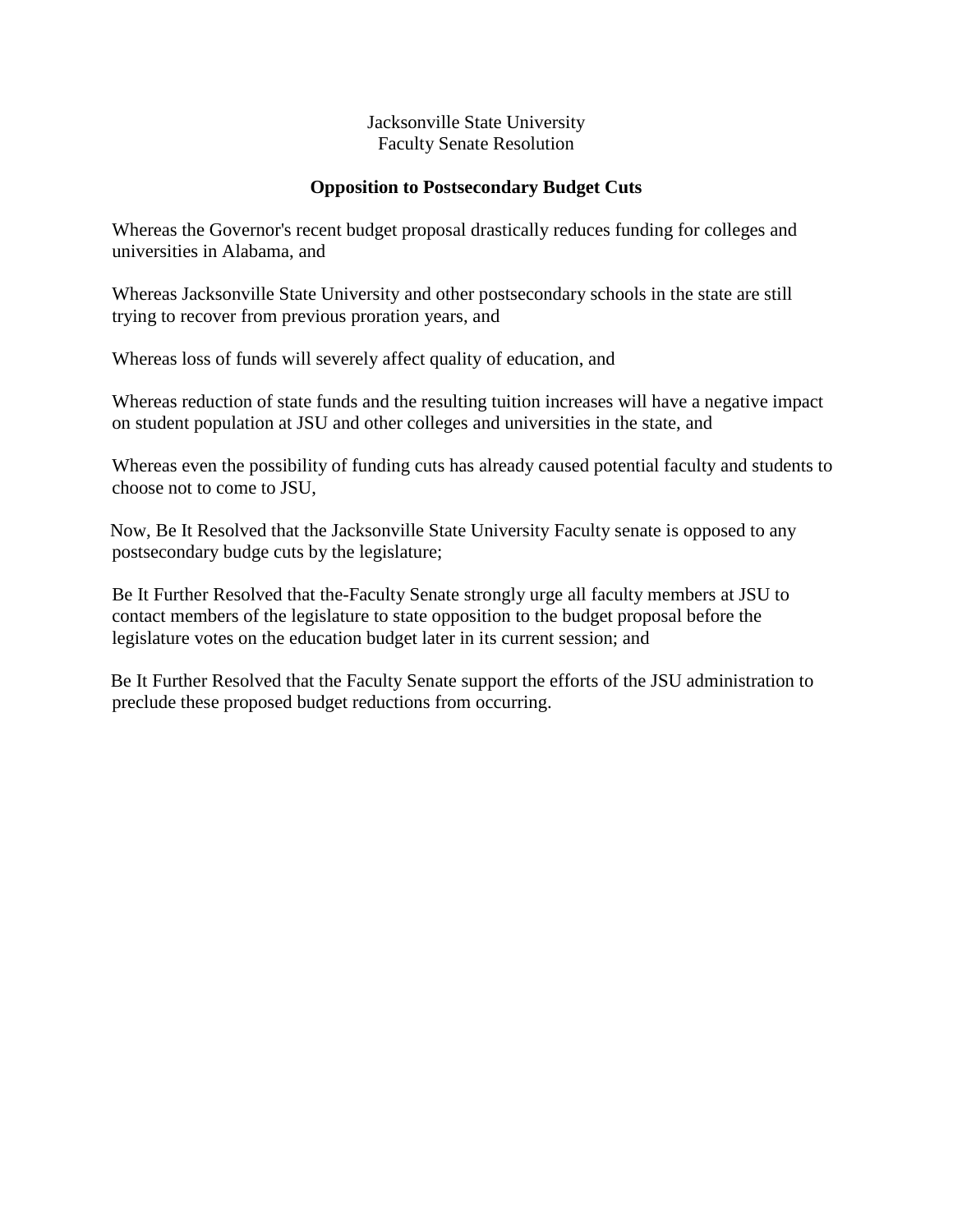## **Abolishment of \$1,500 Deposit by International Students**

Whereas, the U.S. Office of Immigration and Naturalization requires all foreign students to have proof of their financial ability to attend any U.S. institution, and

Whereas, most other universities in the United States do not require a deposit from international students, and

Whereas, the problem no longer exists that Jacksonville State University's requirement of a \$1,500 deposit by international students was put in place to prevent, and

Whereas, Jacksonville State University's nondiscrimination policy prohibits discriminating against any person on the ground of national origin, and

Whereas, all students, American or foreign, cannot attend classes unless tuition, fees, and housing costs are paid in full before the semester begins,

Therefore Be It Resolved that the Faculty Senate supports the abolishment of the \$1,500.00 deposit now required of international students.

## **Proposal: Foreign Students should not be required to make a deposit of \$1,500 to attend Jacksonville State University**

1. The original intention of such a deposit (1978-79) was to make sure that foreign students would be able to cover the costs of tuition, books, room and meal for one year. Such a problem no longer exists today.

2. Current policy at JSU makes it impossible for any student, American or foreign to attend classes if tuition, fee, and dormitory costs are not paid in full be fore the semester begins.3. Most other universities in the U.S. do not require international students to make any deposit as a condition of admission.

4. The U.S. Office of Immigration and Naturalization requires all foreign students to have a proof of their financial ability to attend any U.S. institutions. .

5. The "Nondiscrimination" admission policies at JSU states that "…this institution is committed not to discriminate against any person on the ground of race, color, sex, handicap, veteran's status, or national origin in its admission policies and practices or any other policies: and practices of the institution relating to the treatment of students and other individuals, including the provision of services, financial aid and other benefits, and including the use of any building, structure, room, space, material, equipment, facility or other property..." (1992-93 catalogue, page 9). International education has: become more and more important for any U.S. institution. The establishment of the International House at JSU is a proof of such an important aspect.

Brief History:

1978-79 catalogue, page 39:

... foreign students, both undergraduate and graduate, who desire admission to Jacksonville State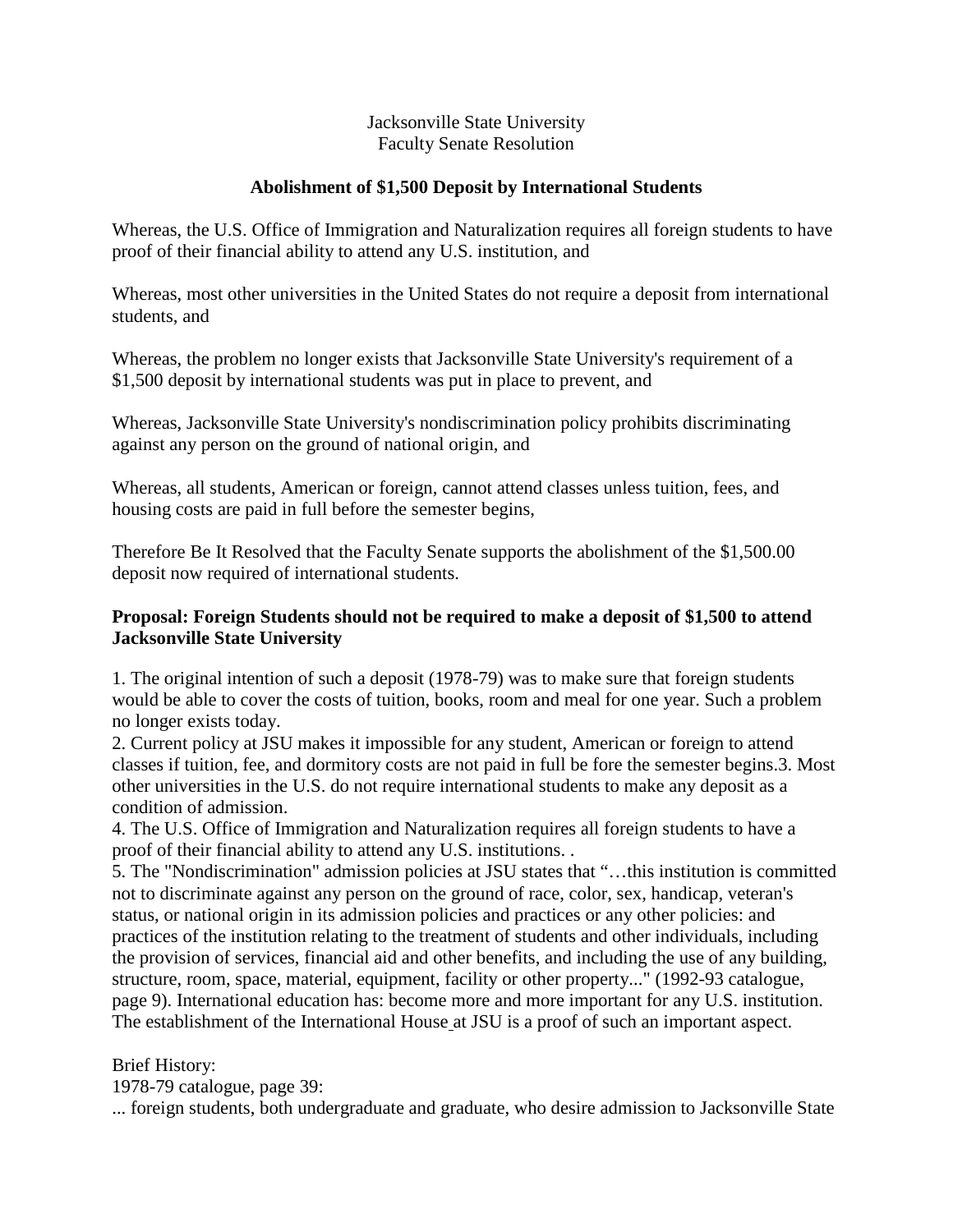University shall be required to place, as a minimum deposit with the University, an amount equal to the tuition, books, room and meal costs for one year. Said deposit must be made for each year foreign students' desire enrollment at JSU. This deposit must be made prior to registration for any courses at the university.

1982-83 catalogue, page 51: ... deposit of \$2,000 for tuition, fees, and other charges, prior to being admitted to the university.

1983-84 catalogue. page 35:

Minimum deposit of \$600.00 with the university. The \$600 will remain on deposit until the student leaves the university and requests in writing to have the deposit refunded. Each semester the tuition, fees, and dormitory charges must be paid in full to confirm registration.

1987-88 catalogue, page 39: Deposit of \$1,000.

1990-91 catalogue, page 13: Deposit of \$1,500.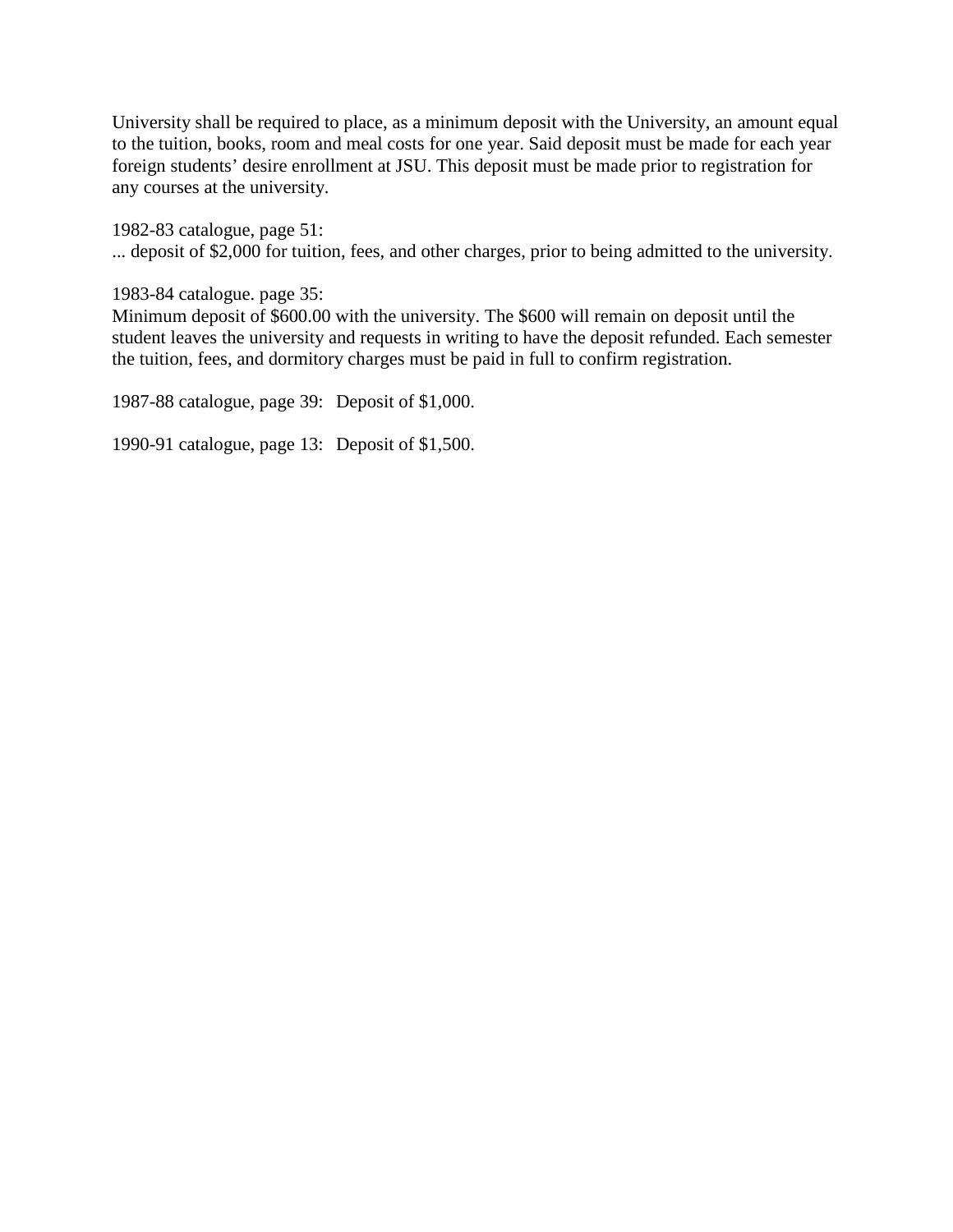#### **RAP Appropriations**

Whereas, according to data distributed by Dr. Harold McGee at the last Senate meeting, JSU has ranked third from the bottom in RAP appropriations per FTE for the past five years, and,

Whereas, during the early 1980's JSU ranked  $6<sup>th</sup>$  from the bottom in RAP appropriations per FTE, and,

Whereas, one of the primary duties of a university president is to insure financial well-being and progress of the university,

Therefore, Be It Resolved that the JSU Faculty Senate expresses serious concern about the lack of progress in changing our relative position in the RAP appropriations.

**Passed**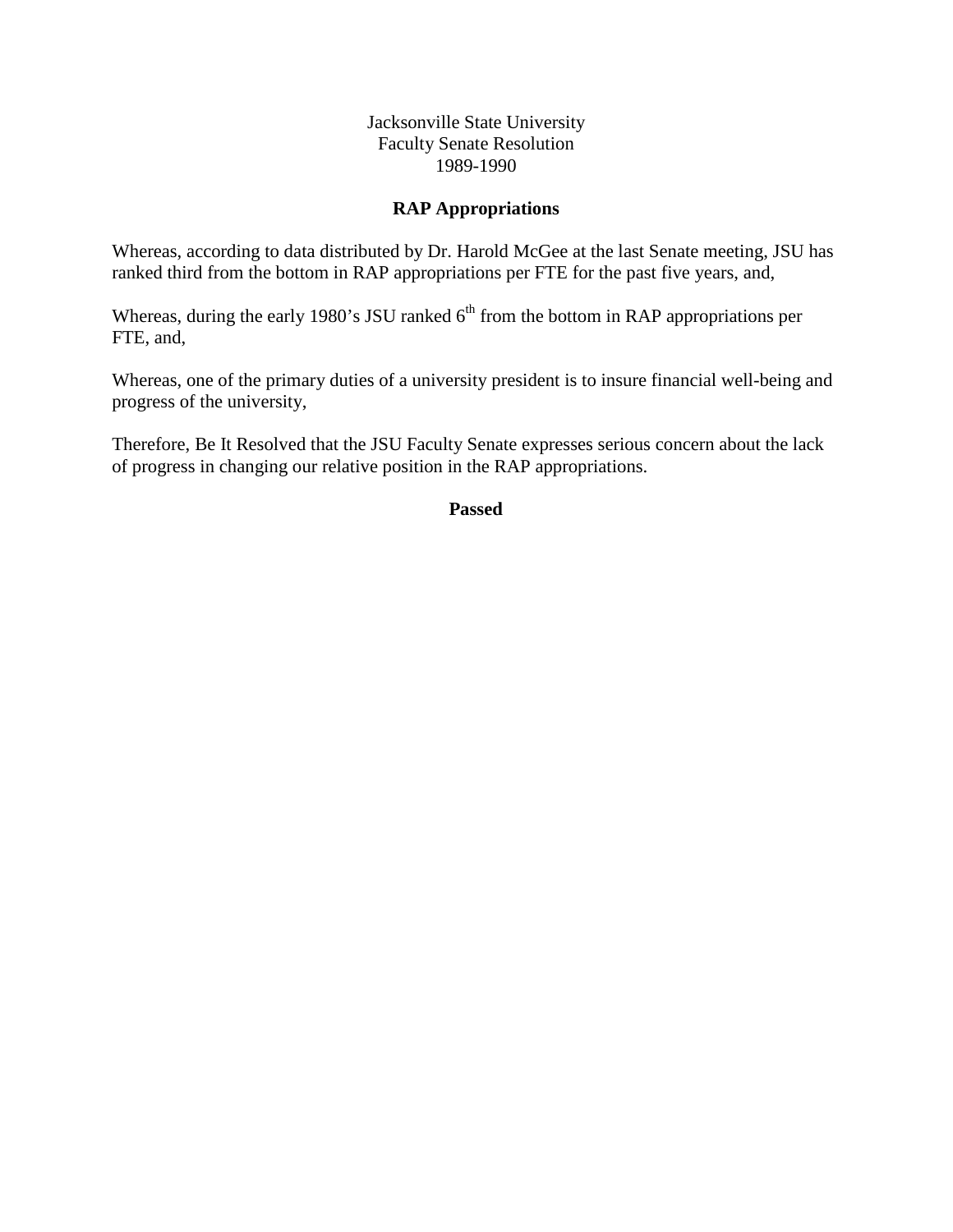#### **Six-Week Summer Terms**

The following Senate resolution is proposed:

"Be it resolved that the Faculty Senate of Jacksonville State University, in recognizing the compensation inequities of the present summer teaching policy at Jacksonville State University, supports the elimination of the May mini-term and the substitution of two six-week summer terms. Be it further resolved that the Faculty Senate of Jacksonville State University supports the establishment of a policy that would require all 12 month faculty to teach a total of six hours during either or both of these two six-week summer terms and that would permit 9 month faculty to teach 6 hours during either or both of these six-week summer terms on an "as needed" basis.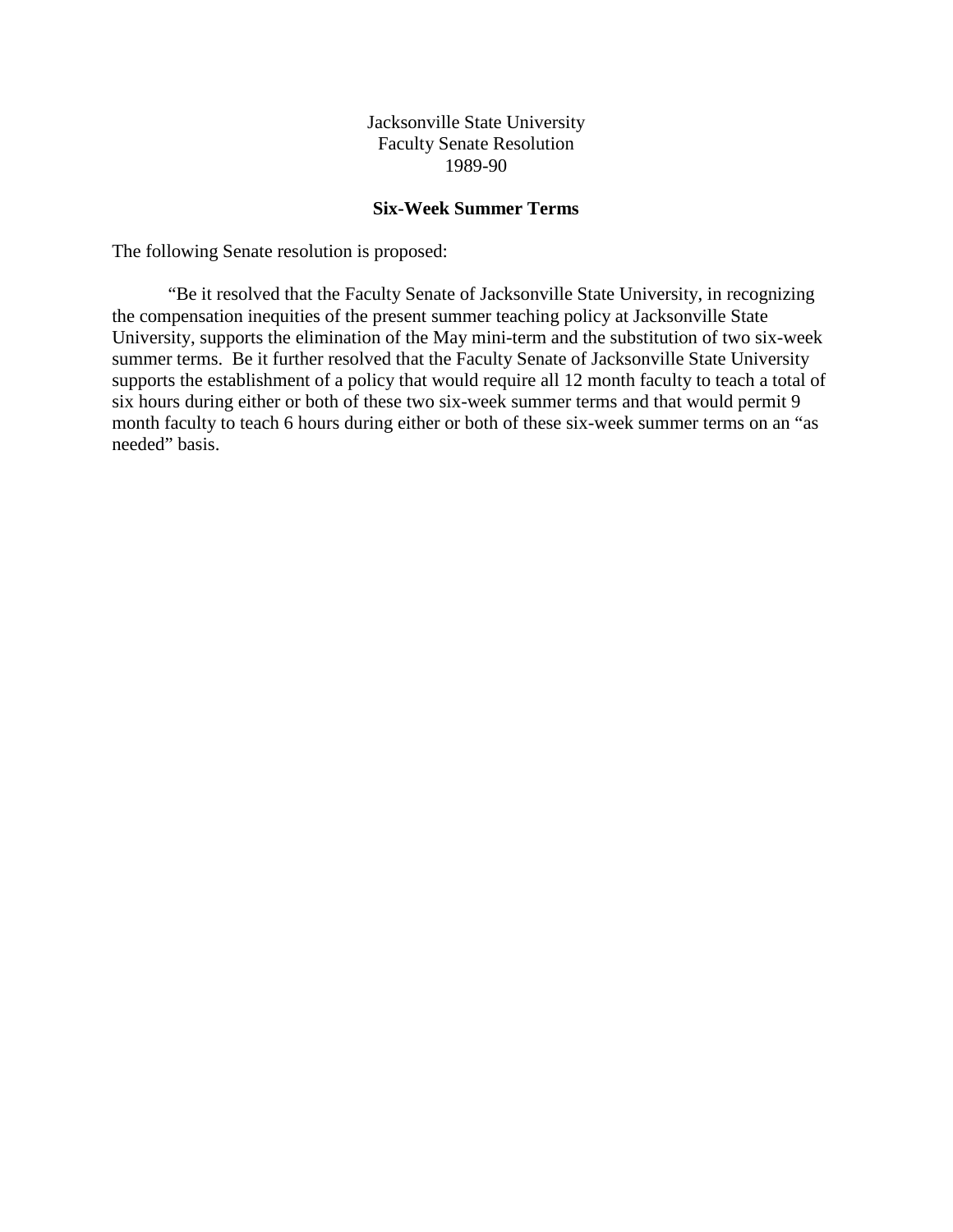#### **Salary Increases**

Whereas the Faculty of Jacksonville State University have not received an across the board salary adjustment in two (2) years, and

Whereas the merit salary increases for many Faculty members, for the past two (2) years, have not equaled the average national cost of living adjustment (COLA), and,

Whereas there will be no salary adjustment of any kind this year even though the Faculty has gone through an extensive evaluation process with anticipation of salary increases, and,

Whereas the Faculty have maintained their professional commitment to teaching,

Therefore, Be It Resolved that the Faculty Senate of Jacksonville State University has strong expectations that Dr. Harold McGee and the Board of Trustees to commit themselves to salary increases for the faculty.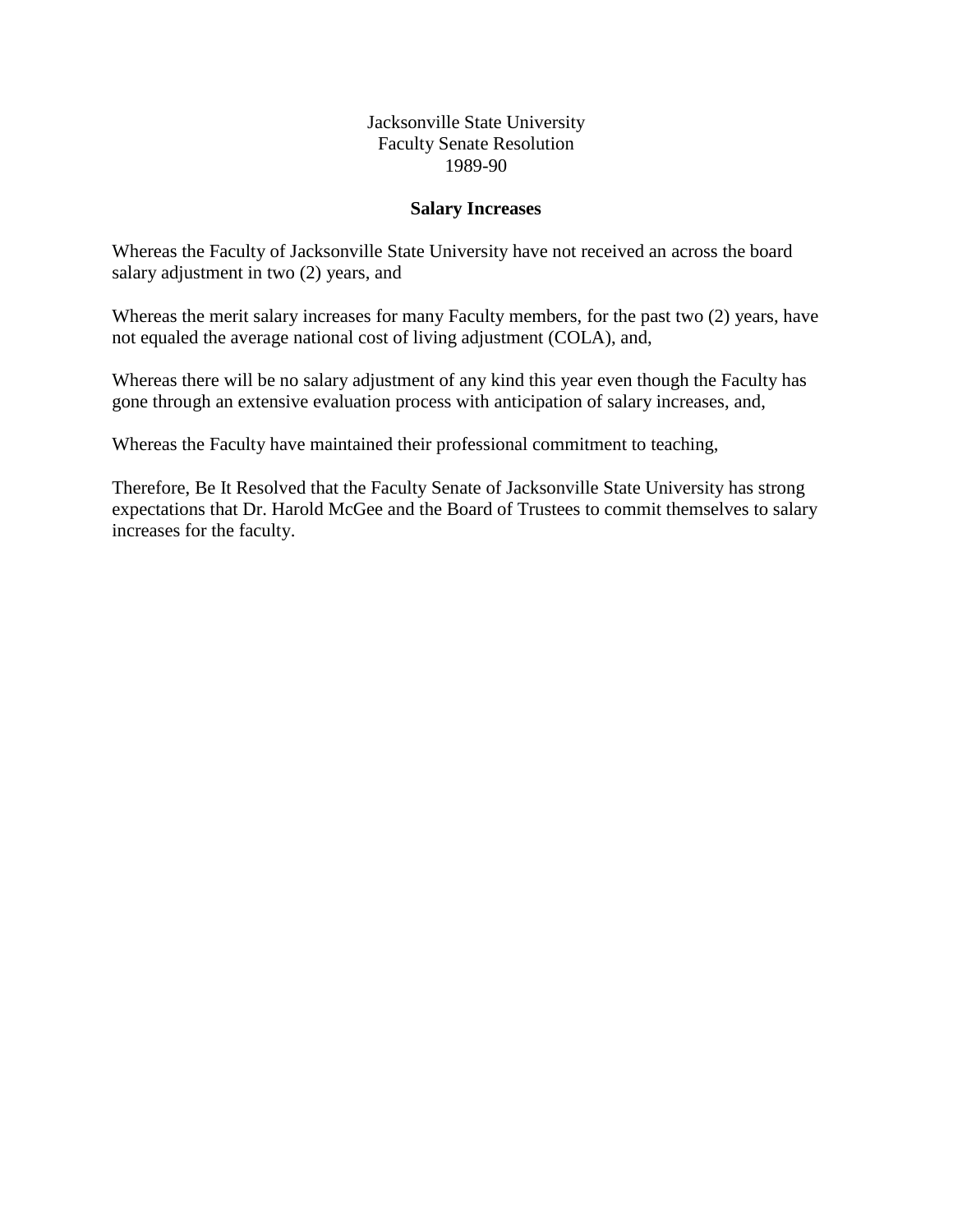### **Changes in Faculty Contracts and Salaries**

Whereas the Administration of JSU has ignored the request by the Faculty Senate (by Resolution, November 1988) for revocation of the policy of dividing salaries of faculty into two parts and freezing the summer portion, and

Whereas salaries of staff are not treated this way, and

Whereas, when salary increases are given, no increase is given on the summer portion of salary, and

Whereas this leads to; (1) a loss in salary, and (2) because of inflation, an eventual loss of summer pay, and

Whereas this policy violates the intent and spirit of the twelve month contract,

Therefore Be It Resolved, that the Faculty Senate of Jacksonville State University appeals in writing and in person, to the Board of Trustees of Jacksonville State University to revoke the policy of dividing salaries into base salaries and summer differentials.

#### **Faculty Position Statement-Modification of Twelve Month Contracts**

The Faculty Senate is opposed to the continued division of twelve month faculty contracts into mine and three month segments. This change, plus freezing and differential, three month, dollar amount at the 1986 levels, and the use of the nine month base amount for computing salary increases is misleading and creates inequities between faculty and other university employees. Salary increase "Pools" for faculty are based on the nine month base a stated 5% average increase is contrast, if President McGee receives an 8% annual pay increase, as announced, this is double the average increase for faculty.

It appears that the original decision to divide twelve month contracts was not based on task force or faculty committee recommendations, or other faculty input or comment.

There is also some concern that the division of twelve month contracts may be an incremental move toward an attempt to revoke all non-administrative twelve month contracts.

Resolved: The Senate recommends that the decision to split traditional twelve month contracts into nine and three month segments be revoked.

There is a basis for this concern. After working under annually renewed twelve month contracts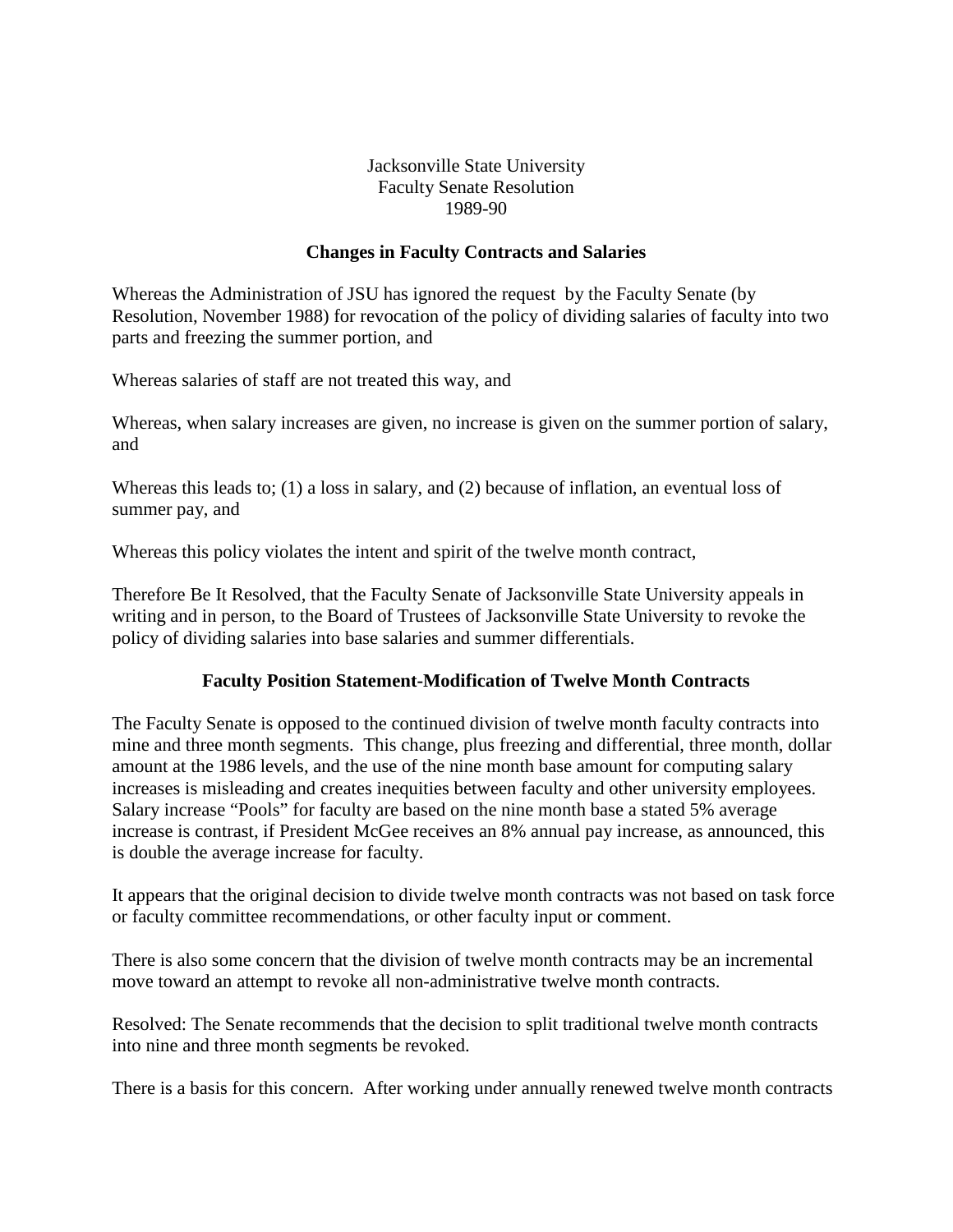for up to nineteen years non-tenured faculty received separate nine and three month contract last year and were recently told that they have no assurance of regular 1989 summer (differential) contracts. This can cause a significant drop in their annual income, (approximately 20%), and is a drastic and arbitrary change in their long-standing working conditions.

> Jacksonville State University Faculty Senate Resolution 1989-90

## **Honors Designation**

Be it resolved that the Faculty Senate recommends the following policy on graduation with honors be implemented as soon as feasible.

a) The designation "cum 1aude" will be engrossed upon the diplomas of graduating students who obtain an average of 3.5-3.69 points on hours attempted.

b) The designation "magna cum laude" will be engrossed on the diplomas of graduating students who maintain an average of 3.7-3.89 quality points on hours attempted.

c) The designation "summa cum laude" will be engrossed upon the diplomas of graduating students who maintain an average of 3.9 quality points on hours attempted.

d) For the purpose of determining eligibility for graduation with honors, the work of the student during the entire four years except the last semester in residence will be averaged to determine the appropriate award.

e) Those eligible for honors must have completed, prior to their last semester, at least 32 semester hours at Jacksonville. They must maintain the appropriate quality point average required for honors at Jacksonville as well as in the total record.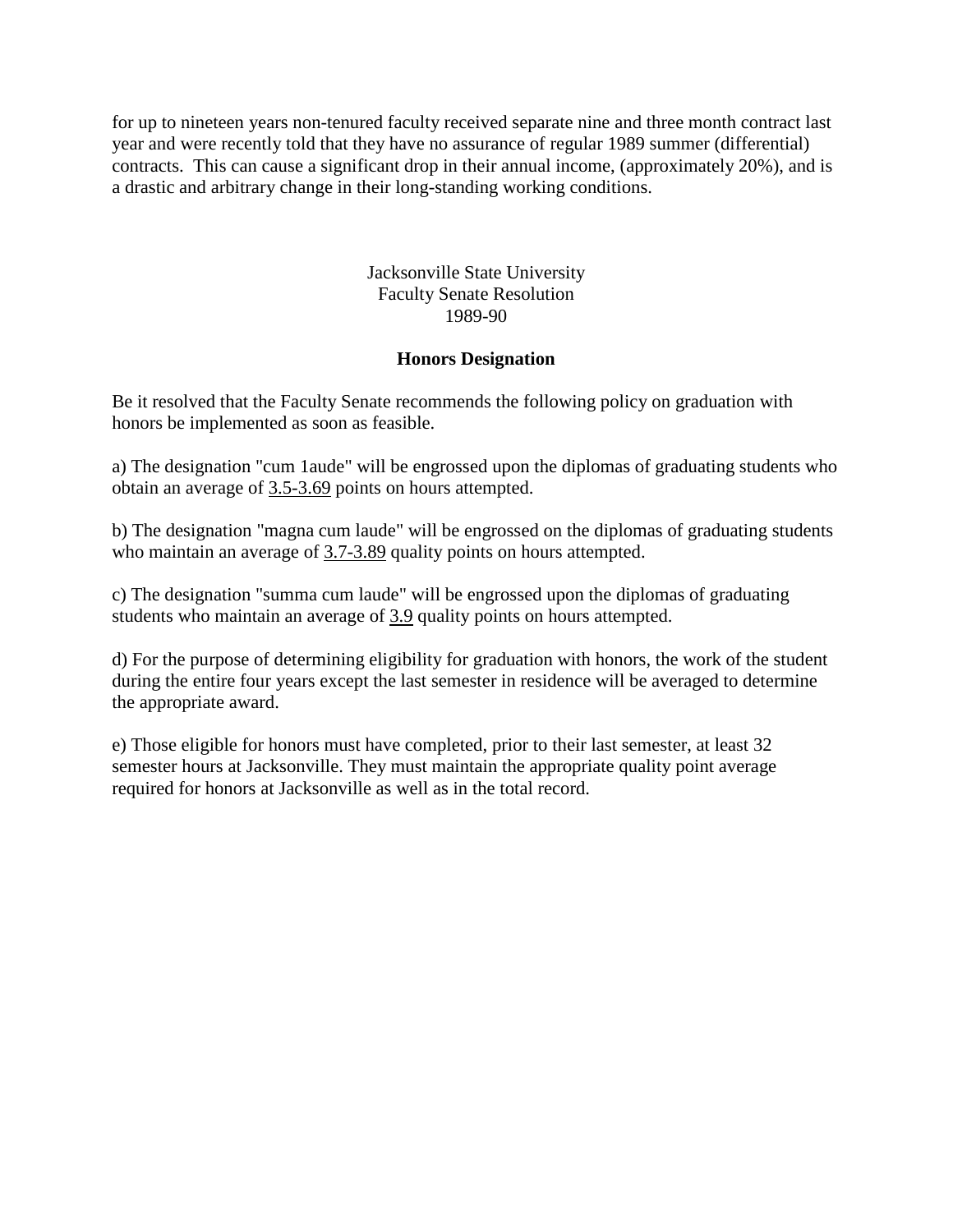## **Awarding of Faculty Honors**

The Faculty Senate recommends the following policies regarding the awarding of faculty honors:

1. Renaming of Eminent Scholars Chairs:

Eminent Scholar Chairs which result from substantial contributions by a single individual, corporation, or group should be named by the contributor(s). Chairs which are funded by many smaller contributors should be named by the department(s) in which the chair is located, subject to approval of the VPAA, President, and Board of Trustees.

2. Renaming of buildings, streets, rooms, etc.:

Campus buildings, streets, room, etc., should be named in honor of retired or deceased faculty/staff and other friends of the University only.

3. Renaming of Faculty and Leadership Scholarships:

As a means of recognizing retired or deceased faculty members and other friends of the University, Faculty and Leadership Scholarships may be named in their honor. Nominations may come from any faculty member or administrator, and shall be made to a Committee on Faculty Honors chosen by the Faculty Senate with one representative from each college within the University. The Committee will make final recommendations to the VPAA for recommendation to the President and the Board of Trustees.

> Jacksonville State University Faculty Senate Resolution

## **Extending Tuition Assistance Program**

BE IT RESOLVED: The Faculty Senate requests that the Administration of Jacksonville State University recommend to the Board of Trustees the extension of the Tuition Assistance Program currently in force at the University to include retired employees and the spouses and dependents of deceased, disabled or retired employees of Jacksonville State University.

Passed 12-5-88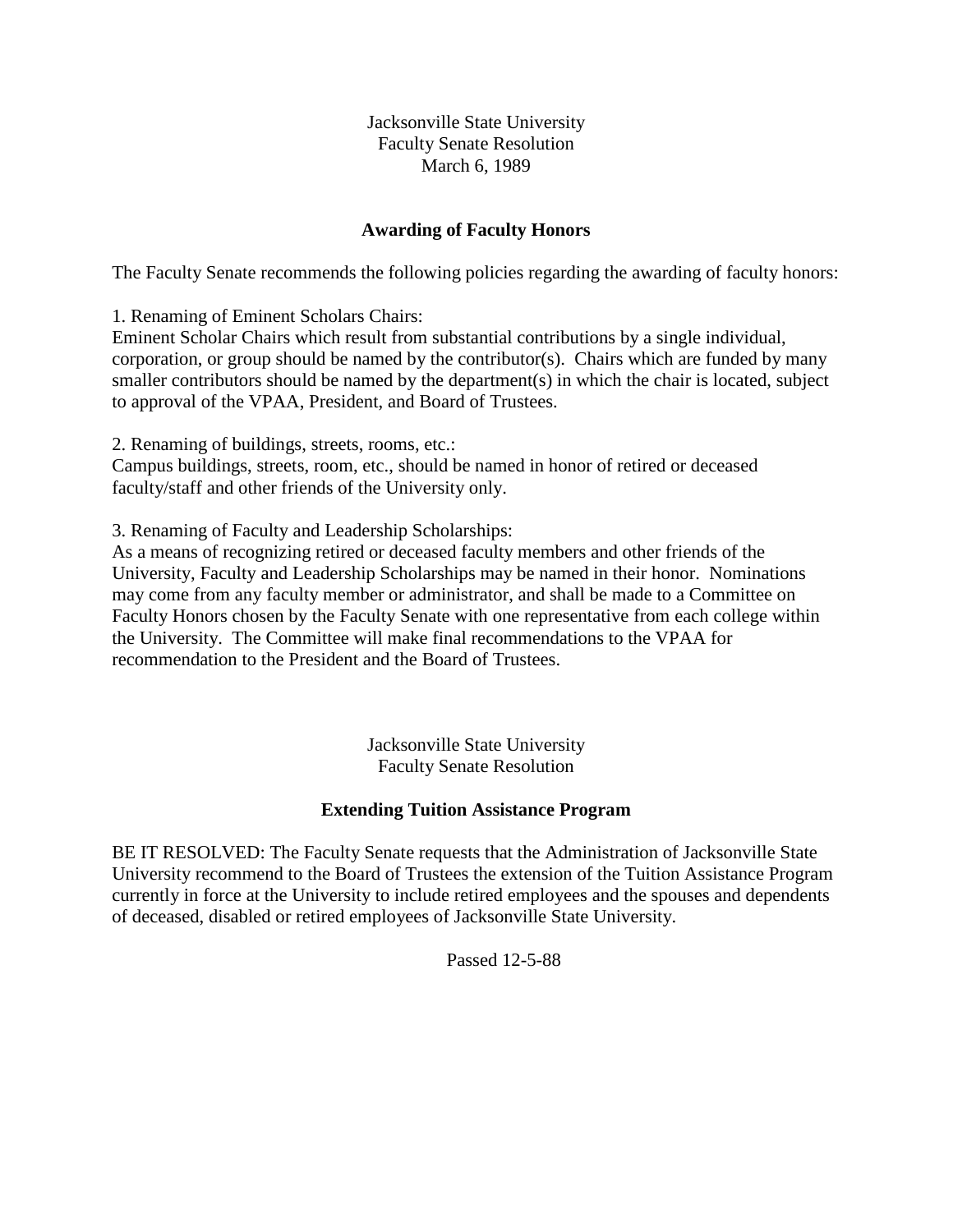## **Workload**

In response to the request of the Vice-President for Academic Affairs to suggest an alternative to the current workload/9-12 month contract situation, a committee was formed of one department head, one 12 month faculty member, one 9 month faculty member, and one librarian. The committee has researched the problem, and would first make the following historical report.

1. Faculty at JSU have been hired on either a 9 month or a 12 month contract basis with an understanding that the 12 month contract requires teaching (or service in the library) in the May term and one of the summer terms, with summer employment on an "as needed" basis for those faculty with 9 month appointments.

2. President McGee in 1986 stated that the cost of credit hour production in the summer terms was excessive (\$109 vs. \$69 per credit hour in a "regular" semester) and that we had to find some innovative approach to scheduling in the three short terms to make them more cost effective.

3. The JSU Faculty Senate in 1987 proposed an alternative approach in its report *The Summer Program: An Ad Hoc Committee Report*. This report suggested that workloads include a teaching requirement for two of the three short terms for those on 12 month teaching appointments, and a teaching requirement in one of the short terms for those on 9 month teaching appointments, with all assignments made based on the needs of the department.

4. The division of 12 month contracts into 9 month/3 month contracts with the attendant freezing of summer differentials was concomitant with the President's mandate that summer teaching become more "cost effective;" the actualization of separate 9 month/3 month contracts for librarians is viewed with alarm by many 12 month reaching faculty, and raises the concern that the property rights of those individuals may have been violated.

5. The JSU Faculty Senate passed unanimously a Position Statement on 11/14/88 calling for the revocation of the decision separating the summer contract from the 12 month contract and the freezing of the summer supplement.

6. Merit raises for all non-teaching employees are based on a percentage of the total salary from the previous year; faculty receive merit raises based on only the 9 month base salary, not the total salary from the previous year.

7. Currently, those faculty holding 12 month appointments are paid a summer supplements based on what the differential was in the school year 1987-88, and those holding a 9 month appointment who are offered summer employment are paid 1/32 of their 9 month base salary per credit hour, with a maximum stated for each rank (see December9, 1987 memo). Those holding 9 month appointments are expected to work in the May term at no increase in pay. May term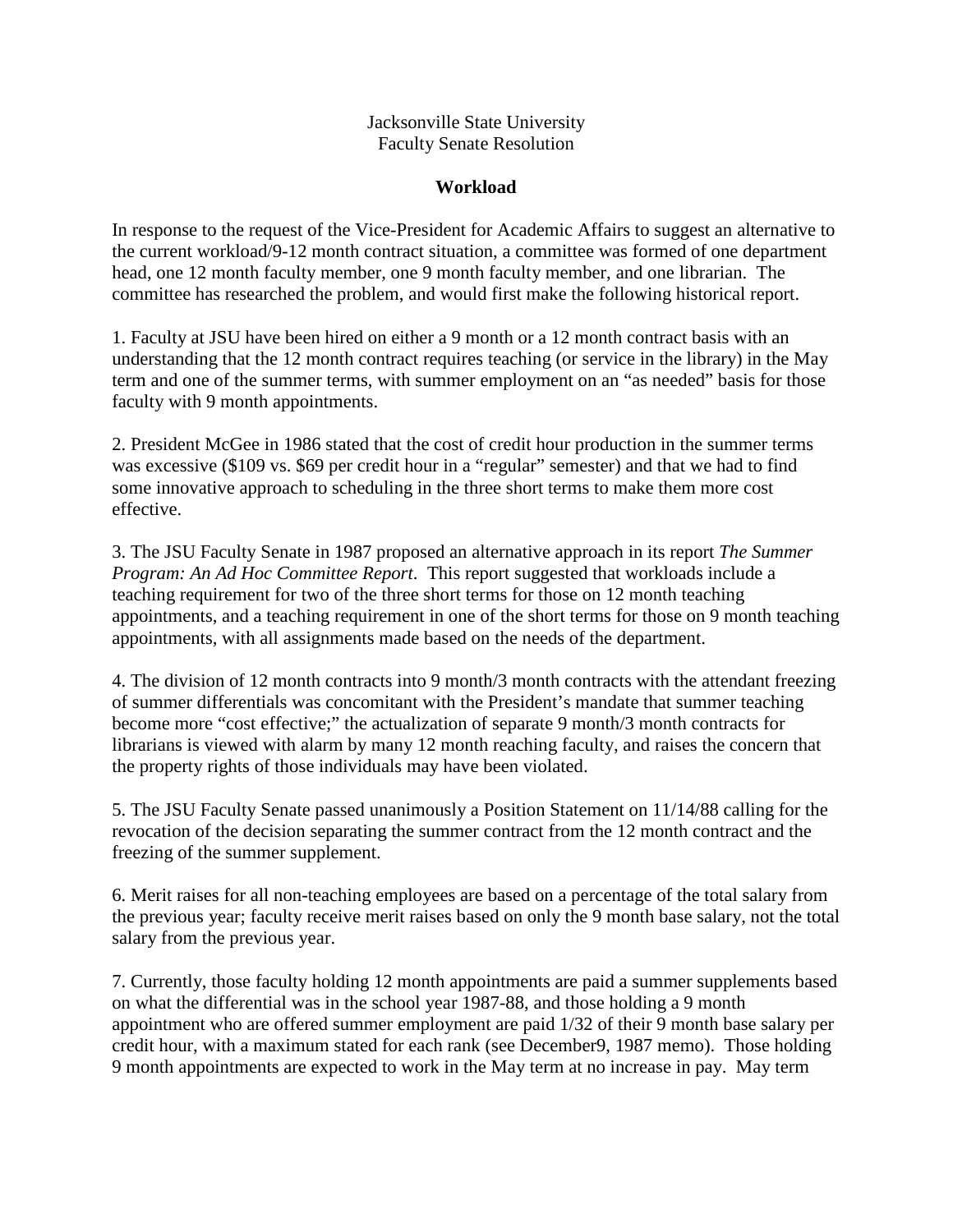assignments for 9 month teaching faculty may be teaching or non-teaching, subject to mutual consent of the faculty member, department head and dean.

8. Traditionally all faculty have taught 15 hours each regular semester. The Vice-President for Academic Affairs has taken the position that we should move toward a 12 hour teaching load in each regular semester to be in line with SACS recommendations and to allow time for other professional activities.

9. The definition of workload as promulgated by Vice-President Reaves and the Council of Deans in the December 9, 1987, memorandum has created the situation whereby some 12 month faculty teach only 3 more hours than their 9 month colleagues who choose to teach in the May term (rather than define and carry out a project).

The committee has no data to support the claim, but it is our consensus that the current arrangement is less cost effective than the previously used system. Some 12 month faculty who previously taught one three hour course in the May term and two three hour courses in one of the summer terms now teach only six hour in the May-August time period, so that the effect is that only 2/3 of the teaching load previously generated by those faculty is now produced.

Based on a review of current practice and the above historical review, the JSU Faculty Senate makes the following recommendations:

#### **Recommendation**: Redefine work and teach load expectations as follows:

Expectation of Twelve-Month Teaching Faculty

Twelve month faculty will have a maximum workload of 36 semester hours\* to be completed in the Fall, Spring, and two of the three short terms; their professional commitment requires that normally they will be engaged in teaching or other professional activities\*\* in Fall, Spring, May and one of the summer terms. Exceptions may occur based on mutual consent of the faculty member, department head and dean.

Any teaching beyond 30 hours (the maximum teaching load) should be considered an overload for which the faculty should be paid an overload supplement.

#### Expectation of Nine-Month Teaching Faculty

Nine-month faculty will have a maximum workload of 30 semester hours\* to be completed in the Fall, Spring and May terms. Their professional commitment requires that normally they will be engaged in teaching or other professional activities\*\* in the Fall, Spring and May terms. Exceptions may occur based on mutual consent of the faculty member, department head and dean.

Any teaching beyond 24 hours (the maximum teaching load) should be considered an overload for which the faculty should be paid.

\*the maximum workload expectation is to be adjusted downward 3 hours for each graduate course the faculty member teaches.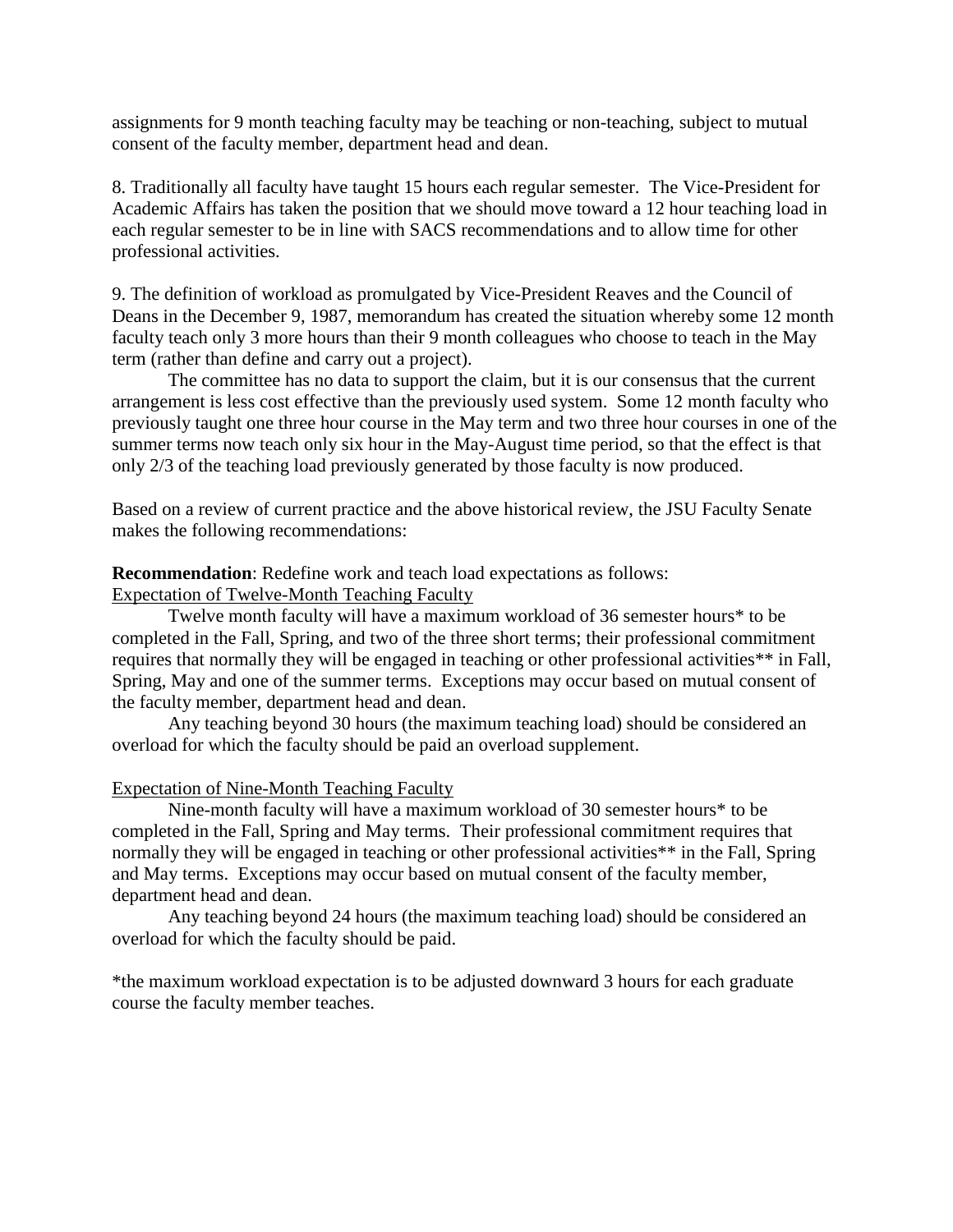\*\*a professional activity is a well-defined and documented project subject to approval by the department chairman and reviewed by the dean such as: the major updating a course; writing a syllabus for a new course; working on a major committee assignment such as SACS Self-Study; research leading to submission of a manuscript; etc.

## Jacksonville State University Faculty Senate Resolution

## **Raises**

Raises for all non-teaching employees are based on a percentage of the total salary from the previous year; faculty receive raises based on only the 9 month base salary, not the total salary from the previous year.

The Senate makes the following

Recommendation:

That the pool of money from which raises are computed for a given unit (e.g. department, college) be a percentage of the total remuneration for that unit for the past year, not just the 9 month salary pool.

Approved